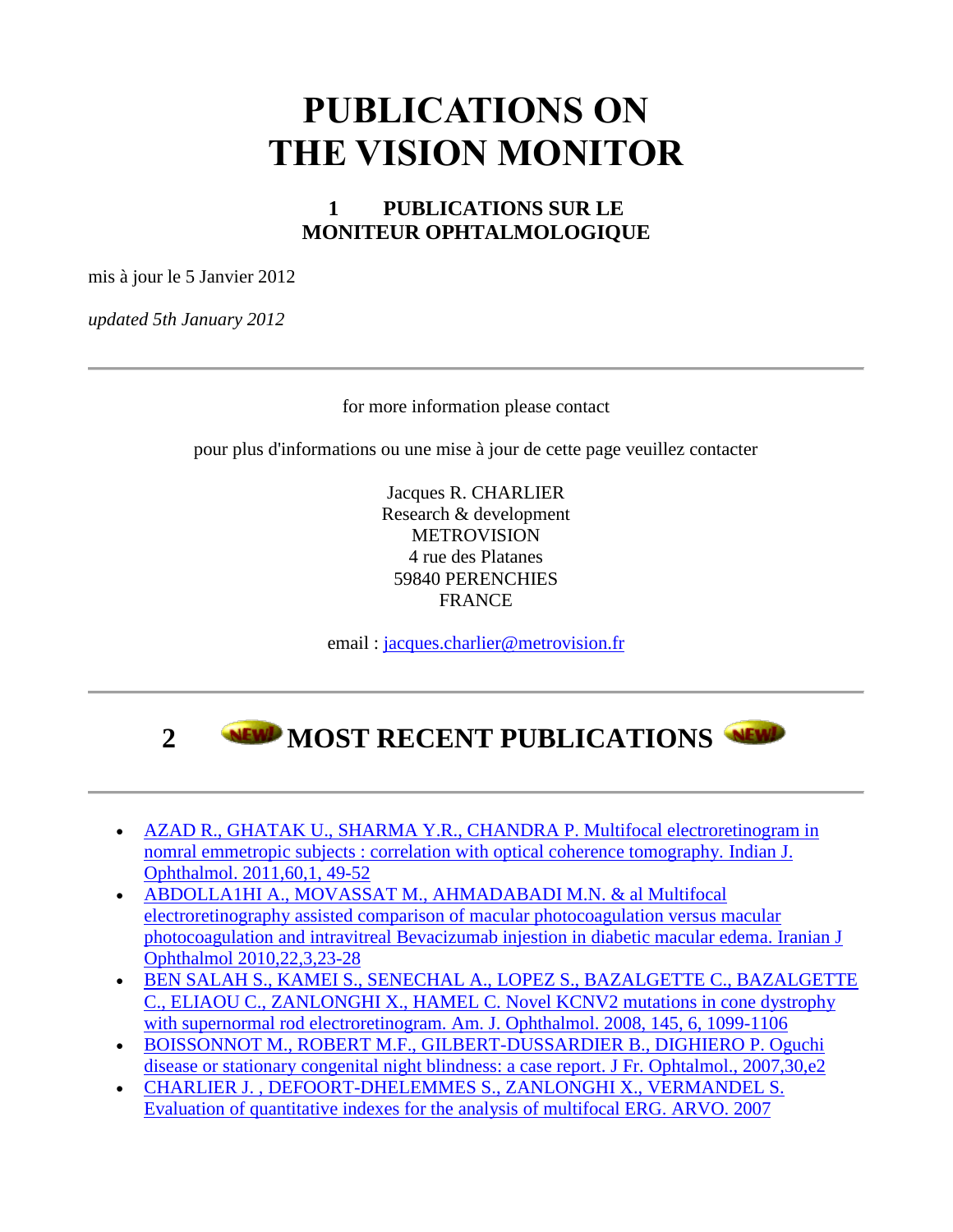- [DEFOORT-DHELEMMES S., BOUVET-DRUMARE I., BOUACHA I., LEROY F.](http://www.metrovision.fr/pdf/2008_defoort.pdf)  [Explorations fonctionnelles de la vision. Particularités chez l'enfant. Ophtalmo Autrement.](http://www.metrovision.fr/pdf/2008_defoort.pdf)  [2008, 7-11](http://www.metrovision.fr/pdf/2008_defoort.pdf)
- [DENOYER A., ROGER F., MAJZOUB S., PISELLA P.J. Effect of contrast sensitivity and](http://www.metrovision.fr/pdf/2007_denoyer.pdf)  [wavefront aberration improvements on the quality of daily vision. Journal of cataract and](http://www.metrovision.fr/pdf/2007_denoyer.pdf) [refractive surgery. 2007, 33, 2, 210–216](http://www.metrovision.fr/pdf/2007_denoyer.pdf)
- [DENOYER A., HALFON J. MAJZOUB S., PISELLA P.J. Visual function after cataract](http://www.metrovision.fr/pdf/2007_denoyer_B.pdf)  [surgery in patients with an aspherical lens without spherical aberration. J. Fr. Ophtalmol. 2007,](http://www.metrovision.fr/pdf/2007_denoyer_B.pdf)  [30, 6, 578-584.](http://www.metrovision.fr/pdf/2007_denoyer_B.pdf)
- [ENTEZARI M., RAMEZANI A., GHAMARI H.R. A case of Oguchi's disease with diabetic](http://www.metrovision.fr/pdf/2007_entezari.pdf)  [retinopathy. Clinical & Experimental Ophthalmology. 2007, 35, 7, 678-680](http://www.metrovision.fr/pdf/2007_entezari.pdf)
- FARAHVASH M.S., PHARM S.M. Multifocal electroretinogram in the assessment of eyes [with central retinal vein occlusion. Acta Medica Iranica. 2007, 45, 3, 209-214](http://www.metrovision.fr/pdf/2007_farahvash.pdf)
- FARAHVASH M.S., MAHMOUDI A.H., FARAHVASH M.M. & al. The impact of macular [laser photocoagulation on contrast sensitivity function in patients with clinically significant](http://www.metrovision.fr/pdf/2008_farahvash.pdf)  [macular edema. Arch. Iranian Med. 2008, 11, 2, 143-147](http://www.metrovision.fr/pdf/2008_farahvash.pdf)
- [GOBIN L., ROZEMA J., TASSIGNON M.J. Predicting refractive aniseikonia after cataract](http://www.metrovision.fr/pdf/2008_gobin.pdf)  [surgery in anisometropia . Journal of Cataract & Refractive Surgery. 2008, 34,8,1353-1361](http://www.metrovision.fr/pdf/2008_gobin.pdf)
- [GOETGEBUER G., KESTELYN-STEVENS A.M., DELAEY J.J., KESTELYN P., LEROY B.](http://www.metrovision.fr/pdf/2008_goetgebuer.pdf)  [Cancer associated retinopathy \(CAR\) with electronegative ERG: a case report. Documenta](http://www.metrovision.fr/pdf/2008_goetgebuer.pdf)  [Ophthalmologica. 2008, 116,49-55](http://www.metrovision.fr/pdf/2008_goetgebuer.pdf)
- [HAMEL C.P., MEUNIER I., ARNDT A., BENSALAH S., LOPEZ S., BAZALGETTE C.,](http://www.metrovision.fr/pdf/2009_hamel.pdf)  [ZANLONGHI X., ARNAUD B., DEFOORT-DHELEMMES S., PUECH B. Extensive macular](http://www.metrovision.fr/pdf/2009_hamel.pdf)  [atrophy with pseudodrusen-like appearance: a new clinical entity. Am. J. Ophthalmol. 2009,](http://www.metrovision.fr/pdf/2009_hamel.pdf)  [147, 4, 609-620](http://www.metrovision.fr/pdf/2009_hamel.pdf)
- [INAN U.U., AVCI B., KUSBECI T., KADERLI B., AVCI R. Preclinical safety evaluation of](http://www.metrovision.fr/pdf/2007_inan.pdf)  [intravitreal injection of full-length humanized vascular endothelial growth factor antibody in](http://www.metrovision.fr/pdf/2007_inan.pdf)  [rabbit eyes. Investigative Ophthalmology and Visual Science, 2007, 48:1773-1781](http://www.metrovision.fr/pdf/2007_inan.pdf)
- [INGSTER-MOATI I., BUI-QUOC E., PLESS M., DJOMBY R., ORSSAUD C., GUICHARD](http://www.metrovision.fr/pdf/2007_ingster_moati.pdf)  [J.P., WOIMANT F. ERG, Ocular motility and Wilson's disease: A study on 34 patients. J.](http://www.metrovision.fr/pdf/2007_ingster_moati.pdf)  [Neurol. Neurosurg. Psychiatry, 2007, 78, 1199-1201](http://www.metrovision.fr/pdf/2007_ingster_moati.pdf)
- [INGSTER-MOATI I., VAIVRE-DOURET L., BUI-QUOC E.,. ERG, ALBUISSON E.,](http://www.metrovision.fr/pdf/2009_ingster_moati.pdf)  [DUFIER J.L., GOLSE B. Vertical and horizontal smooth pursuit eye movements in children: A](http://www.metrovision.fr/pdf/2009_ingster_moati.pdf)  [neuro-developmental study. European Journal of Paediatric Neurology. 2009, 13, 4, 362-366](http://www.metrovision.fr/pdf/2009_ingster_moati.pdf)
- [JALALI S., HOLDER G.E., RAM L.M., VEDANTAM V. Visual electrophysiology in the](http://www.metrovision.fr/pdf/2009_jalali.pdf)  [clinic. A basic guide to recording and interpretation. All India Ophthalmology Society Series,](http://www.metrovision.fr/pdf/2009_jalali.pdf)  [2009, 17.](http://www.metrovision.fr/pdf/2009_jalali.pdf)
- [KSANTINI M.,SENECHAL A., HUMBERT G., ARNAUD B., HAMEL C. RRH, Encoding](http://www.metrovision.fr/pdf/2007_ksantini.pdf)  [the RPE-expressed opsin-like peropsin, is not mutated in retinitis pigmentosa and allied](http://www.metrovision.fr/pdf/2007_ksantini.pdf)  [diseases. Ophthalmic Genetics. 2007,28,1,31-37](http://www.metrovision.fr/pdf/2007_ksantini.pdf)
- LACASAGNE E., DHUEZ A., RIGAUDIERE F.. & al. Phenotypuc variability in a french [family with a novel mutation in the BEST1 gene causing multifocal best vitelliform macular](http://www.metrovision.fr/pdf/2011_lacassagne.pdf)  [dystrophy. Molecular Vision, 2011,17,309-322](http://www.metrovision.fr/pdf/2011_lacassagne.pdf)
- LAI T.Y.Y., CHANN W.M., LAI R.Y.K. & al. The Clinical Applications of Multifocal [Electroretinography: A Systematic Review. Survey of ophthalmology. 2007, 52, 1, 61-96](http://www.metrovision.fr/pdf/2007_lai.pdf)
- MARCHANT D., YU K., BIGOT O., & al. New VMD2 gene mutations identified in patients [affected by Best vitelliform macular dystrophy. J Med Genet. 2007;44:e70](http://www.metrovision.fr/pdf/2007_marchant.pdf)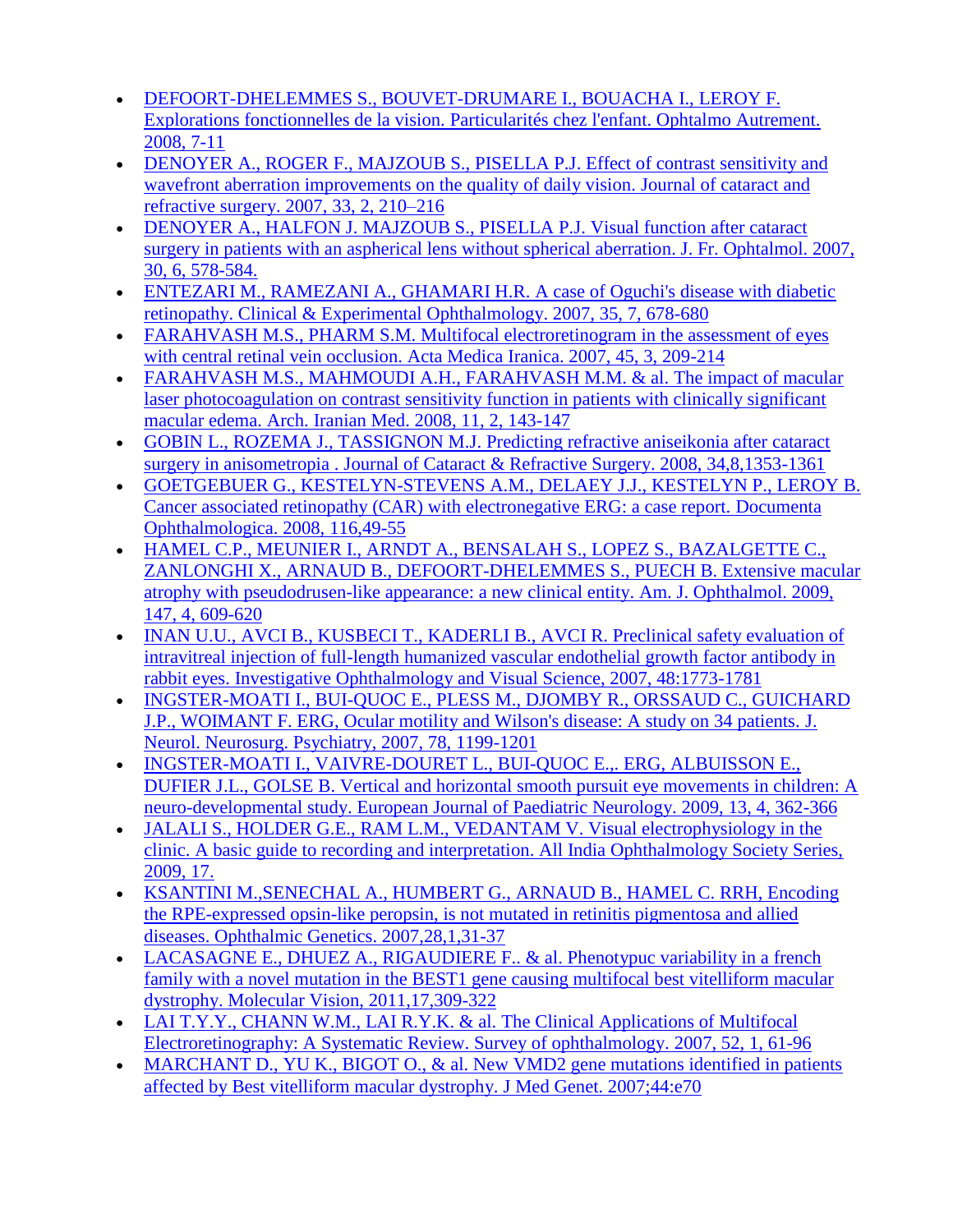- [NEBBIOSO M., LIVANI M.L., STEIGERWALT R.D., PANETTA V., RISPOLI E. Retina in](http://www.metrovision.fr/pdf/2010_nebbioso.pdf)  [rheumatic diseases: standard full filed and multifocal electroretinography in](http://www.metrovision.fr/pdf/2010_nebbioso.pdf)  [hydroxychloroquine retinal dysfunction. Clin. Exp. Optom, 2011,94,3,276-283](http://www.metrovision.fr/pdf/2010_nebbioso.pdf)
- [ORSSAUD C., INGSTER-MOATI I., ROCHE O., BUIQUOC E., DUFIER J.L. Familial](http://www.metrovision.fr/pdf/2009_orssaud.pdf)  [congenital oculomotor apraxia: Clinical and electro-oculographic features. European Journal of](http://www.metrovision.fr/pdf/2009_orssaud.pdf)  [Paediatric Neurology. 2009,](http://www.metrovision.fr/pdf/2009_orssaud.pdf) 13, 4, 370-372
- [PAI S. A, SHETTY R., VIJAYAN P.B., VENKATASUBRAMANIAM G., YADAV N.K.,](http://www.metrovision.fr/pdf/2007_pai.pdf)  [SHETTY B.K., BABU R.B., NARAYANA K.M. Clinical, anatomic, and electrophysiologic](http://www.metrovision.fr/pdf/2007_pai.pdf)  [evaluation following intravitreal Bevacizumab for macular edema in retinal vein occlusion.](http://www.metrovision.fr/pdf/2007_pai.pdf)  [American Journal of Ophthalmology. 2007, 143, 4, 601-606](http://www.metrovision.fr/pdf/2007_pai.pdf)
- [RENAUD-ROUGIER M.B. Quand le patient ne voit rien et le médecin non plus: de l'examen](http://www.metrovision.fr/pdf/2006_rougier.pdf)  [au diagnostic. Réalités Ophtalmologiques. 2006, 134, 19-22](http://www.metrovision.fr/pdf/2006_rougier.pdf)
- [PIEH C., SIMONSZ-TOTH B., GOTTLOB I. Nystagmus characteristics in congenital](http://www.metrovision.fr/pdf/2008_pieh.pdf)  [stationary night blindness \(CSNB\) British Journal of Ophthalmology. 2008,92,236-240](http://www.metrovision.fr/pdf/2008_pieh.pdf)
- [RIGAUDIERE F., LEGARGASSON J.F. Explorations électrophysiologiques sensorielles:](http://www.metrovision.fr/pdf/2007_rigaudiere.pdf)  [électrorétinogramme, électro-oculogramme, potentiels évoqués visuels. Encyclopédie Médico](http://www.metrovision.fr/pdf/2007_rigaudiere.pdf)[chirurgicale. 2007](http://www.metrovision.fr/pdf/2007_rigaudiere.pdf)
- [RIGAUDIERE F., V-3 : L'électrooculogramme, Oeil et Physiologie de la Vision, V-](http://www.metrovision.fr/pdf/2009_rigaudiere.pdf)[Exploration électrophysiologique,](http://www.metrovision.fr/pdf/2009_rigaudiere.pdf)
- [http://lodel.irevues.inist.fr/oeiletphysiologiedelavision/index.php?id=112](http://www.metrovision.fr/pdf/2009_rigaudiere.pdf) [RIGAUDIERE F., LEGARGASSON J.F. V-4 : L'électrorétinogramme global, Oeil et](http://www.metrovision.fr/pdf/2009_rigaudiere_B.pdf)  [Physiologie de la Vision, V-Exploration électrophysiologique,](http://www.metrovision.fr/pdf/2009_rigaudiere_B.pdf)  [http://lodel.irevues.inist.fr/oeiletphysiologiedelavision/index.php?id=115](http://www.metrovision.fr/pdf/2009_rigaudiere_B.pdf)
- [RIGAUDIERE F., LEGARGASSON J.F. V-5 : L'électrorétinogramme local, Oeil et](http://www.metrovision.fr/pdf/2009_rigaudiere_C.pdf)  [Physiologie de la Vision, V-Exploration électrophysiologique,](http://www.metrovision.fr/pdf/2009_rigaudiere_C.pdf)  [http://lodel.irevues.inist.fr/oeiletphysiologiedelavision/index.php?id=119](http://www.metrovision.fr/pdf/2009_rigaudiere_C.pdf)
- [RIGAUDIERE F. V-6 : Les potentiels évoqués visuels corticaux \(PEV\), Oeil et Physiologie de](http://www.metrovision.fr/pdf/2009_rigaudiere_D.pdf)  [la Vision, V-Exploration électrophysiologique,](http://www.metrovision.fr/pdf/2009_rigaudiere_D.pdf)  [http://lodel.irevues.inist.fr/oeiletphysiologiedelavision/index.php?id=120](http://www.metrovision.fr/pdf/2009_rigaudiere_D.pdf)
- [RIGAUDIERE F., DELOUVIER E. LEGARGASSON](http://www.metrovision.fr/pdf/2009_rigaudiere_D.pdf) J.F. VII-1 : Maturation visuelle et [électrophysiologie pédiatrique, Oeil et Physiologie de la Vision, V-Exploration](http://www.metrovision.fr/pdf/2009_rigaudiere_D.pdf)  [électrophysiologique, http://lodel.irevues.inist.fr/oeiletphysiologiedelavision/index.php?id=133](http://www.metrovision.fr/pdf/2009_rigaudiere_D.pdf)
- [ROCHA-SOUSA A., HAYASHI T., GOMES N.L. & al A novel mutation \(Cys83Tyr\) in the](http://www.metrovision.fr/pdf/2010_rocha.pdf)  [second zinc finger of NR2E3 in enhanced S-cone syndrome. Graefes Arc. Clin. Exp.](http://www.metrovision.fr/pdf/2010_rocha.pdf)  [Ophthalmol. 2011,249,2,201-208](http://www.metrovision.fr/pdf/2010_rocha.pdf)
- [SHETTY R., BABU R.B., SURESH M., SAMPRATHI A.B., SHETTY B.K. Neuro-ophthalmic](http://www.metrovision.fr/pdf/2007_shetty.pdf)  [disorders presenting as a diagnostic surprise during pre-LASIK evaluation. Journal of cataract](http://www.metrovision.fr/pdf/2007_shetty.pdf)  [and refractive surgery. 2007, 33, 9, 1653-1656](http://www.metrovision.fr/pdf/2007_shetty.pdf)
- [SHETTY R., PAI S.A., VINCENT A., SHETTY N., NARAYANA K.M., SINHA B., SHETTY](http://www.metrovision.fr/pdf/2008_shetty.pdf)  [B.K. Electrophysiological and structural assessment of the central retina following intravitreal](http://www.metrovision.fr/pdf/2008_shetty.pdf)  [injection of bevacizumab for treatment of macular edema. Documenta Ophthalmologica.](http://www.metrovision.fr/pdf/2008_shetty.pdf)  [2008,116,129-135](http://www.metrovision.fr/pdf/2008_shetty.pdf)
- [SONG W.Q., TAN QIAN, XIA Z.H. Spatial characteristics of flash visual evoked potential in](http://www.metrovision.fr/pdf/2006_song.pdf)  [normal subjects. International Journal of Ophthalmology. 2006,6,2,387-389](http://www.metrovision.fr/pdf/2006_song.pdf)
- [THIMONIER C., DAUBAS P., BOURDON L., DERAL-STEPHANT V., MENU J.P.,](http://www.metrovision.fr/pdf/2008_thimonier.pdf)  [VIGNAL R., ROUX C. ERG multifocal avec électrodes ERG-jet et Gold Foil chez le](http://www.metrovision.fr/pdf/2008_thimonier.pdf) sujet [normal : comparaison et reproductibilité. J Français d'Ophtalmologie. 2008, 31, 6, 585-590](http://www.metrovision.fr/pdf/2008_thimonier.pdf)
- [TONG Y., WANG P.G., XIA Z.H., TAN Q. Studies on color pattern reversal visual evoked](http://www.metrovision.fr/pdf/2008_tong.pdf)  potentials of [primary glaucoma. Chinese electronic periodical services. 2008, 18, 2709-2711](http://www.metrovision.fr/pdf/2008_tong.pdf)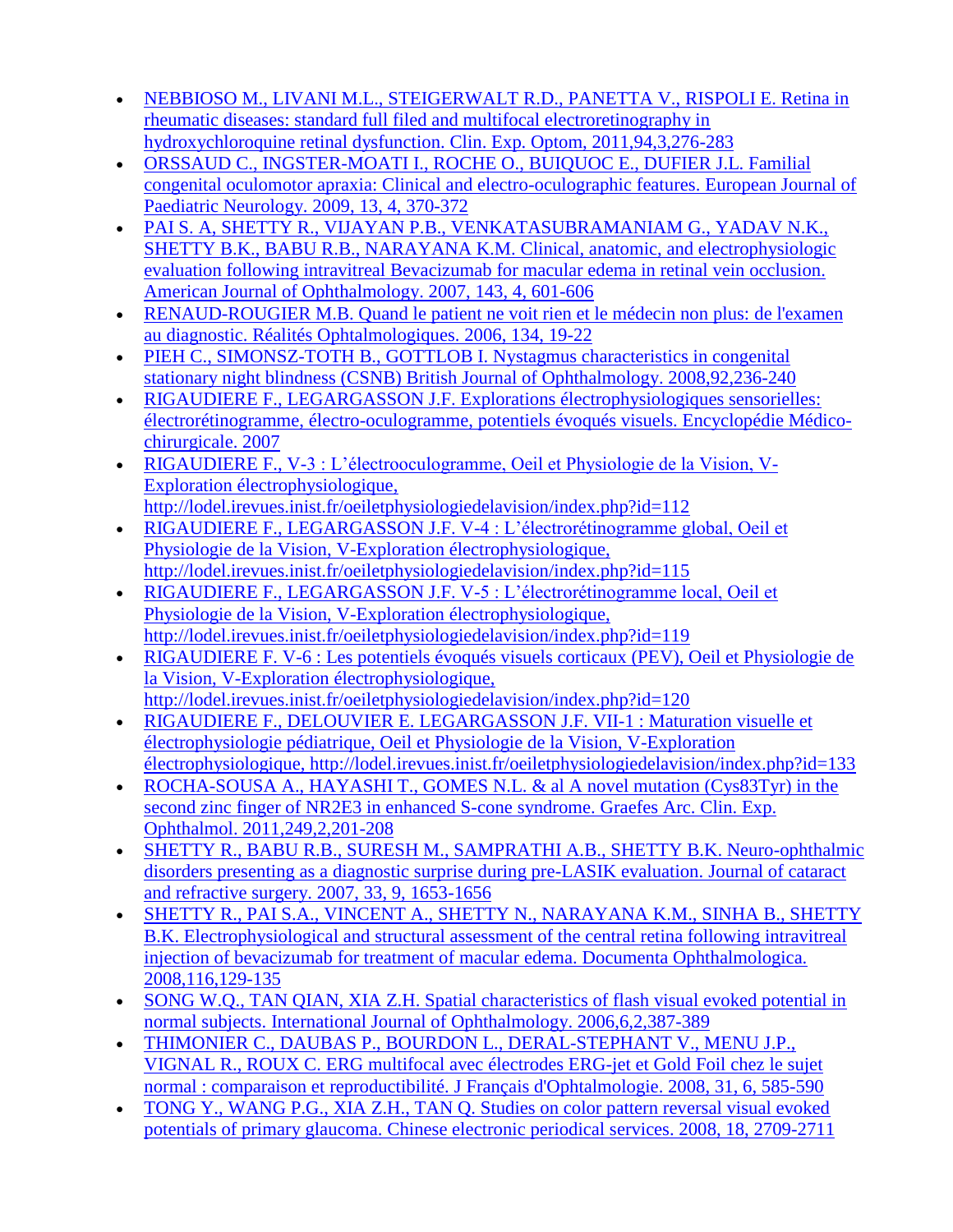- [VALLEIX S., NEDELEC B., RIGAUDIERE F., DIGHIERO P., POULIQUEN Y., RENARD](http://www.metrovision.fr/MFc25.html#MOTRICITE)  [Y., LEGARGASSON J.F., DELPECH M. H244R VSX1 Is Associated with Selective Cone ON](http://www.metrovision.fr/MFc25.html#MOTRICITE)  [Bipolar Cell Dysfunction and Macular Degeneration in a PPCD Family. Investigative](http://www.metrovision.fr/MFc25.html#MOTRICITE)  [Ophthalmology and Visual Science, 2006, 47, 1, 48-54](http://www.metrovision.fr/MFc25.html#MOTRICITE)
- [VINCENT A.,SHETTY R., YADAV N.K., SHETTY B.K. Foveal schisis with Mizuo](http://www.metrovision.fr/pdf/2009_vincent.pdf)  [phenomenon: Etiopathogenesis of tapetal reflex in X-linked retinoschisis. Eye. 2009, 23, 1240–](http://www.metrovision.fr/pdf/2009_vincent.pdf) [1241](http://www.metrovision.fr/pdf/2009_vincent.pdf)
- [VINCENT A.,SHETTY R., KURIAN M., SHETTY B.K. Prospective, cross-sectional study,](http://www.metrovision.fr/pdf/2009_vincent.pdf)  [demonstrating efficacy of blue fixation target while recording pattern visual evoked potential in](http://www.metrovision.fr/pdf/2009_vincent.pdf)  [optic neuropathy. Documenta Ophthalmologica. 2009](http://www.metrovision.fr/pdf/2009_vincent.pdf)
- [VINCENT A.,SHETTY R., DEVI S.A. & al. Functional involvement of cone photoreceptors in](http://www.metrovision.fr/pdf/2010_vincent.pdf)  [advanced glaucoma: a multifocal electroretinogram study. Documenta Ophthalmologica. 2010,](http://www.metrovision.fr/pdf/2010_vincent.pdf)  [121,1,21-27](http://www.metrovision.fr/pdf/2010_vincent.pdf)
- [VINGOLO E.M., GRENGA P.L., IACOBELLI L., GRENGA R. Visual acuity and contrast](http://www.metrovision.fr/pdf/2007_vingolo.pdf)  [sensitivity: AcrySof ReSTOR apodized diffractive versus AcrySof SA60AT monofocal](http://www.metrovision.fr/pdf/2007_vingolo.pdf)  [intraocular lenses. Journal of cataract and refractive surgery. 2007, 33, 7, 1244-1247](http://www.metrovision.fr/pdf/2007_vingolo.pdf)
- [VINGOLO E.M., ROCCO M., GRENGA P., SALVATORE S., PELAIA P. Slowing the](http://www.metrovision.fr/pdf/2008_vingolo.pdf)  [degenerative process, long lasting effect of hyperbaric oxygen therapy in retinitis pigmentosa.](http://www.metrovision.fr/pdf/2008_vingolo.pdf)  [Graefes Arch Clin Exp Ophthalmol. 2008,246,93–98](http://www.metrovision.fr/pdf/2008_vingolo.pdf)
- [WOILLEZ J.P., HONORE J., DEFOORT S., HACHE J.C. Comparaison de deux techniques](http://www.metrovision.fr/pdf/2007_woillez.pdf)  [d'évaluation de la cyclotorsion monoculaire statique : le champ visuel central et](http://www.metrovision.fr/pdf/2007_woillez.pdf)  [l'ophtalmoscope laser à balayage. J Fr. Ophtalmol., 2007,30,6,593-597](http://www.metrovision.fr/pdf/2007_woillez.pdf)

#### **3 OLDER PUBLICATIONS**

#### VISUAL FIELD - [CHAMP VISUEL](http://www.metrovision.fr/MFc25.html#CHAMPS)

[ELECTROPHYSIOLOGY -](http://www.metrovision.fr/MFc25.html#ELECTROPHYSIOLOGIE) ELECTROPHYSIOLOGIE

CONTRAST SENSITIVITY - GLARE TEST - [SENSIBILITE AU CONTRASTE](http://www.metrovision.fr/MFc25.html#SENSIBILITE)

DARK ADAPTATION - [ADAPTATION A L'OBSCURITE](http://www.metrovision.fr/MFc25.html#ADAPTATION)

EYE MOVEMENTS - [EXAMENS DE LA MOTRICITE OCULAIRE](http://www.metrovision.fr/MFc25.html#MOTRICITE)

[INFANT VISUAL ASSESSMENT -](http://www.metrovision.fr/MFc25.html#enfant_elec) EXAMEN DE L'ENFANT

# **VISUAL FIELDS - CHAMPS VISUELS**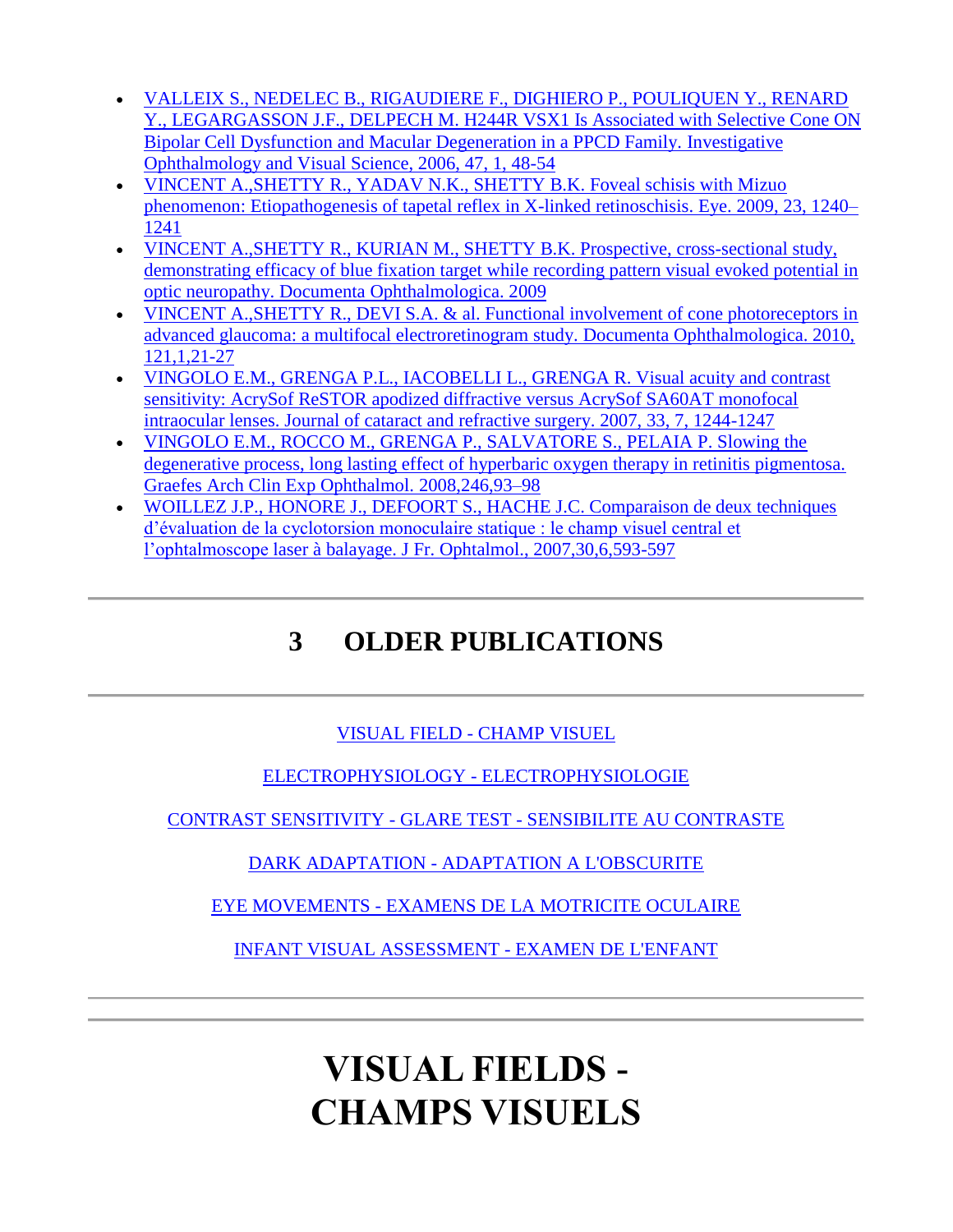- AARON C. Essai comparatif portant sur 112 yeux de quatre périmètres automatiques et de deux périmètres manuels. thèse de Doctorat en Médecine, Paris VI, 1983
- [ARNDT C.F., DERAMBURE P., DEFOORT-DHELEMMES S., HACHE J.C. Outer retinal](http://www.metrovision.fr/pdf/1999_arndt.pdf)  [dysfunction in patients treated with vigabatrin. Neurology, 1999 , 52:6, 1201-1205](http://www.metrovision.fr/pdf/1999_arndt.pdf)
- [ARNDT C.F., SALLE M., DERAMBURE P.H., DEFOORT-DHELLEMMES S., HACHE J.C.](http://www.metrovision.fr/pdf/2002_arndt.pdf)  [The effect on vision of associated treatments in patients taking vigabatrin: carbamazepine](http://www.metrovision.fr/pdf/2002_arndt.pdf)  [versus valproate. Epilepsia 2002, 43\(8\), 812-817](http://www.metrovision.fr/pdf/2002_arndt.pdf)
- [BECQUET F, LE ROUIC JF, ZANLONGHI X, PERONNET P, HERMOUET-LECLAIR E,](http://www.metrovision.fr/pdf/2003_becquet.pdf)  [POUSSET-DECRE C, DUCOURNAU D. Efficiency of surgical treatment for chronic macular](http://www.metrovision.fr/pdf/2003_becquet.pdf)  [edema due to branch retinal vein occlusion J Fr Ophtalmol. 2003, 26, 6, 570-576](http://www.metrovision.fr/pdf/2003_becquet.pdf)
- [BRYSELBOUT E., RIFFLART G., TURUT P. Intérêt comparé de la périmétrie automatisée](http://www.metrovision.fr/pdf/1990_bryselbout.pdf)  [par Octopus 500 programme G1 et Moniteur Ophtalmologique dans le dépistage et le suivi du](http://www.metrovision.fr/pdf/1990_bryselbout.pdf)  [glaucome à angle ouvert. Bull. Soc. Ophtalmol Fr. 1990,2,15,205-208](http://www.metrovision.fr/pdf/1990_bryselbout.pdf)
- CHARLIER J. Examen automatique du champ visuel. Etude et réalisation du dispositif de stimulation. Thèse de Doctorat de 3è cycle en Génie Biologique et Médical, Université de Lille II-1, 1979
- CHARLIER J., BUYS B., SOZANSKI J.P., MOSCHETTO Y., HACHE J.C., FRANCOIS P. Dispositif de stimulation pour l'examen du champ visuel Brevet, France N 79.31.887, 1979
- [CHARLIER J. A new instrument for automatic subjective and objective perimetry. Medical](http://www.metrovision.fr/pdf/1980_charlier.pdf)  [Progress through Technology, 1980, 7, 125-129](http://www.metrovision.fr/pdf/1980_charlier.pdf)
- [CHARLIER J., HACHE J.C. L'examen du champ visuel. Problèmes et solutions. Innov. Tech.](http://www.metrovision.fr/pdf/1980_charlier_B.pdf)  [Biol. Med., 1980, 1, 101-106](http://www.metrovision.fr/pdf/1980_charlier_B.pdf)
- [CHARLIER J., HACHE J.C. New instrument for monitoring eye fixation and pupil](http://www.metrovision.fr/pdf/1982_charlier.pdf) size during [the visual field examination Med. Biol. Eng. and Comp., 1982, 2 ,23-28](http://www.metrovision.fr/pdf/1982_charlier.pdf)
- [CHARLIER J., MOUSSU, HACHE J.C. Optimization of computer assisted perimetry. Doc.](http://www.metrovision.fr/pdf/1983_charlier.pdf)  [Ophthal. Proc. Series, 1983, 35, 359-364](http://www.metrovision.fr/pdf/1983_charlier.pdf)
- [CHARLIER J. L'examen du champ visuel assisté par ordinateur. In Micro-informatique et](http://www.metrovision.fr/pdf/1984_charlier.pdf)  [Ophtalmologie. Rapport annuel des Sociétés d'Ophtalmologie de France. Pub. : LAMY,](http://www.metrovision.fr/pdf/1984_charlier.pdf)  [Marseille, 1984, 61-82](http://www.metrovision.fr/pdf/1984_charlier.pdf)
- [CHARLIER J., BUYS B., SOZANSKI J.P., MOSCHETTO Y., HACHE J.C., FRANCOIS P. :](http://www.metrovision.fr/pdf/1986_charlier_B.pdf)  ["Cupola type ophthalmological apparatus for the visual field and the electrophysiological](http://www.metrovision.fr/pdf/1986_charlier_B.pdf)  [examination of the human eye" Brevet, USA, N 4.626090, 1986](http://www.metrovision.fr/pdf/1986_charlier_B.pdf)
- [CHARLIER J., SACHY J., VERNIER F., HACHE J.C. Dynamic representation of the visual](http://www.metrovision.fr/pdf/1987_charlier.pdf)  [field. Doc. Ophthalmol. Proc. Series., 1987, 49, 263-270](http://www.metrovision.fr/pdf/1987_charlier.pdf)
- [CHARLIER J., HACHE J.C., MALBREL C. Stratégies d'exploration du champ visuel statique.](http://www.metrovision.fr/pdf/1988_charlier.pdf)  [Bull Soc. Ophtalmol. Fr. 1988, 88, 4, 500-508](http://www.metrovision.fr/pdf/1988_charlier.pdf)
- [CHARLIER J., DEFOORT S., ROULAND J.F., HACHE J.C. Comparison of automated kinetic](http://www.metrovision.fr/pdf/1989_charlier.pdf)  [and static visual fields in neuro-ophthalmology patients. PERIMETRY Update 1988/1989.](http://www.metrovision.fr/pdf/1989_charlier.pdf)  [HEIJL A. editor. KUGLER and GHEDINI publisher. 1989, 3-8](http://www.metrovision.fr/pdf/1989_charlier.pdf)
- CHARLIER J., HACHE J.C., MALBREL C. Stratégies d'examen statique du champ visuel. Coup d'oeil. 1989,21,15-20
- [CHARLIER J. Le champ visuel du sujet normal. Influence des méthodes d'évaluation. in](http://www.metrovision.fr/pdf/1993_charlier.pdf)  ["Pression oculaire et glaucome débutant. Questions d'actualité et attitude pratique". ed](http://www.metrovision.fr/pdf/1993_charlier.pdf)  [DEMAILLY P. Comité de lutte contre le glaucome. 1993, 251-258](http://www.metrovision.fr/pdf/1993_charlier.pdf)
- CHARLIER J, SANDERS M.S., ZANLONGHI X., BUQUET C. Comparison of Esterman and combined kinetic static automated strategies for the assessment of the functional visual field in low vision patients. Invest. Ophthalmol. Vis. Sc. 1996, 37 ,3 , 1387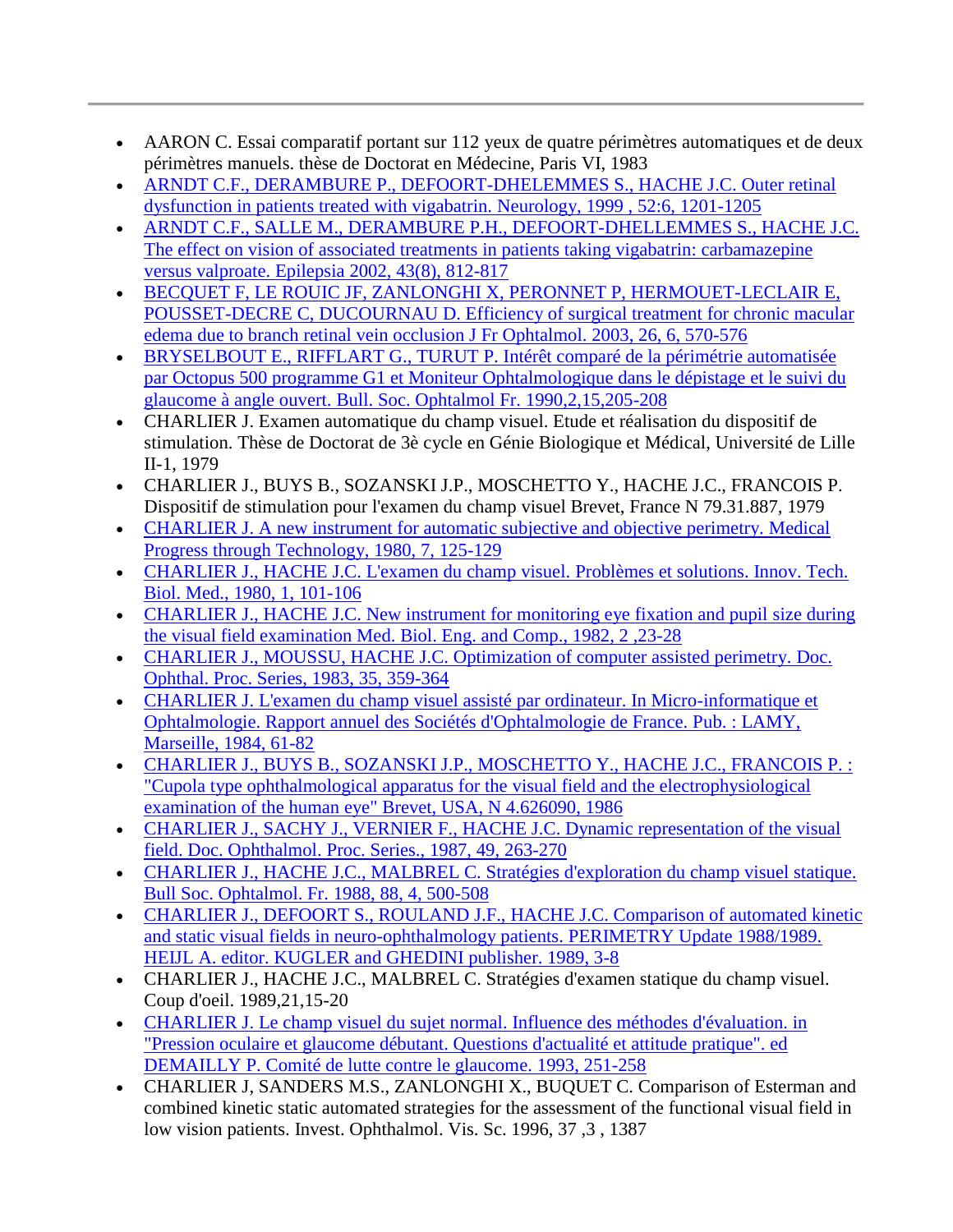- [CHARLIER J., ZANLONGHI X. Cartographie des vitesses d'évolution des scotomes : une](http://www.metrovision.fr/pdf/1999_charlier.pdf)  [nouvelle méthode de suivi de l'évolution du champ visuel. Comité de lutte contre le glaucome.](http://www.metrovision.fr/pdf/1999_charlier.pdf)  [1999](http://www.metrovision.fr/pdf/1999_charlier.pdf)
- DELPLACE M.P., MAJZOUB S., SANDER M.S. Champ visuel central en stimulation flicker. Ophtalmologie. 1990 ,4 , 286-290
- DELPLACE M.P., SANDER M.S.,MAJZOUB S., SIMONEAU P., CHARLIER J., BUQUET C. Champ visuel central en stimulation flicker evaluation clinique d'un logiciel mis au point sur le moniteur ophtalmologique. BSOF,. 1991, 91, 6-7, 685-688
- [DENION E., DEFOORT-DHELEMMES S., ARNDT C.F., HACHE J.C. Quadruple](http://www.metrovision.fr/pdf/2005_denion.pdf)  [sectoranopie. J. Fr. Ophtalmol. 2005, 28, 10, 1137-1144](http://www.metrovision.fr/pdf/2005_denion.pdf)
- DENIS D., DEZARD X., VOLOT F., VOLA J. Analytical and statistical survey of early stages [of open-angle glaucoma with low luminance visual fields. Ophthalmologica. 1993, 207, 82-89](http://www.metrovision.fr/pdf/1993_denis.pdf)
- DOUCET C., ARNDT C., DEFOORT-DHELEMMES S. Corrélation entre le champ visuel cinétique et la polarimétrie laser (GDx) dans l'adénome hypophysaire. J. Fr. Ophtalmol. 2002, 25, 5
- DUCOUSSO F., BALLION J.C., KOVALSKI J.L., LABROUZE J.M., BAZIN S., BOURGUIGNON G., SALIOU G. Complications maculaires des antipaludéens de synthèse. J. Fr. Ophtalmol. 1995, 18, 8/9, 553-558
- FEGHALI J.G., BOCQUET X., CAVENDER S., ODOM J.V., CHARLIER J., Usefulness of bimodal threshold related perimetry with quantify defects mode in glaucoma follow-up. Ophthalmology. 1988, 95, 9, 166
- [FEGHALI J., BOCQUET X., CHARLIER J., ODOM V. Static flicker perimetry in glaucoma](http://www.metrovision.fr/pdf/1991_feghali.pdf)  [and ocular hypertension. Current Eye Research. 1991, 10, 3, 205-212](http://www.metrovision.fr/pdf/1991_feghali.pdf)
- [GOTTLOB I., CHARLIER J., REINECKE R.D. Visual acuities and scotomas after one week](http://www.metrovision.fr/pdf/1992_gottlob.pdf)  [levodopa administration in human amblyopia. Invest. Ophthalmol. Vis. Sc. 1992, 33, 2722-](http://www.metrovision.fr/pdf/1992_gottlob.pdf) [2728](http://www.metrovision.fr/pdf/1992_gottlob.pdf)
- [GROCHOWICKI M., VIGHETTO A., PISSAVIN C. Pseudotumor cerebri. Longitudinal study](http://www.metrovision.fr/pdf/1990_grochowicki.pdf)  [using contrast sensitivity and automated static perimetry. Neuro Ophthalmology. 1990, 10, 2,](http://www.metrovision.fr/pdf/1990_grochowicki.pdf)  [97-108](http://www.metrovision.fr/pdf/1990_grochowicki.pdf)
- [GROCHOWICKI M., VIGHETTO A., BERQUET S., SASSOLAS G. Sensibilité au contraste](http://www.metrovision.fr/pdf/1990_grochowicki_B.pdf)  [et périmétrie automatisée dans les adénomes hypophysaires. Ophtalmologie. 1990, 4, 422-425](http://www.metrovision.fr/pdf/1990_grochowicki_B.pdf)
- [GROCHOWICKI M., VIGHETTO A., BERQUET S., KHALFALLAH Y., SASSOLAS G.](http://www.metrovision.fr/pdf/1991_grochowicki.pdf)  [Pituitary adenomas : automatic static perimetry and Goldmann perimetry. A comparative study](http://www.metrovision.fr/pdf/1991_grochowicki.pdf)  [of 345 visual field charts. British J. Ophthalmol. 1991, 75, 219-221](http://www.metrovision.fr/pdf/1991_grochowicki.pdf)
- [GROCHOWICKI M., VIGHETTO A., BERQUET S., KHALFALLAH Y., SASSOLAS G.](http://www.metrovision.fr/pdf/1991_grochowicki_B.pdf)  [Pituitary adenomas : assessment of modern means of neuro-ophthalmological subjective](http://www.metrovision.fr/pdf/1991_grochowicki_B.pdf)  [investigation. Neuro-ophthalmology. 1991,2,1,19-24](http://www.metrovision.fr/pdf/1991_grochowicki_B.pdf)
- [GROCHOWICKI M., VIGHETTO A. Homonymous horizontal sectoranopia: report of four](http://www.metrovision.fr/pdf/1991_grochowicki_C.pdf)  [cases. British Journal of Ophthalmology. 1991,75,624-628.](http://www.metrovision.fr/pdf/1991_grochowicki_C.pdf)
- GROCHOWICKI M., VIGHETTO A., BERQUET S., REVOL A., KHALFALLAH Y., Analyse automatisée du champ visuel dans la neuropathie optique rétrobulbaire aigue. (NOB). Ophtalmologie. 1992, 6, 426-429
- GROCHOWICKI M., VIGHETTO A., BALBI F. & al. Evolution des neuropathies optiques rétrobulbaires traitées par "flash" de corticoides. Etude préliminaire à propos de 60 yeux. Bulletins et Mémoires de la Soc. Fr. Ophtalmol. 1993, 8-9, 719-723
- [GROCHOWICKI M., KHALFALLAH Y., VIGHETTO A. & al. Ophthalmic results in patients](http://www.metrovision.fr/pdf/1993_grochowicki.pdf)  with macroprolactinomas treated with a new prolactin inhibitor CV 205-502. British Journal of [Ophthalmology. 1993, 77, 785-788](http://www.metrovision.fr/pdf/1993_grochowicki.pdf)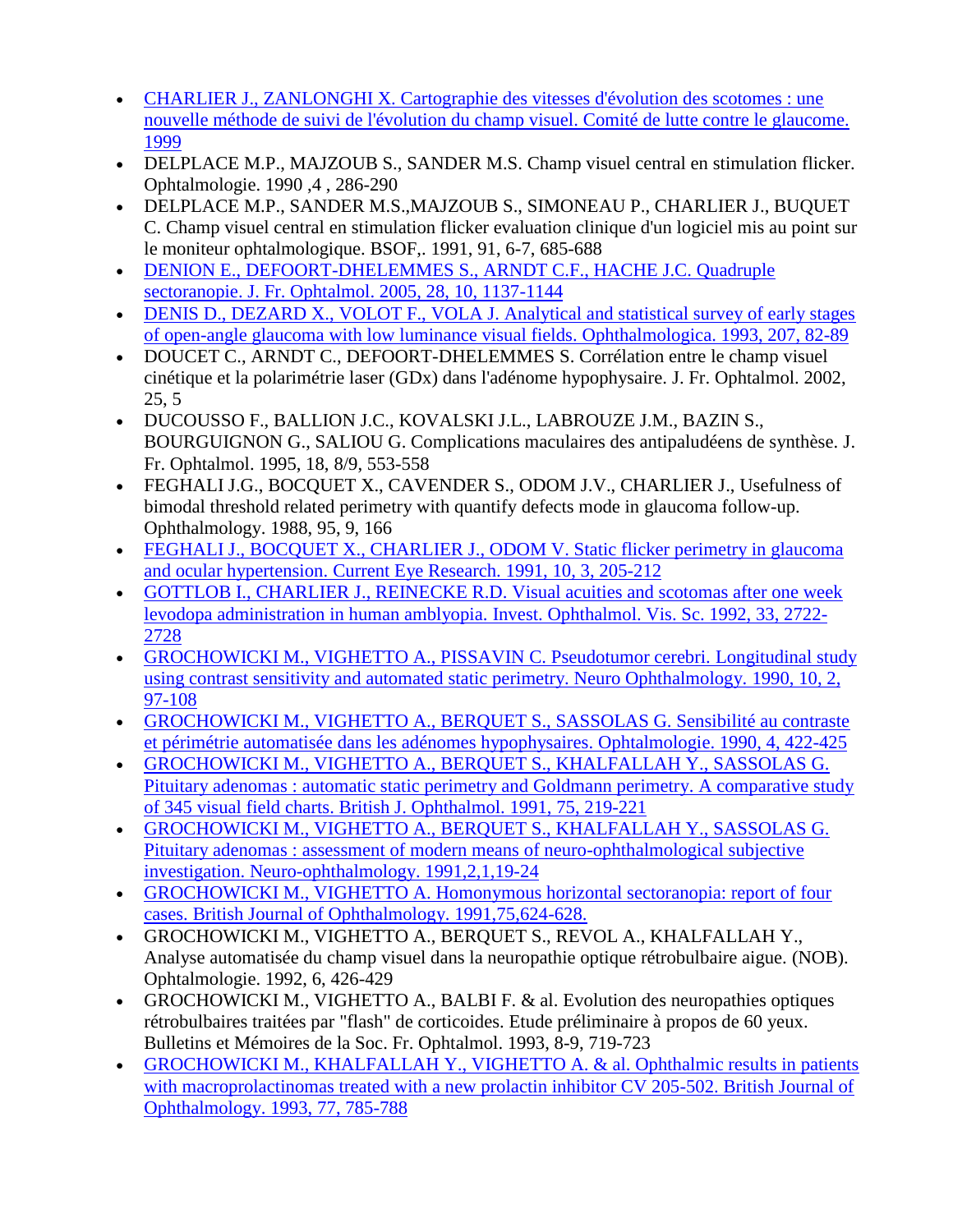- [GROLLIER L. Etude comparative de la micro-périmétrie du MP1 de Nidek et du champ visuel](http://www.metrovision.fr/pdf/2004_grollier.pdf)  [de Metrovision. Mémoire de Maitrise d'Optique Physiologique, Marseille, 2004](http://www.metrovision.fr/pdf/2004_grollier.pdf)
- [HACHE J.C., FRANCOIS P., CHARLIER J. La scotométrie en neuro-ophtalmologie : intérêt](http://www.metrovision.fr/pdf/1979_hache.pdf)  [d'une instrumentation automatique de mesure du champ visuel. Bulletins et Mémoires de la Soc.](http://www.metrovision.fr/pdf/1979_hache.pdf)  [Fr. Ophtalmol., 1979 : 220-223](http://www.metrovision.fr/pdf/1979_hache.pdf)
- [HACHE J.C., ROULAND J.F., CHARLIER J. Périmétrie automatique et potentiels évoqués](http://www.metrovision.fr/pdf/1988_hache_B.pdf)  [visuels en glaucomatologie. Analyse de 364 examens obtenus avec un instrument unique.](http://www.metrovision.fr/pdf/1988_hache_B.pdf)  [Ophtalmologie. 1988, 2, 93-94](http://www.metrovision.fr/pdf/1988_hache_B.pdf)
- [HACHE J.C., MANCEL E., LEROY M.P. Plaidoyer pour la périmétrie cinétique. Bull. Soc.](http://www.metrovision.fr/pdf/1988_hache.pdf)  [Belge Ophtalmol. 1988, 227, 1-7](http://www.metrovision.fr/pdf/1988_hache.pdf)
- HELOU C.E., DELPLACE M.P., MAJZOUB S., BECKER H. Le champ visuel dans la sclérose en plaque. Bulletins Mém Soc. Fr. Ophtalmol, 1995, 2, 95, 115-124
- HOUZET J.L. Contribution à l'exploration du champ visuel dans le glaucome. Thèse de Doctorat en Médecine Lille II, 1979
- [INGSTER-MOATI I., RAT A.C. Antipaludéens de synthèse : attention au risque de cécité ! La](http://www.metrovision.fr/pdf/2003_ingster_moati.pdf)  [revue du praticien. 2003, 17, 607, 417-420](http://www.metrovision.fr/pdf/2003_ingster_moati.pdf)
- [KROLAK-SALMON P., GUENOT M., TILIKET C., ISNARD J., SINDOU M., MAUGUIERE](http://www.metrovision.fr/pdf/2000_krolak.pdf)  [F., VIGHETTO A. Anatomy of optic nerve radiations as assessed by static perimetry and MRI](http://www.metrovision.fr/pdf/2000_krolak.pdf)  [after tailored temporal lobectomy. Br J Ophthalmol. 2000, 84, 884-889](http://www.metrovision.fr/pdf/2000_krolak.pdf)
- LEYS A., LEYS M., JONCKHEERE P., DELAEY J.J. Multiple evanescent white dot syndrome (MEWDS) Bull Soc Belge Ophthalmol 1990,236, 97-108
- MALBREL C., CHARLIER J. Surveillance des glaucomes évolués en périmétrie automatisée. Bull Soc Ophtalmol Fr. 1988, 88, 4, 493-494
- MALBREL C. , BETBEZE M. , CHARPENTIER J.-L. , GUYOT F. , RAVIN A. Apport au traitement des maculopathies hémorragiques par l'utilisation couplée de la périmétrie centrale d<sup>1</sup>un SLO et d'un laser à colorant. Soc. Ophtalmol. Fr. 1992, 92, 5, 571-572
- MALBREL C., MHAITRINE L. Scotométrie au SLO et sur périmétrie cathodique : apport de la prise en charge des patients atteints de dégénérescence maculaire. BSOF 1997,3,97, 224-225
- [MALBREL C. Modifications fonctionnelles induites par les traitements actuels de la DMLA:](http://www.metrovision.fr/pdf/2001_malbrel.pdf)  [PDT et TTT. Sciences de la vision et leurs applications, 2001, 10, 72-77](http://www.metrovision.fr/pdf/2001_malbrel.pdf)
- [MALBREL C. Exploration de la DMLA. Réalités ophtalmologiques,116, 2004.](http://www.metrovision.fr/pdf/2004_malbrel.pdf)
- MACAREZ R., DORDAIN Y., HUGON M. et al. Long-term effects of iterative diving on [visual field, color vision and contrast sensitivity in professional divers. J Fr Ophtalmol. 2005,](http://www.metrovision.fr/pdf/2005_macarez.pdf)  [28, 8, 825-831.](http://www.metrovision.fr/pdf/2005_macarez.pdf)
- MANCEL E., ZANLONGHI X., LEROY M.P., HACHE J.C. Neuropathies alcoolo-tabagiques. Nouvelles sémiologies en périmétrie automatique. Coup d'oeil. 1989, 6-9
- ODOM V., BOCQUET X., FEGHALI J.G. CHAO G.M., CAVENOER S., CHARLIER J. Flicker threshold elevation in glaucoma : static perimetry and larger fields. Abstract Ophthalmology. 1988, 95, 9, 167
- PASQUALINI F. Le champ visuel périphérique du pseudophaque. Comparaison entre la périmétrie manuelle et la périmétrie automatique. Thèse de Doctorat en Médecine. Marseille. 1990
- [PEDELAHORE C., AVITAL I., ZANLONGHI X. Bilan et réadaptation orthoptiques des](http://www.metrovision.fr/pdf/2004_pedelahore.pdf)  [glaucomes graves Les cahiers d'ophtalmologie. 2004, 16-21](http://www.metrovision.fr/pdf/2004_pedelahore.pdf)
- [PEDELAHORE C., ZANLONGHI X., LIBEAU L., ROBIN C., BRESSON-DUMONT H. Rôle](http://www.metrovision.fr/pdf/2004_pedelahore_B.pdf)  [de l'orthoptiste dans le dépistage de l'aptitude visuelle](http://www.metrovision.fr/pdf/2004_pedelahore_B.pdf) à la conduite : application au glaucome [grave. Médicalisation de ce dépistage. Journal Français d'Orthoptique, 2004, 36, 141-153](http://www.metrovision.fr/pdf/2004_pedelahore_B.pdf)
- RICHE-SALENGRO V. Contribution à l'étude du champ visuel dans les affections rétiniennes. Thèse de Doctorat en Médecine Lille II, 1980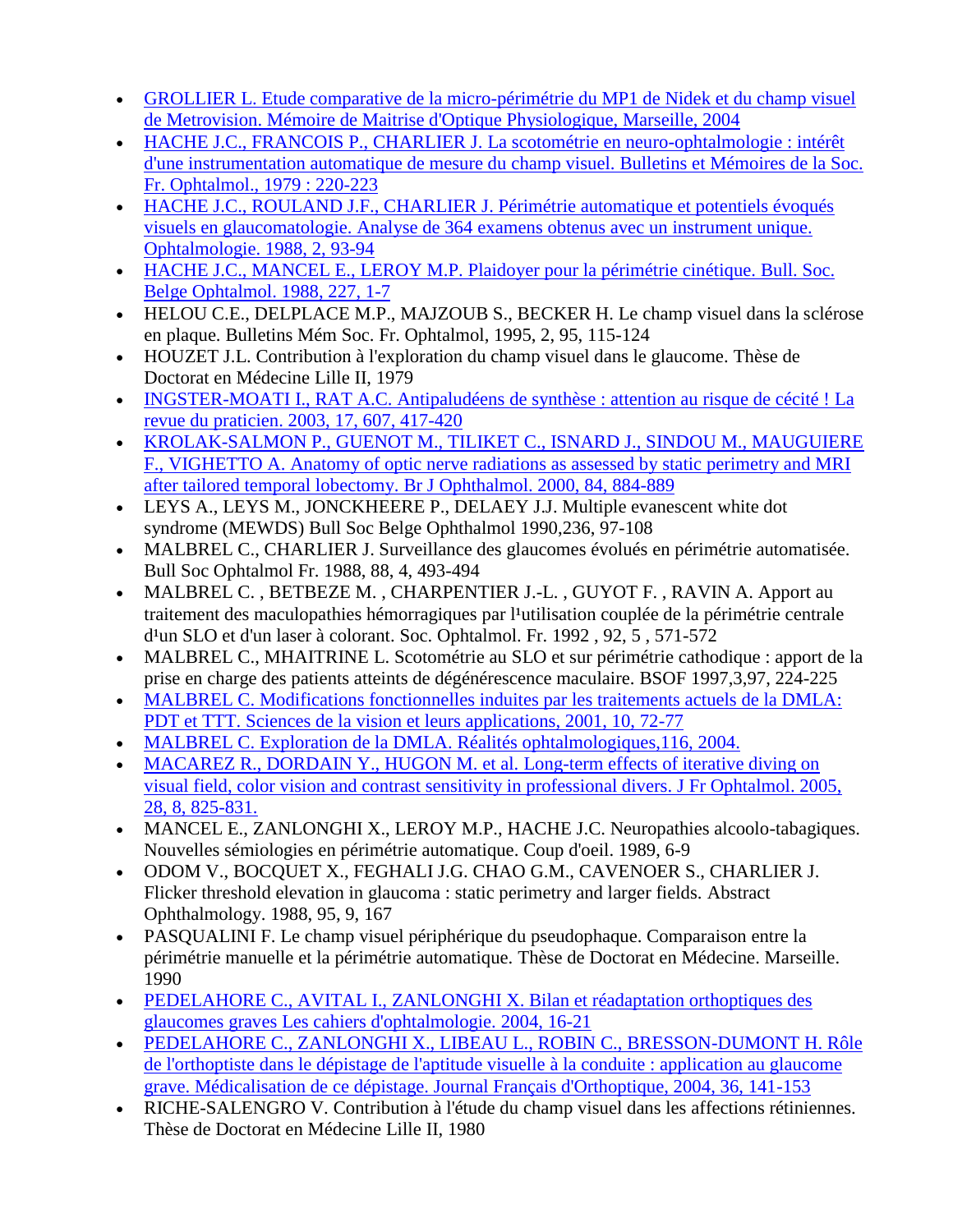- ROUGIER M.B., LEREBELLER M.J. Short wavelength color perimetry : an interesting macular investigation ? 13th symposium of the International Research Group on Colour Vision Deficiencies. Pau, 1995
- ROUGIER M.B., HOSTYN P., BRET-DIBAT C., DELAUNAY M.M., RISS I., LE REBELLER M.J. Rétinopathie paranéoplasique associée au mélanome cutané. Mis au point à propos d'un cas. J Fr Ophtalmologie. 1995, 18, 5, 396-403
- ROULAND J.F. Le diagnostic précoce du glaucome chronique. Thèse de Doctorat en Médecine, Lille II, 1987
- ROULAND J.F., BALE F., WOILLEZ J.P., CHARLIER J. La campimétrie assistée par ordinateur est-elle adaptée à la glaucomatologie ? Bull. Soc. Belge Ophtalmol. 1988,227, 9-14
- [ROULAND J.F., HACHE J.C., CHARLIER J. Campimétrie assistée par ordinateur sur écran](http://www.metrovision.fr/pdf/1988_rouland.pdf)  [cathodique : à propos de 565 cas d'hypertonie oculaire. Ophthalmologica. 1988, 197, 151-158](http://www.metrovision.fr/pdf/1988_rouland.pdf)
- [ROULAND J.F., HACHE J.C. Variation du temps normal de réponse du patient pendant la](http://www.metrovision.fr/pdf/1991_rouland.pdf)  [mesure du champ visuel. Ophthalmologica. 1991, 202, 48-52](http://www.metrovision.fr/pdf/1991_rouland.pdf)
- SACHY J., VERGNIER F., CHARLIER J., HACHE J.C. Méthodes de représentation du champ visuel statique. Point de vue, 13, 1984
- [SACHY J., VERNIER F., CHARLIER J. Méthode de représentation du champ visuel statique.](http://www.metrovision.fr/pdf/1986_sachy.pdf)  [Innov. Tech. Biol. Med., 1986, 7, 177-188](http://www.metrovision.fr/pdf/1986_sachy.pdf)
- SACHY J. Algorithmes de représentation du champ visuel. Thèse de Doctorat d'Université. Lille II. 1987
- [SANTIAGO P.Y. Doit-on opérer un glaucome grave ? Do we have to operate advanced](http://www.metrovision.fr/pdf/2002_santiago.pdf)  [glaucoma? Actes du 4ème Congrès International ARIBA-](http://www.metrovision.fr/pdf/2002_santiago.pdf) Nantes, 2002
- TAN QIAN, CHAO-HUA XIA, ZHI-XIANG DING, SHUANG-ZHEN LIU, QIANG XIANG. Character of multifocal electroretinogram in age-related changes of normal subjects. International Journal of Ophthalmology. 2005, 5, 2, 275-277
- [TAN QIAN, ZHI-XIANG DING, SHUANG-ZHEN LIU, CHAO-HUA XIA Multifocal](http://www.metrovision.fr/pdf/2005_tanqian.pdf)  [electroretinogram in cataract patients after phacoemulsification. International Journal of](http://www.metrovision.fr/pdf/2005_tanqian.pdf)  [Ophthalmology. 2005, 5, 3, 471-474](http://www.metrovision.fr/pdf/2005_tanqian.pdf)
- VERNIER F., CHARLIER J., HACHE J.C., MALBREL C. Testing the visual field with a cathode ray tube. Is it a valuable solution ? In Advances in Diagnostic Visual Optics. Florentini, Guyton, Siegel Editors, Springer Verlag 1987, pp 151-157.
- VERNIER F. Stratégies d'examen du champ visuel assisté par ordinateur. Thèse de Doctorat d'Université. Lille II.1988
- [VERNIER F., CHARLIER J., NGUYEN D. Application of CRT technology to the clinical](http://www.metrovision.fr/pdf/1988_vernier.pdf)  [evaluation of visual functions. Optical Engineering, 1988, 27, 123-128](http://www.metrovision.fr/pdf/1988_vernier.pdf)
- VIGHETTO A., GROCHOWICKI M., AIMARD G. Altitudinal hemianopia in multiple sclerosis. Neuro-ophthalmology. 1991, 11, 1, 25-27
- [ZANLONGHI X., AVITAL L., PRIGENT N. Champ visuel](http://www.metrovision.fr/pdf/2000_zanlonghi.pdf) et expertise. Réflexions [Ophtalmologiques. 2000, 35, 32-36](http://www.metrovision.fr/pdf/2000_zanlonghi.pdf)
- [ZANLONGHI X. La vision de la personne âgée. site Ariba, 2001](http://www.metrovision.fr/pdf/2001_zanlonghi_B.pdf)
- [ZANLONGHI X. Ophtalmologiste et permis de conduire : le nouveau décret d'aptitude.](http://www.metrovision.fr/pdf/2006_zanlonghi.pdf)  [Commentaires. Réalités Ophtalmologiques 2006, 132, 1-7](http://www.metrovision.fr/pdf/2006_zanlonghi.pdf)

# **ELECTROPHYSIOLOGY - ELECTROPHYSIOLOGIE**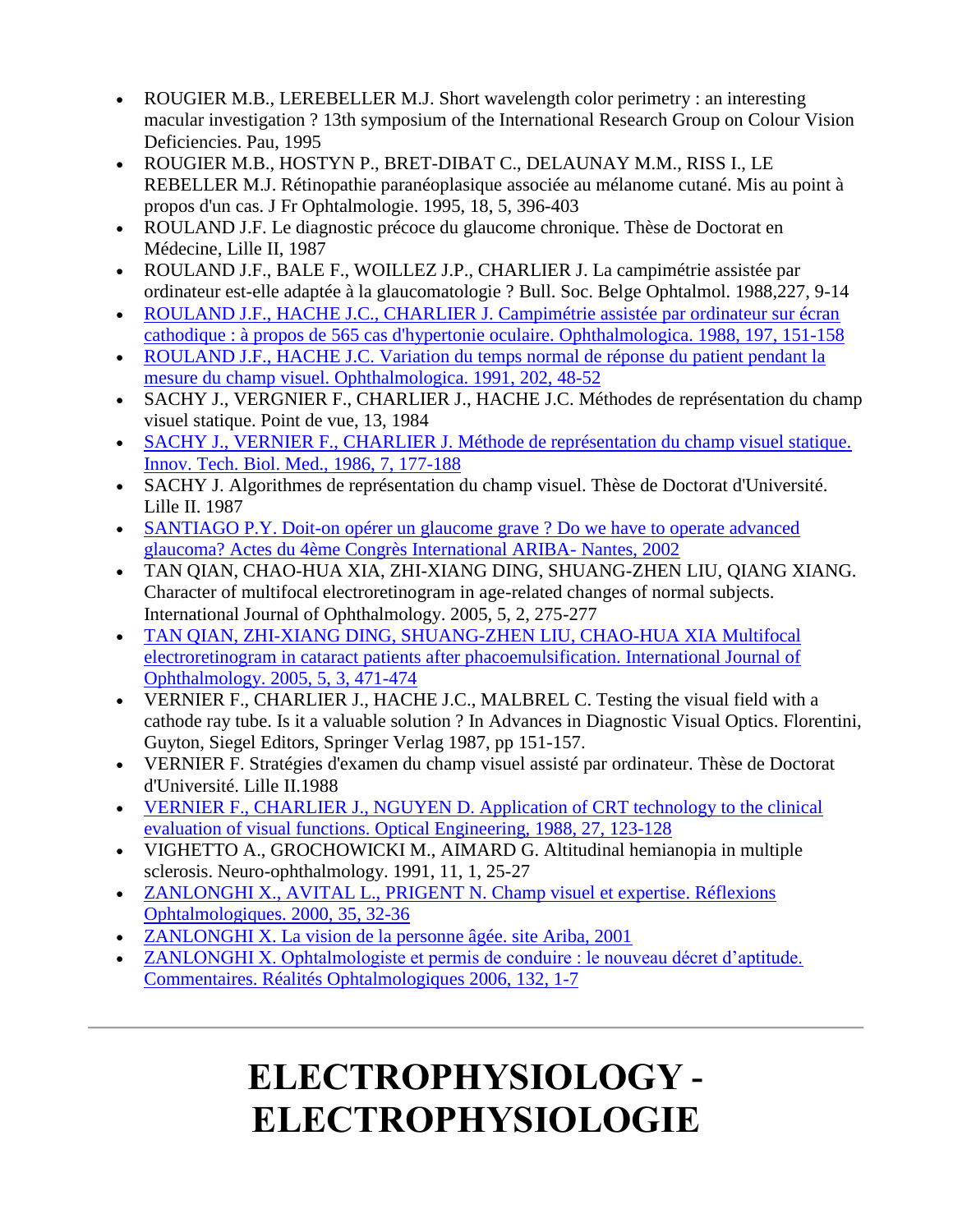- [ALTEROCHE L., MAJZOUB S., LECUYER A.I., DELPLACE M.P., BACQ Y.](http://www.metrovision.fr/pdf/2006_alteroche.pdf)  [Ophthalmologic side effects during alpha-interferon therapy for viral hepatitis. Journal of](http://www.metrovision.fr/pdf/2006_alteroche.pdf)  [Hepatology. 2006, 44, 1,56-61](http://www.metrovision.fr/pdf/2006_alteroche.pdf)
- [AMZALLAG T., PUECH B., HACHE J.C., FRANCOIS P. Dystrophie progressive des cônes :](http://www.metrovision.fr/pdf/1990_amzallag.pdf)  [altérations électrophysiologiques chez les femmes transmettrices. J. Fr. Ophtalmol.](http://www.metrovision.fr/pdf/1990_amzallag.pdf)  [1990,13,8/9,421-428](http://www.metrovision.fr/pdf/1990_amzallag.pdf)
- [ARNDT C.F., DERAMBURE P., DEFOORT-DHELEMMES S., HACHE J.C. Outer retinal](http://www.metrovision.fr/pdf/1999_arndt.pdf)  [dysfunction in patients treated with vigabatrin. Neurology, 1999, 52, 6, 1201-1205](http://www.metrovision.fr/pdf/1999_arndt.pdf)
- [ARNDT C.F., SARI A., FERRE M., PARRAT E., COURTAS D., DESEZE J., HACHE J.C.,](http://www.metrovision.fr/pdf/2001_arndt.pdf)  [MATRAN R. Electrophysiological effects of corticosteroids on the retinal pigment epithelium.](http://www.metrovision.fr/pdf/2001_arndt.pdf)  [Invest. Ophthalmol. Vis. Sc. 2001, 42, 472-475](http://www.metrovision.fr/pdf/2001_arndt.pdf)
- [ARNDT C.F., SALLE M., DERAMBURE P.H., DEFOORT-DHELLEMMES S., HACHE J.C.](http://www.metrovision.fr/pdf/2002_arndt.pdf)  [The effect on vision of associated treatments in patients taking vigabatrin: carbamazepine](http://www.metrovision.fr/pdf/2002_arndt.pdf)  [versus valproate. Epilepsia 2002, 43\(8\), 812-817](http://www.metrovision.fr/pdf/2002_arndt.pdf)
- [ARNDT C.F., HUSSON J., DERAMBURE P.H., HACHE J.C., ARNAUD B., DEFOORT-](http://www.metrovision.fr/pdf/2005_arndt.pdf)[DHELLEMMES S. Retinal electrophysiological results in patients receiving lamotrigine](http://www.metrovision.fr/pdf/2005_arndt.pdf)  [monotherapy. Epilepsia 2005, 46\(7\), 1055-1060](http://www.metrovision.fr/pdf/2005_arndt.pdf)
- [BALAYRE S., BOISSONNOT M., PAQUEREAU J., DIGHIERO P. Evaluation de la toxicité](http://www.metrovision.fr/pdf/2005_balayre.pdf)  [du bleu trypan dans la chirurgie des membranes épirétiniennes idiopathiques en testant la](http://www.metrovision.fr/pdf/2005_balayre.pdf)  [fonction maculaire par l'électrorétinogramme multifocal. Etude prospective sur 7 cas. Journal](http://www.metrovision.fr/pdf/2005_balayre.pdf)  [Français d'Ophtalmologie. 2005,28,2, 169-176](http://www.metrovision.fr/pdf/2005_balayre.pdf)
- [BARBET F., GERBER S., HAKIKI S. & al A first locus for isolated autosomal recessive optic](http://www.metrovision.fr/pdf/2003_barbet.pdf)  [atrophy \(ROA1\) maps to chromosome 8q. European Journal of Human Genetics. 2003,11,966-](http://www.metrovision.fr/pdf/2003_barbet.pdf) [971](http://www.metrovision.fr/pdf/2003_barbet.pdf)
- [BASSET D., CHARLIER J. ERG Multifocal. Principes et utilisations cliniques. SEVE, Tunis,](http://www.metrovision.fr/pdf/2003_basset.pdf)  [2003](http://www.metrovision.fr/pdf/2003_basset.pdf)
- [BASSET D., ARNDT C. ERG Multifocal. Clinical examples. SEVE, Tunis, 2003](http://www.metrovision.fr/pdf/2003_basset_B.pdf)
- [BECQUET A., ZANLONGHI B., LIBEAU L. Pre-](http://www.metrovision.fr/pdf/2005_becquet.pdf) and postoperative functional (multifocal [ERG\) and anatomical changes in patients with idiopathic epiretinal membrane. ARVO, 2005](http://www.metrovision.fr/pdf/2005_becquet.pdf)
- [BEN YAHIA S., MESSAOUD R., ATTIA S. et al. Electroretinographic findings in patients](http://www.metrovision.fr/pdf/2005_benyahia.pdf)  [with posterior microphthalmos. ARVO, 2005](http://www.metrovision.fr/pdf/2005_benyahia.pdf)
- [BEN YAHIA S., MESSAOUD R., ATTIA S. et al. Electroretinographic findings in patients](http://www.metrovision.fr/pdf/2004_benyahia.pdf)  [with posterior microphthalmos. Poster. Belgium Society of Ophthalmology. Brussels, 2004](http://www.metrovision.fr/pdf/2004_benyahia.pdf)
- [BERGSTROM A.L., CORDES H., ZSURGER N. et al. Amidation and structure relaxation](http://www.metrovision.fr/pdf/2005_bergstrom.pdf)  [abolish the neurotoxicity of the prion peptide PrP106-126 in vivo and in vitro. J Biological](http://www.metrovision.fr/pdf/2005_bergstrom.pdf)  [chemistry. 2005, 280, 24, 2314-2321](http://www.metrovision.fr/pdf/2005_bergstrom.pdf)
- BOCQUET X., CHARLIER J., ZANLONGHI X., ODOM V. A new method for recording cone electroretinogram : the fast sweep ERG Abstract Invest. Ophthalmol. Vis. Sc. 1989, 30, 3, 513
- BOCQUET X. Analyse fréquentielle en électrophysiologie visuelle : potentiel évoqué visuel et électrorétinogramme. Thèse de Doctorat Nouveau Régime en Génie Biologique et Médical. LILLE II. 1989
- BOURCIER F., BILLARD C., TOUTAIN [A., DELPLACE M.P. Carbohydrate-deficient](http://www.metrovision.fr/pdf/2002_bourcier.pdf)  [glycoprotein syndrome and progression in electrophysiological results J Fr Ophtalmol 2002, 25,](http://www.metrovision.fr/pdf/2002_bourcier.pdf)  [6, 584-589](http://www.metrovision.fr/pdf/2002_bourcier.pdf)
- [CARPI F., TOMEI F. Non invasive electroretinography. Biomedicine and Pharmacotherapy.](http://www.metrovision.fr/pdf/2006_carpi.pdf)  [2006, 60, 375-379](http://www.metrovision.fr/pdf/2006_carpi.pdf)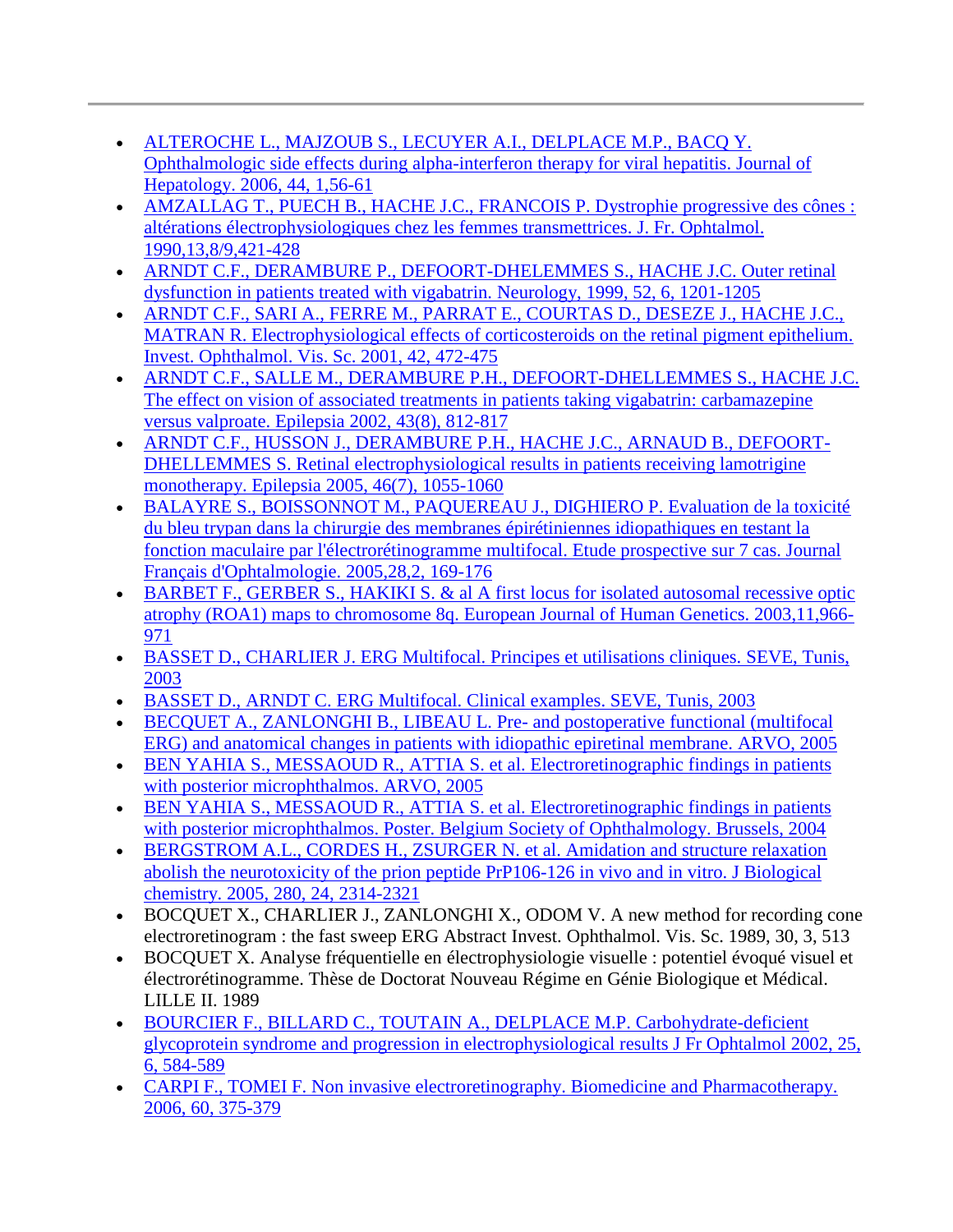- [CHARLIER J., HACHE J.C. V.E.R. and pupillary reflex in visual pathways disturbances. Doc.](http://www.metrovision.fr/pdf/1981_charlier.pdf)  [Ophthal. Proc. Series, Junk, The Hague, 1981, 27,263-268](http://www.metrovision.fr/pdf/1981_charlier.pdf)
- [CHARLIER J., BUYS B., SOZANSKI J.P., MOSCHETTO Y., HACHE J.C., FRANCOIS P.](http://www.metrovision.fr/pdf/1986_charlier.pdf)  [Cupola type ophthalmological apparatus for the visual field and the electrophysiological](http://www.metrovision.fr/pdf/1986_charlier.pdf)  [examination of the human eye. Brevet USA N 4.626090. 1986](http://www.metrovision.fr/pdf/1986_charlier.pdf)
- CHARLIER J. La chaine de mesure en électrophysiologie visuelle et clinique. In Electrophysiologie clinique de la fonction visuelle. Coup d'oeil, Nantes, 1988, 16-24
- [CHARLIER J., BOCQUET X., ZANLONGHI X., DHELLEMES S., HACHE J.C. Analyse en](http://www.metrovision.fr/pdf/1990_charlier.pdf)  [temps réel des potentiels évoqués stationnaires. Principe et méthode. Revue d'Oto Neuro](http://www.metrovision.fr/pdf/1990_charlier.pdf)  [Ophtalmologie. 1990, 8, 18-21](http://www.metrovision.fr/pdf/1990_charlier.pdf)
- CHARLIER J., BOCQUET X., ZANLONGHI X. New electroretinography technique for [macular function evaluation using focal stimulation and fixation monitoring Proceedings IEEE-](http://www.metrovision.fr/pdf/1992_charlier_B.pdf)CMBS 14th Conference [on Biomedical Engineering. Paris, 1992,1588-1589](http://www.metrovision.fr/pdf/1992_charlier_B.pdf)
- [CHARLIER J., ZANLONGHI X., POUSSE-DECRET C. Nouvelle technique d'examen de](http://www.metrovision.fr/pdf/1993_charlier_C.pdf)  [l'ERG maculaire avec contrôle photo-oculographique de la fixation. Méthode et résultats](http://www.metrovision.fr/pdf/1993_charlier_C.pdf)  [préliminaires. Ophtalmologie. 1993, 7, 365-367](http://www.metrovision.fr/pdf/1993_charlier_C.pdf)
- [CHARLIER J., ZANLONGHI X. Examen de l'ERG pattern. Méthode et résultats préliminaires](http://www.metrovision.fr/pdf/1993_charlier_D.pdf)  [en pathologie glaucomateuse. in "Pression oculaire et glaucome débutant. Questions d'actualité](http://www.metrovision.fr/pdf/1993_charlier_D.pdf)  [et attitude pratique". ed DEMAILLY P. Comité de lutte contre le glaucome. 1993, 231-236](http://www.metrovision.fr/pdf/1993_charlier_D.pdf)
- [CHARLIER J. L'ERG multifocal: principes et méthodes, 2004](http://www.metrovision.fr/pdf/2004_charlier.pdf)
- [CHARLIER J., DEFOORT-DHELLEMES S., VERMANDEL S. Clinical evaluation of visual](http://www.metrovision.fr/pdf/2005_charlier.pdf)  [evoked potential tests using dichoptic stimulations obtained with ferroelectric shutters. ARVO,](http://www.metrovision.fr/pdf/2005_charlier.pdf)  [2005](http://www.metrovision.fr/pdf/2005_charlier.pdf)
- [CHARLIER J. Exemples d'interprétation de l'ERG multifocal, 2006](http://www.metrovision.fr/pdf/2006_charlier.pdf)
- [COCO MARTIN R.M. Monocromatismo de conos azules ligado a](http://www.metrovision.fr/pdf/2005_coco_martin.pdf) X: Una familia afecta. Arch [Soc Esp Oftalmol, ene. 2005, 80, 1, 35-40](http://www.metrovision.fr/pdf/2005_coco_martin.pdf)
- [CROCHET M., INGSTER MOATI I., EVEN G., DUPUY P. Rétinopathie à l'Interféron alpha -](http://www.metrovision.fr/pdf/2003_crochet.pdf) [Ribavirine](http://www.metrovision.fr/pdf/2003_crochet.pdf)

[Atteinte de l'EOG : A propos d'un cas.](http://www.metrovision.fr/pdf/2003_crochet.pdf)  [Soc. Fr. Ophtalmol. Paris, 2003](http://www.metrovision.fr/pdf/2003_crochet.pdf)

- [CROCHET M., INGSTER MOATI I., EVEN G., DUPUY P. Rétinopathie à l'Interféron alpha](http://www.metrovision.fr/pdf/2004_crochet.pdf)  [associé à la Ribavirine](http://www.metrovision.fr/pdf/2004_crochet.pdf) [Atteinte de l'électro-oculogramme : A propos d'un cas. Retinopathy associated alpha-interferon](http://www.metrovision.fr/pdf/2004_crochet.pdf)  [ribavirin and the importance of the electro-retinogram: a case report. J. Fr. Ophtalmol. 2004, 27,](http://www.metrovision.fr/pdf/2004_crochet.pdf)  [3, 257-262](http://www.metrovision.fr/pdf/2004_crochet.pdf)
- [DEFOORT-DHELEMMES S., VINCENT F., ARNDT C., DRUMARE I.B., HACHE J.C.](http://www.metrovision.fr/pdf/1999_defoort.pdf)  Simplified electroretinography protocol and diagnosis of retinal dystrophies in children.J. Fr. [Ophtalmol., 1999, 22,3, 383-287](http://www.metrovision.fr/pdf/1999_defoort.pdf)
- [DEFOORT-DHELEMMES S., ARNDT C. Les examens électrophysiologiques : méthodes,](http://www.metrovision.fr/pdf/2002_defoort.pdf)  [résultats, indications. Réalités Ophtalmologiques. 2002, 92, 9-27](http://www.metrovision.fr/pdf/2002_defoort.pdf)
- [DEFOORT-DHELEMMES S., LEBRUN C.F., ARNDT C., BOUVET-DRUMARE I.,](http://www.metrovision.fr/pdf/2004_defoort.pdf)  [GUILBERT F., PUECH B., HACHE J.C. Achromatopsie congénitale : intérêt de](http://www.metrovision.fr/pdf/2004_defoort.pdf)  [l'électrorétinogramme pour le diagnostic précoce. J. Fr. Ophtalmol. 2004, 27, 2, 143-148](http://www.metrovision.fr/pdf/2004_defoort.pdf)
- DELALANDE I., DESTEE A., HACHE J.C., FORZY G., BUGHIN M., BENHADJALI J. Visual evoked potentials and spatiotemporal contrast sensitivity changes in idiopathic Parkinson's disease and multiple atrophy. Adv Neurol, 1996, 69, 319-325
- [DELALANDE I., HACHE J.C., FORZY G., BUGHIN M., BENHADJALI J. DESTEE A., Do](http://www.metrovision.fr/pdf/1998_delalande.pdf)  [visual-evoked potentials and spatiotemporal contrast sensitivity help to distinguish idiopathic](http://www.metrovision.fr/pdf/1998_delalande.pdf)  [Parkinson's disease and multiple system atrophy? Mov. Disord. 1998, 13, 3, 446-452](http://www.metrovision.fr/pdf/1998_delalande.pdf)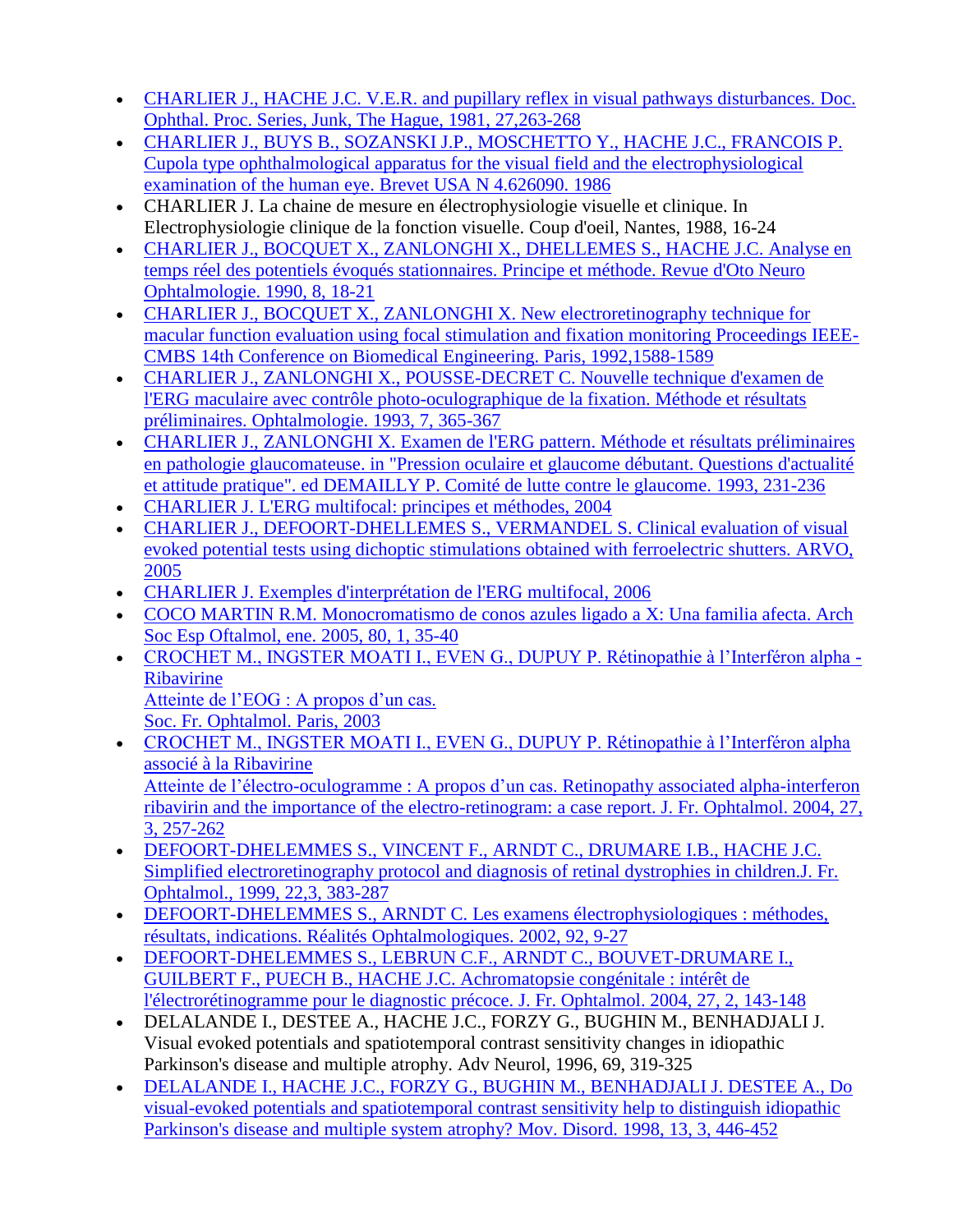- DELPLACE M.P., TOUTAIN A., MAJZOUB S., KAPLAN J., BEKHECHI I. Héméralopie congénitale stationnaire. Electrorétinographie et génétique. Elsevier 1994
- [DEPEYRE C., MANCEL E., BESSON-LEAUD L., GOURSAUD R. Baisse d'acuité visuelle](http://www.metrovision.fr/pdf/2005-depeyre.pdf)  [brutale chez l'enfant À propos de 3 cas de bartonellose oculaire. J Fr. Ophtalmol., 2005, 28, 9,](http://www.metrovision.fr/pdf/2005-depeyre.pdf)  [968-975](http://www.metrovision.fr/pdf/2005-depeyre.pdf)
- [DESEZE J., HACHE J.C., VERMERSCH P., ARNDT C.F., MAURAGE C.A., PASQUIER](http://www.metrovision.fr/pdf/1998_deseze.pdf)  [C.A., LAPLANCHE J.L., RUCHOUX M.M., LEYS D., DESTEE A., PETIT H. Creutzfeldt-](http://www.metrovision.fr/pdf/1998_deseze.pdf)[Jakob disease: neurophysiologic visual impairments. Neurology, 1998, 51, 4, 962-967](http://www.metrovision.fr/pdf/1998_deseze.pdf)
- [DESMETTRE T., HACHE J.C. Le potentiel évoqué visuel. Moyen privilégié de diagnostic des](http://www.metrovision.fr/pdf/1993_desmettre.pdf)  [neuropathies optiques sans atteinte de la vision centrale. Ophtalmologie. 1993, 7, 369-373](http://www.metrovision.fr/pdf/1993_desmettre.pdf)
- [DEVOS D., TIR M., MAURAGE A. & al. ERG and anatomical abnormalities suggesting](http://www.metrovision.fr/pdf/2005_devos.pdf)  [retinopathy in dementia with Lewy bodies. Neurology. 2005, 65, 1107-1110](http://www.metrovision.fr/pdf/2005_devos.pdf)
- [DRES. GARCIA SANDOVAL B., DEL RIO NOVO T., AYUSO C., SERRANO J.M., ZATO](http://www.metrovision.fr/pdf/1996_garcia.pdf)  [GOMEZ DE LIANO M.A. Aspectos diagnósticos de la retinosis pigmentaria : nuestra](http://www.metrovision.fr/pdf/1996_garcia.pdf)  [experiencia de 3 años. Actas de la Sociedad de retina y vitreo española, 1996.](http://www.metrovision.fr/pdf/1996_garcia.pdf)
- EDELSON C. Syndrome de USHER. Réalités Ophtalmologiques, 1999,67,13-18.
- EL HELOU C., DELPLACE M.P., Bilan électrophysiologique chez les patients atteints de polyarthrite rhumatoide et traités par antipaludéens de synthèse. Apport de l'électrooculogramme sensoriel. Thèse médecine Tours 1995
- [FARAHVASH M.S., PHARM S.M. Multifocal electroretinogram in clinically significant](http://www.metrovision.fr/pdf/2006_farahvash.pdf)  [diabetic macular edema. Arch. Iranian Med. 2006, 9, 3, 261-265.](http://www.metrovision.fr/pdf/2006_farahvash.pdf)
- FAUGERE V., TUFFERY-GIRAUD S., HAMEL C. Identification of three novel OA1 gene [mutations identified in three families misdiagnosed with congenital nystagmus and carrier](http://www.metrovision.fr/pdf/2003_faugere.pdf)  [status determination by real-time quantitative PCR assay. BMC Genetics. 2003, 4, 1-7.](http://www.metrovision.fr/pdf/2003_faugere.pdf)
- [GRALL Y., LEGARGASSON J.F., CHARLIER J., VERNIER F. Méthodes de stimulation en](http://www.metrovision.fr/pdf/1985_grall.pdf)  [électrophysiologie visuelle. Rev. E.E.G. Neurophysiol. \(ELSEVIER\), 1985, 15, 121-128.](http://www.metrovision.fr/pdf/1985_grall.pdf)
- [GUEPRATTE N., INGSTER-MOATI I., DEFOORT-DHELLEMMES S., BENZACKEN L,](http://www.metrovision.fr/pdf/2002_guepratte.pdf)  [DELPLACE M.P., ZANLONGHI X., LEBUISSON D.A. Surveillance du traitement par](http://www.metrovision.fr/pdf/2002_guepratte.pdf)  [antipaludéens de synthèse. J. Fr. Ophtalmol. 2002 May;25\(5\):552-4](http://www.metrovision.fr/pdf/2002_guepratte.pdf)
- HACHE J.C., FRANCOIS P. Une tentative de classification des affections électrorétinographiques. Bull. Soc. Ophtalmol. Fr. 1976,6,745-746.
- [HACHE J.C., CHARLIER J., IVANEZ M. L'électrorétinographie sans verres de contact. Bull.](http://www.metrovision.fr/pdf/1979_hache.pdf)  [Soc. Ophtalm. Fr. 1979, 79, 775-777.](http://www.metrovision.fr/pdf/1979_hache.pdf)
- [HACHE J.C., PAYEN P., TIRTAINE D., CHARLIER J., ZEINSTRA H. Mesure de l'acuité](http://www.metrovision.fr/pdf/1979_hache_B.pdf)  [visuelle au moyen des potentiels évoqués visuels obtenus avec une stimulation par](http://www.metrovision.fr/pdf/1979_hache_B.pdf)  [renversement d'une mire de damiers \(pattern\). Bull. Soc. Ophtal. Fr., 1979, 79, 1089-1090.](http://www.metrovision.fr/pdf/1979_hache_B.pdf)
- HACHE J.C., CHARLIER J., MOUSSU L. Explorations électrophysiologiques des affections chiasmatiques. Bull. Mem. S.F.O., 1984, 95, 217-218
- [HACHE J.C., ROULAND J.F., CHARLIER J. Périmétrie automatique et potentiels évoqués](http://www.metrovision.fr/pdf/1988_hache_B.pdf)  [visuels en glaucomatologie. Analyse de 364 examens obtenus avec un instrument unique.](http://www.metrovision.fr/pdf/1988_hache_B.pdf)  [Ophtalmologie. 1988,2,93-94.](http://www.metrovision.fr/pdf/1988_hache_B.pdf)
- HACHE J.C., DEFOORT S., PUECH B., BALE F., MANCEL E. Les problèmes électrorétinographiques du diagnostic des affections des cônes et de la macula. Ophtalmologie. 1989,3,4,279-282.
- [HACHE J.C. Les dystrophies héréditaires de la macula. Bull. Soc. Ophtalmol. Fr. 1991](http://www.metrovision.fr/pdf/1991_hache.pdf)
- HACHE J.C., DELPLACE M.P. Electrophysiologie et pathologie. in Explorations de la fonction visuelle. Masson, Paris, 1999, 501-574.
- [HACHE J.C. , DEFOORT S. Spécial électrorétinogramme. Propos Biopharma. 2001](http://www.metrovision.fr/pdf/2001_hache.pdf)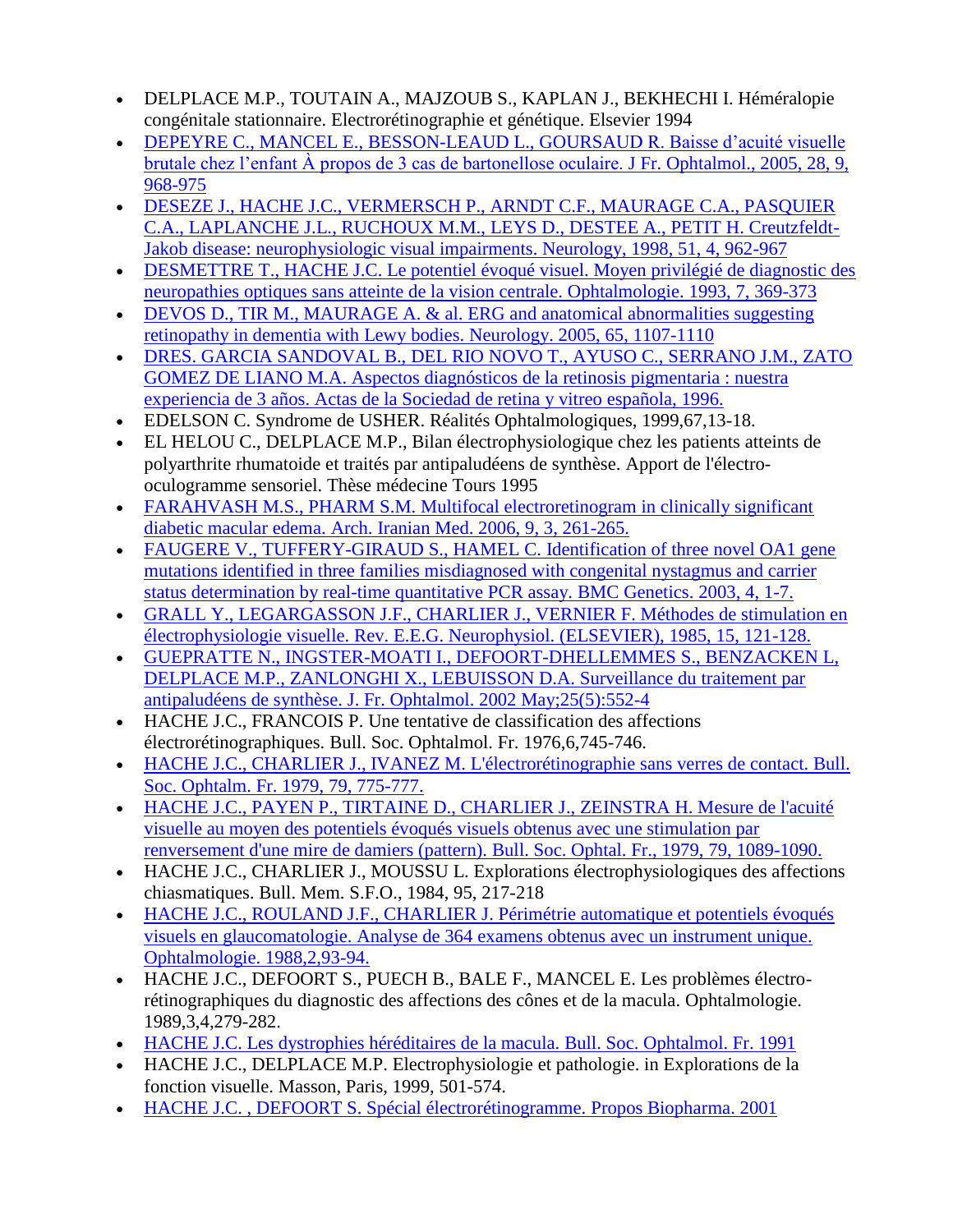- [HACHE J.C.Prédictibilité fonctionnelle avant chirurgie de la cataracte en cas de](http://www.metrovision.fr/pdf/2002_hache.pdf)  [dégénérescence maculaire. Site web Flandres Ophtalmo. 2002](http://www.metrovision.fr/pdf/2002_hache.pdf)
- [HACHE J.C., BASSET D., HONORE J., BOUACHA I. Multifocal ERG and VEP : clinical](http://www.metrovision.fr/pdf/2003_hache.pdf)  [usefulness. Actes du congrès de la SFO, 2003](http://www.metrovision.fr/pdf/2003_hache.pdf)
- [HAMEL C.P., GRIFFOIN J.M., LASQUELLEC L., BAZALGETTE C., ARNAUD B. Retinal](http://www.metrovision.fr/pdf/2001_hamel.pdf)  [distrophies caused by mutations in RPE65 : assessment of visual functions. Br. J. Ophthalmol.](http://www.metrovision.fr/pdf/2001_hamel.pdf)  [2001, 85, 424-427](http://www.metrovision.fr/pdf/2001_hamel.pdf)
- [HUGEUX J.P , CHARLIER J.R , HACHE J.C, MOSCHETTO Y Validation et traitement par](http://www.metrovision.fr/pdf/1985_hugeux.pdf)  [ordinateur des signaux électrophysiologiques recueillis en clinique chez les très jeunes enfants.](http://www.metrovision.fr/pdf/1985_hugeux.pdf)  Innov. Tech. Biol. [Med., 1985, 6, 407-419](http://www.metrovision.fr/pdf/1985_hugeux.pdf)
- [INGSTER-MOATI I., RIGAUDIERE F. Anatomie, physiologie et explorations fonctionnelles](http://www.metrovision.fr/pdf/2001_ingster_moati.pdf)  [du nerf optique. La revue de praticien, 2001,51,2185-2192](http://www.metrovision.fr/pdf/2001_ingster_moati.pdf)
- [INGSTER-MOATI I., RAT A.C. Antipaludéens de synthèse : attention au risque de cécité ! La](http://www.metrovision.fr/pdf/2003_ingster_moati.pdf)  [revue du praticien. 2003, 17, 607, 417-420](http://www.metrovision.fr/pdf/2003_ingster_moati.pdf)
- [INGSTER-MOATI I., CROCHET M., MANCHON E., ANQUETIL D., LESTRADE C.,](http://www.metrovision.fr/pdf/2004_ingster_moati.pdf)  [JACOB A., LEBRUN D., ALBUISSON E. Surveillance ophtalmologique des patients sous](http://www.metrovision.fr/pdf/2004_ingster_moati.pdf)  [APS au long cours: analyse d'une population de 925 patients. Analysis of 925 patients on long](http://www.metrovision.fr/pdf/2004_ingster_moati.pdf)[term hydroxychloroquine or chloroquine treatment: results of ophthalmologival screening. J. Fr.](http://www.metrovision.fr/pdf/2004_ingster_moati.pdf)  [Ophtalmol. 2004,27,4,367-373](http://www.metrovision.fr/pdf/2004_ingster_moati.pdf)
- [INGSTER-MOATI I., CROCHET M., ALBUISSON E. Influence de la variation de la](http://www.metrovision.fr/pdf/2004_ingster_moati_B.pdf)  [posologie d'hydroxychloroquine \(Plaquénil\) sur l'électrorétinogramme. Electroretinogram b](http://www.metrovision.fr/pdf/2004_ingster_moati_B.pdf)  [wave varies with the posology of the antimalarial treatment. J. Fr. Ophtalmol. 2004, 27, 9,](http://www.metrovision.fr/pdf/2004_ingster_moati_B.pdf)  [1007-1012.](http://www.metrovision.fr/pdf/2004_ingster_moati_B.pdf)
- [INGSTER-MOATI I., BUIQUOC E., CROCHET M., ORSSAUD C., DUFIER J.L., ROCHE](http://www.metrovision.fr/pdf/2006_ingster_moati.pdf)  [O. Intoxication rétinienne sévère aux anti-paludéens de synthèse. J. Fr. Ophtalmol. 2006, 29, 6,](http://www.metrovision.fr/pdf/2006_ingster_moati.pdf)  [642-650](http://www.metrovision.fr/pdf/2006_ingster_moati.pdf)
- [JACOB B., HACHE J.C., PASQUIER F. Dysfunction of the magnocellular pathway in](http://www.metrovision.fr/pdf/2002_jacob.pdf)  [Alzheimer's disease. Rev Neurol \(Paris\) 2002, 158, 5, 555-564.](http://www.metrovision.fr/pdf/2002_jacob.pdf)
- [JARRY D., RIGOLET M.H., RIVAUD S., BAKCHINE S. Diagnostique électrophysiologique](http://www.metrovision.fr/pdf/1999_jarry.pdf)  [de deux syndrômes psychovisuels : syndrôme de Balint et cécité corticale. A propos d'une](http://www.metrovision.fr/pdf/1999_jarry.pdf)  [observation d'atrophie postérieure progressive de Brenson. J. Fr. Ophtalmol. 1999, 22, 876-880.](http://www.metrovision.fr/pdf/1999_jarry.pdf)
- [JARRY D., ROUSSAT B. , RIGOLET M.H., HAMARD H. Exploration of retro-chiasmatic](http://www.metrovision.fr/pdf/2000_jarry.pdf)  [visual pathways in human albinism. J. Fr. Ophtalmol. 2000, 23, 4, 340-344](http://www.metrovision.fr/pdf/2000_jarry.pdf)
- [LAFAUT B.A., LOEYS B., LEROY B.P., SPILEERS W., DE LAEY J.J., KESTELYN P.](http://www.metrovision.fr/pdf/2001_lafaut.pdf)  [Clinical and electrophysiological findings in autosomal dominant vitreoretinochoroidopathy:](http://www.metrovision.fr/pdf/2001_lafaut.pdf)  [report of a new pedigree. Graefes Arch Clin Exp Ophthalmol 2001, 239\(8\), 575-82](http://www.metrovision.fr/pdf/2001_lafaut.pdf)
- LE GARGASSON JF, LAMARE M, RIGAUDIERE F, CORNO F, GRALL Y, CHARLIER J, SIMON J, Ophtalmoscope laser à balayage et potentiels évoqués visuels, Journal de médecine nucléaire et biophysique, 1989, 13, 5, 343-354
- LETELLIER M. Etude comparative de la sensibilité au contraste et des potentiels évoqués visuels chez les sujets atteints de sclérose en plaque. Thèse de Doctorat en Médecine. Tours. 1988.
- MAJZOUB S., BEKHECHI I., DELPLACE M.P., RODOLAKIS M. La dystrophie maculaire annulaire concentrique bénigne. Bull Soc Ophtalmol Fr 1994,2,44,149-154.
- [MAJZOUB S., DELPLACE M.P. , TOUTAIN A. & al Distrophie rétienienne et atteinte](http://www.metrovision.fr/pdf/2000_majzoub.pdf)  [électrophysiologique sensorielle dans le cadre du Carbohydrate-](http://www.metrovision.fr/pdf/2000_majzoub.pdf) Deficient Glycoprotein (CDG) [Syndrome. A propose de deux observations. Séminaires ophtalmologiques IPSEN tome 11,](http://www.metrovision.fr/pdf/2000_majzoub.pdf)  [2000.](http://www.metrovision.fr/pdf/2000_majzoub.pdf)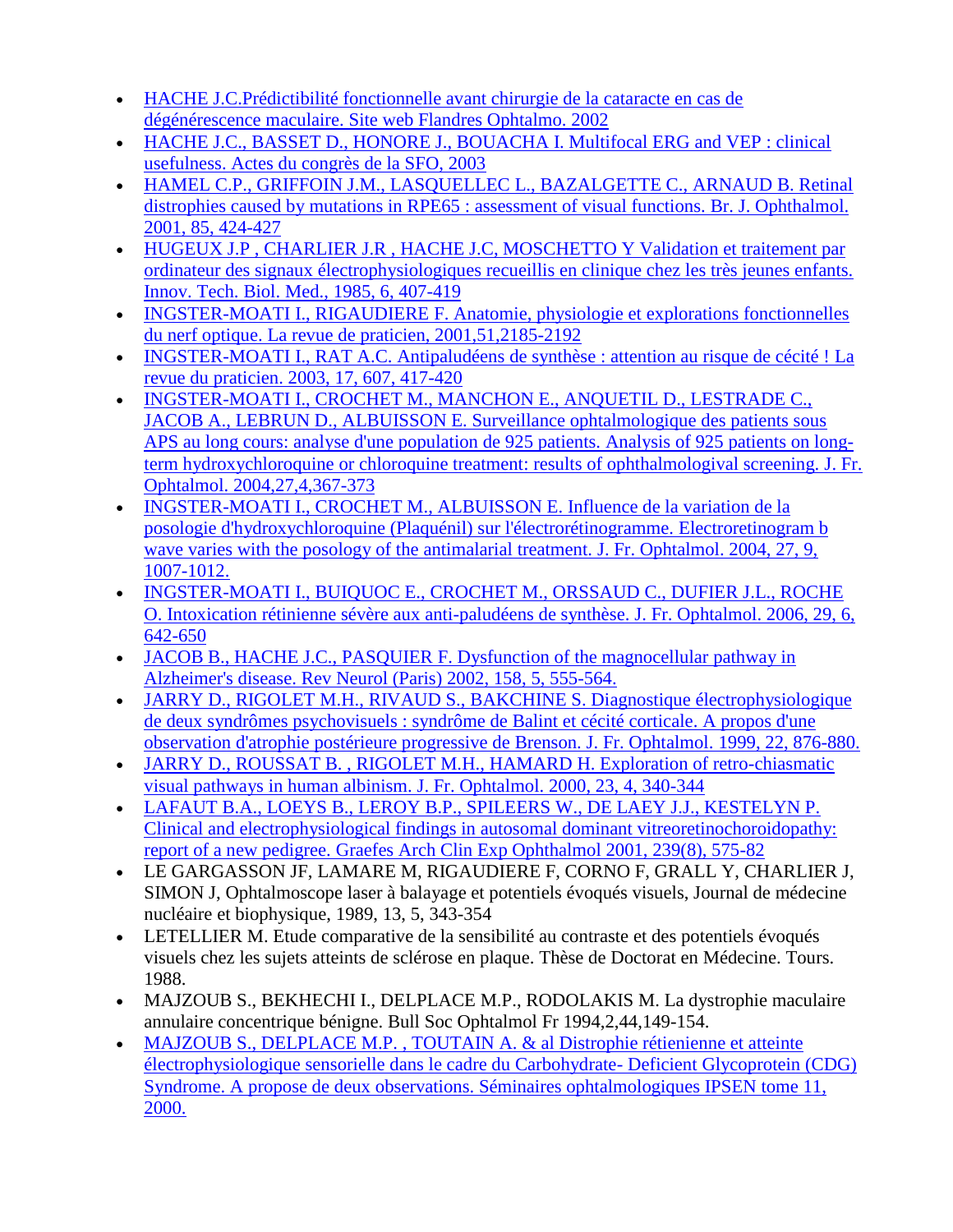- [MAUBARET C., GRIFFOIN J.M., ARNAUD B., HAMEL C.P. Novel mutations in MYO7A](http://www.metrovision.fr/pdf/2005_maubaret.pdf)  and USH2A in Usher [syndrome. Ophthalmic Genetics. 2005, 26, 1, 25-29](http://www.metrovision.fr/pdf/2005_maubaret.pdf)
- MELKI R., LEFORT N., BREZIN P., GARCHON H.J. Association of a common coding [polymorphism \(N453S\) of the cytochrome P450 1B1 \(CYP1B1\) gene with optic disc cupping](http://www.metrovision.fr/pdf/2005_melki.pdf)  [and visual field alteration in French patients with primary open-angle glaucoma . Molecular](http://www.metrovision.fr/pdf/2005_melki.pdf)  [vision. 2005, 11, 1012-1017](http://www.metrovision.fr/pdf/2005_melki.pdf)
- [MIAS-CACÈRES A.E., RIGAUDIÈRE F., PUECH B. Dystrophie tachetée fovéolaire de](http://www.metrovision.fr/pdf/1998_mias.pdf)  [l'adulte. Intérêt du bilan électrophysiologique. Ophtalmologie. 1998, 12, 3, 154-157](http://www.metrovision.fr/pdf/1998_mias.pdf)
- [ORSSAUD,GHAZI I., DUFIER J.L. Anomalies de l'électrorétinogramme au cours de la](http://www.metrovision.fr/pdf/1998_orssaud.pdf)  [neuropathie optique de Leber. Ophtalmologie. 1998,12, 1, 54-63.](http://www.metrovision.fr/pdf/1998_orssaud.pdf)
- **PARC C.E., AZAN E., BONNEL S., SAHEL J.A., KAPLAN J., THIRKILL C.E. Cone** [Dysfunction as a Paraneoplastic Syndrome Associated with Retinal Antigens Approximating 40](http://www.metrovision.fr/pdf/2006_parc.pdf)  [kiloDalton. Ophthalmic Genetics. 2006, 27, 2, 57-61](http://www.metrovision.fr/pdf/2006_parc.pdf)
- [PEYRAUD-GILLY V.M., DAUBAS P., JOLY T. & al , Fonction maculaire chez le plongeur](http://www.metrovision.fr/pdf/2000_peyraud-gilly.pdf)  [professionnel. J Fr. Ophtalmol. 2000,23, 5, 472-474](http://www.metrovision.fr/pdf/2000_peyraud-gilly.pdf)
- $\bullet$
- RIGAUDIERE F., LE GARGASSON J.F., INGSTER-MOATI I. Exploration fonctionnelle visuelle par électrophysiologie. Cahiers d'Ophtalmologie, 1997.
- [RIGAUDIERE F., ROUX C., LACHAPELLE P., ROSOLEN S.G., BITOUN P., GAY-](http://www.metrovision.fr/pdf/2003_rigaudiere.pdf)[DUVAL A., LE GARGASSON J.F., ERGs in female carriers of incomplete congenital](http://www.metrovision.fr/pdf/2003_rigaudiere.pdf)  [stationay night blindness \(I-CSNB\). Doc Ophthalmol. 2003, 107, 203-212](http://www.metrovision.fr/pdf/2003_rigaudiere.pdf)
- RIGAUDIERE F. & [al. Surveillance ophtalmologique de la prise des antipaludéens de synthèse](http://www.metrovision.fr/pdf/2004_rigaudiere.pdf)  [au long cours : mise au point et conduite à tenir à partir de 2003. J. Fr. Ophtalmol. 2004, 27,2,](http://www.metrovision.fr/pdf/2004_rigaudiere.pdf)  [191-199](http://www.metrovision.fr/pdf/2004_rigaudiere.pdf)
- [RIGOLET M.H., BAULAC M., NORDMANN J.P. Surveillance électrophysiologique des](http://www.metrovision.fr/pdf/2005_rigolet.pdf)  [patients épileptiques traités par Vigabatrin. J Fr. Ophtalmol. 2005,28,6, 635-641](http://www.metrovision.fr/pdf/2005_rigolet.pdf)
- [ROBLES D., NINO DE RIVERA L., ALCALA A. Distributed retinal stimulation model based](http://www.metrovision.fr/pdf/2005_robles.pdf)  [on adaptive system. 2nd International Conference on Electrical and Electronics Engineering](http://www.metrovision.fr/pdf/2005_robles.pdf)  [\(ICEEE\) and XI Conference on Electrical Engineering. 2005, 144-147](http://www.metrovision.fr/pdf/2005_robles.pdf)
- ROUGIER M.B. Incidences du fluid-gaz exchange sur le couple épithélium pigmentairephotorécepteurs. Thèse de Doctorat en Médecine. Bordeaux 1990.
- ROUGIER M.B., HOSTYN P., BRET-DIBAT C., DELAUNAY M.M., RISS I., LE REBELLER M.J. Rétinopathie paranéoplasique associée au mélanome cutané. Mise au point à propos d'un cas.J. Fr. Ophtalmol. 1995,18,5,396-403
- ROULAND J.F., HACHE J.C. Les potentiels évoqués visuels dans le glaucome et l'hypertension oculaire. J. Fr. Ophtalmol. 1987,10,3,225-232
- ROULAND J.F., HACHE J.C. Visual evoked potentials in glaucoma and ocular hypertension. Glaucoma. 1990,12,77-78
- [SAHEL J.A., BONNEL S., MOHAND-SAID S. Rétinopathies pigmentaires et dystrophies](http://www.metrovision.fr/pdf/2005_sahel.pdf)  [rétiniennes diffuses. document Internet 2005](http://www.metrovision.fr/pdf/2005_sahel.pdf)
- [STOJKOVIC T., DESEZE J., HURTEVENT J.F., ARNDT C., BEAUME A, HACHE JC,](http://www.metrovision.fr/pdf/2000_stojkovic.pdf)  [VERMERSCH P. Visual evoked potentials study in chronic idiopathic inflammatory](http://www.metrovision.fr/pdf/2000_stojkovic.pdf)  [demyelinating polyneuropathy. Clin Neurophysiol. 2000, 111\(12\):2285-2291](http://www.metrovision.fr/pdf/2000_stojkovic.pdf)
- [TAN QIAN, LIU SHUANGZHEN, XU XUELIANG, XIA CHAOHUA. Spatial characteristics](http://www.metrovision.fr/pdf/2004_tanqian.pdf)  [of multifocal electroretinogram in normal subjects. International Journal of Ophthalmology.](http://www.metrovision.fr/pdf/2004_tanqian.pdf)  [2004, 4, 4, 626-630](http://www.metrovision.fr/pdf/2004_tanqian.pdf)
- [VINGOLO E.M., LIVANI M.L., DOMANICO-REGINA D., MENDONCA H.F., RISPOLI E.](http://www.metrovision.fr/pdf/2006_vingolo.pdf)  [Optical coherence tomography and electro-oculogram abnormalities in X-linked retinitis](http://www.metrovision.fr/pdf/2006_vingolo.pdf)  [pigmentosa . Doc Ophthalmol. 2006, 113, 5–10](http://www.metrovision.fr/pdf/2006_vingolo.pdf)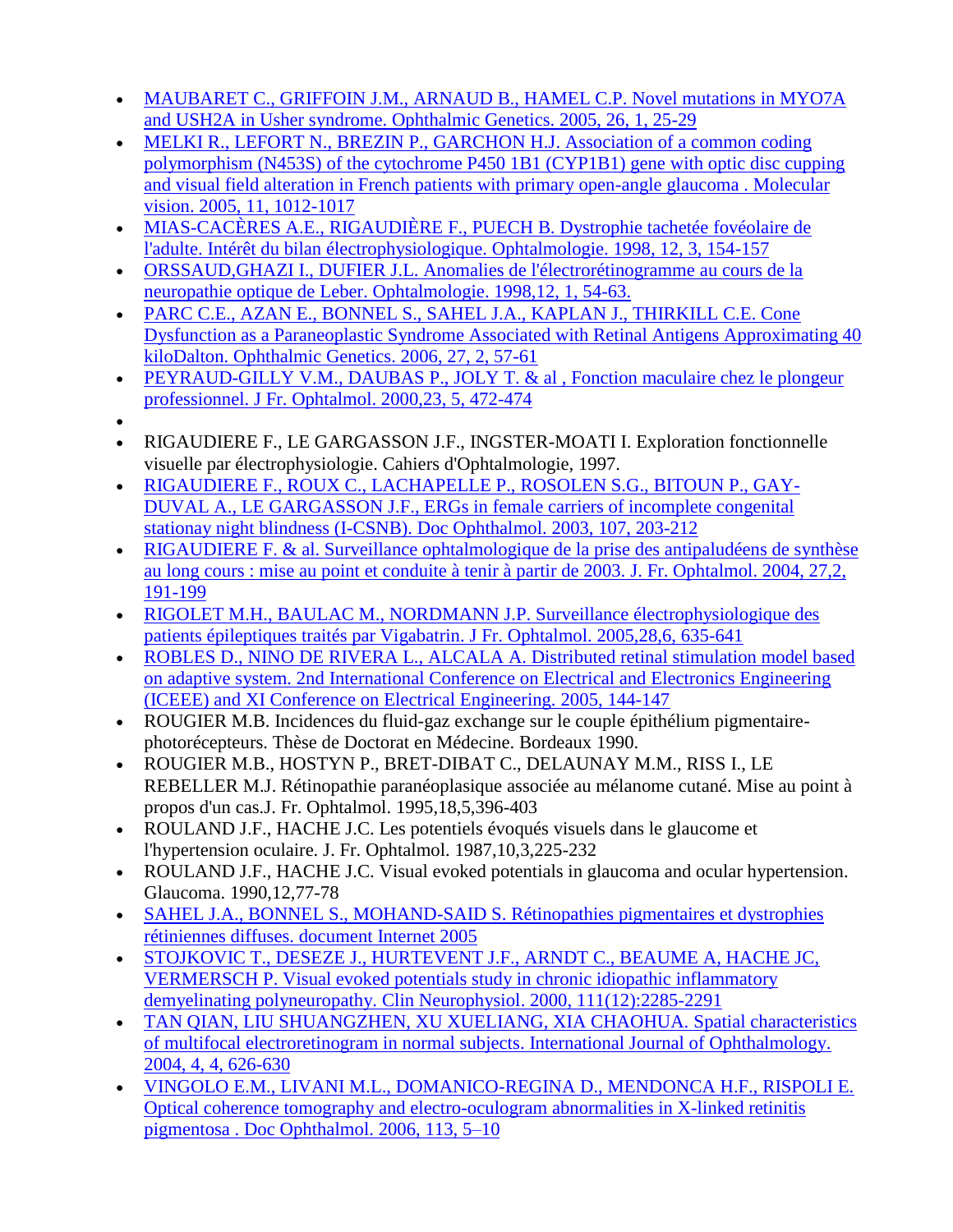- ZANLONGHI X. Contributions à l'étude de la fonction de sensibilité au contraste. Etudes électrophysiologiques, études psychologiques, études cliniques. Thèse de Doctorat en Médecine, Lille II, 1989.
- [ZANLONGHI X., BOCQUET X. Evaluation objective de la sensibilité au contraste par](http://www.metrovision.fr/pdf/1989_zanlonghi.pdf)  [potentiels évoqués visuels. Ophtalmologie. 1989,3,242-243.](http://www.metrovision.fr/pdf/1989_zanlonghi.pdf)
- ZANLONGHI X., RICKEWAERT M., HACHE J.C., BASSET D. Intérét de l'électrorétinographie et de l'échographie précoce dans les traumatismes oculaires graves. Bull Soc Ophtalmol Fr. 1989,12
- [ZANLONGHI X., BOCQUET X., DEFOORT-DHELLEMMES S., HACHE J.C., CHARLIER](http://www.metrovision.fr/pdf/1990_zanlonghi_B.pdf)  [J., LEROY F. Analyse en temps réel des potentiels évoqués stationnaires. II-](http://www.metrovision.fr/pdf/1990_zanlonghi_B.pdf) Application à la [vision de l'enfant. Revue d'Oto Neuro Ophtalmologie. 1990,8,22-26](http://www.metrovision.fr/pdf/1990_zanlonghi_B.pdf)
- [ZANLONGHI X., CHARLIER J., DEFOORT-DHELLEMES S., HACHE J.C.,BOCQUET X.,](http://www.metrovision.fr/pdf/1990_zanlonghi_C.pdf)  [LEROY F. Etude des propriétés temporelles et spatiales du système visuel chez l'enfant par](http://www.metrovision.fr/pdf/1990_zanlonghi_C.pdf)  [potentiels évoqués visuels stationnaires. Ophtalmologie. 1990, 4, 432-440](http://www.metrovision.fr/pdf/1990_zanlonghi_C.pdf)
- ZANLONGHI X., CHEVALIER N., CHARLIER J. L'électrorétinogramme par pattern (PERG) avec contrôle photo-oculographique de la fixation. Bulletin des Sociétés d'Ophtalmologie de France, 1992,10,62,901-905
- [ZANLONGHI X. ERG flicker et atteinte héréditaire des cônes. Bull. Soc. Ophtalmol. Fr.](http://www.metrovision.fr/pdf/1992_zanlonghi.pdf)  [1992,16-7,92,675-685.](http://www.metrovision.fr/pdf/1992_zanlonghi.pdf)
- [ZANLONGHI X..La vision de la personne âgée. site Ariba,](http://www.metrovision.fr/pdf/2001_zanlonghi_B.pdf) 2001

# **CONTRAST SENSITIVITY-SENSIBILITE AU CONTRASTE**

- [CHARLIER J. Application du Vision Monitor aux bilans fonctionnels pré et post opératoires](http://perso.wanadoo.fr/metrovision/pdf/2004_charlier_B.pdf)  [\(cataracte et chirurgie réfractive\). Applications of the Vision Monitor to cataract and refractive](http://perso.wanadoo.fr/metrovision/pdf/2004_charlier_B.pdf)  [surgeries. 2004.](http://perso.wanadoo.fr/metrovision/pdf/2004_charlier_B.pdf)
- DELALANDE I., DESTEE A., HACHE J.C., FORZY G., BUGHIN M., BENHADJALI J. Visual evoked potentials and spatiotemporal contrast sensitivity changes in idiopathic Parkinson's disease and multiple atrophy. Adv Neurol, 1996, 69, 319-25
- [DELALANDE I., HACHE J.C., FORZY G., BUGHIN M., BENHADJALI J. DESTEE A., Do](http://www.metrovision.fr/pdf/1998_delalande.pdf)  [visual-evoked potentials and spatiotemporal contrast sensitivity help to distinguish idiopathic](http://www.metrovision.fr/pdf/1998_delalande.pdf)  [Parkinson's disease and multiple system atrophy? Mov Disord. 1998, 13, 3, 446-](http://www.metrovision.fr/pdf/1998_delalande.pdf)
- [DENOYER A., ROGER F., MAJZOUB S., PISELLA P.J. Qualité de vision des patients](http://www.metrovision.fr/pdf/2006_denoyer.pdf)  [porteurs d'un implant asphérique prolate après chirurgie de la cataracte. J. Fr. Ophtalmol. 2006,](http://www.metrovision.fr/pdf/2006_denoyer.pdf)  [29, 2, 157-163](http://www.metrovision.fr/pdf/2006_denoyer.pdf)
- DUCOUSSO F., BALLION J.C., KOVALSKI J.L., LABROUZE J.M., BAZIN S., BOURGUIGNON G., SALIOU G. Complications maculaires des antipaludéens de synthèse.J. Fr. Ophtalmol. 1995,18,8/9,553-558
- [GROCHOWICKI M., VIGHETTO A. Intérét de la sensibilité au contraste en neuro](http://www.metrovision.fr/pdf/1990_grochowicki_B.pdf)[ophtalmologie. Principales indications. Bull. Soc. Ophtal. Fr. 1990,4,437-440](http://www.metrovision.fr/pdf/1990_grochowicki_B.pdf)
- [GROCHOWICKI M., VIGHETTO A., BERQUET S., SASSOLAS G. Sensibilité au contraste](http://www.metrovision.fr/pdf/1990_grochowicki_C.pdf)  [et périmétrie automatisée dans les adénomes hypophysaires. Ophtalmologie. 1990,4,422-425](http://www.metrovision.fr/pdf/1990_grochowicki_C.pdf)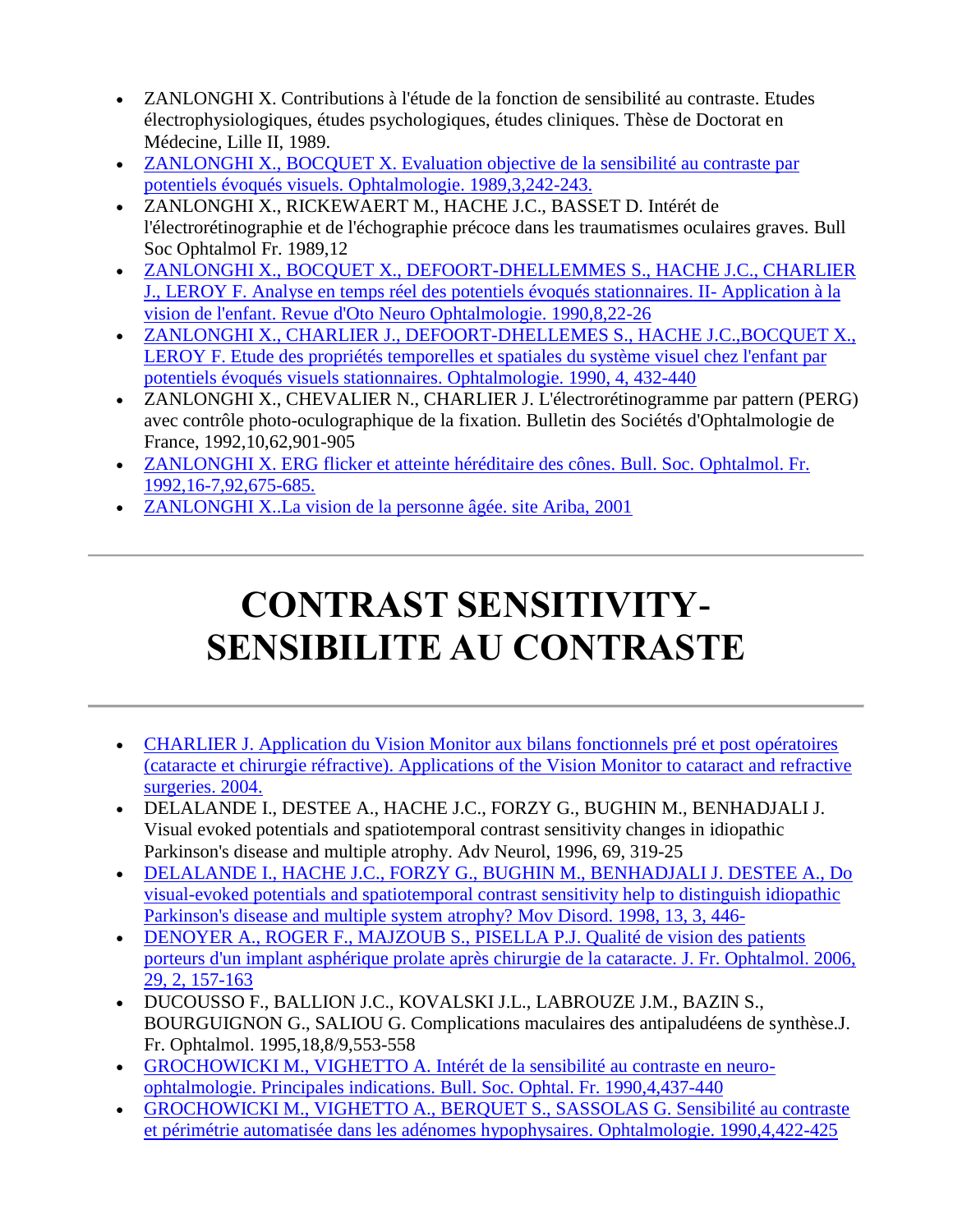- [GROCHOWICKI M., VIGHETTO A., PISSAVIN C. Pseudotumor cerebri. Longitudinal study](http://www.metrovision.fr/pdf/1990_grochowicki.pdf)  [using contrast sensitivity and automated static perimetry. Neuro-ophthalmology. 1990,10,2,97-](http://www.metrovision.fr/pdf/1990_grochowicki.pdf) [108](http://www.metrovision.fr/pdf/1990_grochowicki.pdf)
- [GROCHOWICKI M., VIGHETTO A., BERQUET S., SASSOLAS G. Contrast sensitivity](http://www.metrovision.fr/pdf/1990_grochowicki_D.pdf)  [function and pituitary adenoma: a study of 40 cases. British Journal of Ophthalmology. 1990,](http://www.metrovision.fr/pdf/1990_grochowicki_D.pdf)  [74, 358](http://www.metrovision.fr/pdf/1990_grochowicki_D.pdf)
- [GROCHOWICKI M., VIGHETTO A., BERQUET S., KHALFALLAH Y., SASSOLAS G.](http://www.metrovision.fr/pdf/1991_grochowicki_B.pdf)  [Pituitary adenomas : assessment of modern means of neuro-ophthalmological subjective](http://www.metrovision.fr/pdf/1991_grochowicki_B.pdf)  [investigation. Neuro-ophthalmology. 1991,2,1,19-24](http://www.metrovision.fr/pdf/1991_grochowicki_B.pdf)
- LETELLIER M. Etude comparative de la sensibilité au contraste et des potentiels évoqués visuels chez les sujets atteints de sclérose en plaques. Thèse de Doctorat en Médecine. Tours. 1988
- [LIU X.W., PANG G.X., LIU X.P. et al. Static and dynamic contrast sensitivity of myopic eyes](http://www.metrovision.fr/pdf/2003_liu.pdf)  [before and after laser in situ keratomileusis. Zhongguo Yi Xue Ke Xue Yuan Xue Bao. 2003,](http://www.metrovision.fr/pdf/2003_liu.pdf)  [25, 5, 585-589](http://www.metrovision.fr/pdf/2003_liu.pdf)
- MACAREZ R., DORDAIN Y., HUGON M. et al. Long-term effects of iterative diving on [visual field, color vision and contrast sensitivity in professional divers. J Fr Ophtalmol. 2005,](http://www.metrovision.fr/pdf/2005_macarez.pdf)  [28, 8, 825-831](http://www.metrovision.fr/pdf/2005_macarez.pdf)
- [MONTARD M., FAU J.L., PERONE J.M. Retreatment after PRK for low and medium myopia.](http://www.metrovision.fr/pdf/2000_montard.pdf)  [Results and study of contrast sensitivity J Fr Ophtalmol 2000, 23\(4\):333-9](http://www.metrovision.fr/pdf/2000_montard.pdf)
- [PISELLA P.J., PIETRINI D. Cataracte unilatérale de l'adulte jeune non presbyte: correction de](http://www.metrovision.fr/pdf/1995_pisella.pdf)  [l'aphakie unilatérale par implant multifocale progressif résultats visuels et conséquences sur la](http://www.metrovision.fr/pdf/1995_pisella.pdf)  [vision binoculaire. Société Scientifique de Correction oculaire, Symposium 1995.](http://www.metrovision.fr/pdf/1995_pisella.pdf)
- [RISSE J.F., SAINT BLANCAT P., BOISSONNOT M., GRILLOT L. Sensibilité au contraste](http://www.metrovision.fr/pdf/1996_risse.pdf)  [spatial chez les patients atteints de myopie forte. J. Fr. Ophtalmo 1996,19,4,27,1-7](http://www.metrovision.fr/pdf/1996_risse.pdf)
- [VIGHETTO A. 10/10ème ce n'est pas suffisant. Intérét de l'évaluation de la sensibilité au](http://www.metrovision.fr/pdf/1989_vighetto.pdf)  [contraste en clinique. La Gazette Médicale. 1989,3-9](http://www.metrovision.fr/pdf/1989_vighetto.pdf)
- [VIGHETTO A., GROCHOWICKI M., COUSIN J. La sensibilité au contraste spatial dans la](http://www.metrovision.fr/pdf/1990_vighetto.pdf)  [sclérose en plaques. Rev. Neurol. 1990, 146, 4, 246-270](http://www.metrovision.fr/pdf/1990_vighetto.pdf)
- ZANLONGHI X. Contributions à l'étude de la fonction de sensibilité au contraste. Etudes électrophysiologiques, études psychologiques, études cliniques. Thèse de Doctorat en Médecine, Lille II, 1989
- ZANLONGHI X. Sensibilité au contraste. Etude comparative des appareillages actuels. Coup d'oeil 1991,32,70-76
- [ZANLONGHI X. CHARLIER J., CHEVALIER N. Sensibilité au contraste et âge. Bull Soc](http://www.metrovision.fr/pdf/1992_zanlonghi_B.pdf)  [Ophtalmol Fr. 1992, 10, 92, 921-929](http://www.metrovision.fr/pdf/1992_zanlonghi_B.pdf)
- [ZANLONGHI X., SOURDILLE P., CHARLIER J. Sensibilité au contraste temporel maculaire](http://www.metrovision.fr/HELP15/MFSCdoc1.html)  [et glaucome. in "Pression oculaire et glaucome débutant. Questions d'actualité et attitude](http://www.metrovision.fr/HELP15/MFSCdoc1.html)  [pratique". ed. DEMAILLY P. Comité de lutte contre le glaucome. 1993, 37-64](http://www.metrovision.fr/HELP15/MFSCdoc1.html)
- [ZANLONGHI X. La vision de la personne âgée. site Ariba, 2001](http://www.metrovision.fr/pdf/2001_zanlonghi_B.pdf)

# **DARK ADAPTATION-ADAPTATION L'OBSCURITE**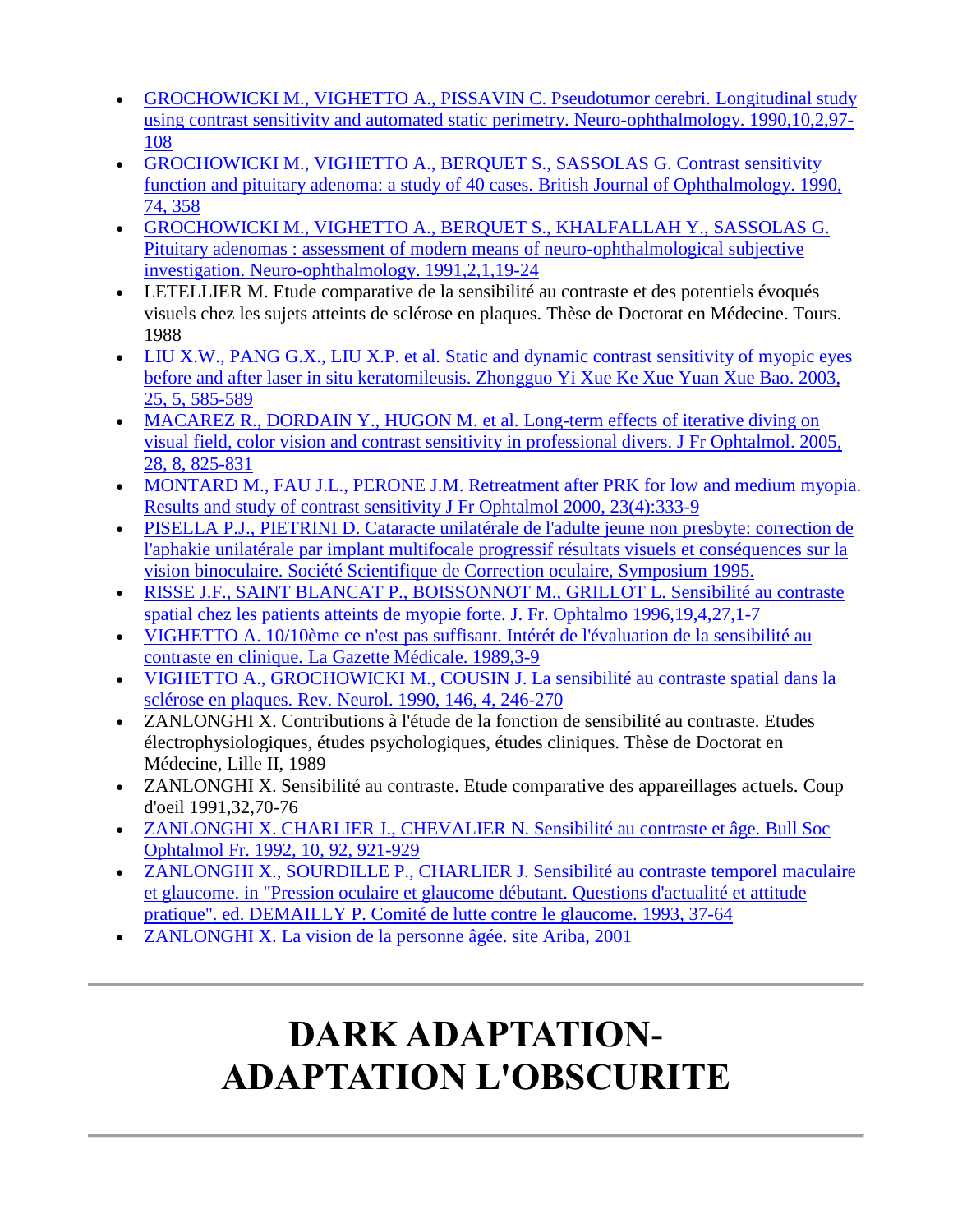- [AUDEBAUD S., CHARLIER J., Système d'examen automatique de l'adaptation à l'obscurité.](http://www.metrovision.fr/pdf/1988_audebaud.pdf)  [Innov. Techn. Biol. Med. 1988](http://www.metrovision.fr/pdf/1988_audebaud.pdf)
- MAURIN J.F., MAILLE M. Sens lumineux aux basses et hautes luminances. in Explorations de la fonction visuelle. Masson, Paris, 1999, 253-260.
- [CHARLIER J. Moyens d'étude des performances visuelles en rapport avec la conduite nocturne.](http://www.metrovision.fr/pdf/2003_charlier.pdf)  [in Conduite et Age. Un certain regard. Octopus Multimedia, 2003.](http://www.metrovision.fr/pdf/2003_charlier.pdf)
- [ZANLONGHI X..La vision de la personne âgée. site Ariba, 2001](http://www.metrovision.fr/pdf/2001_zanlonghi_B.pdf)

# **EYE MOVEMENTS - MOTRICITE OCULAIRE**

#### [TECHNOLOGY -](http://www.metrovision.fr/MFc25.html#LA_TECHNIQUE) technologie

#### [FIXATION MONITORING -](http://www.metrovision.fr/MFc25.html#CONTROLE_DE_FIXATION) contrôle de la fixation

[STRABOLOGY -](http://www.metrovision.fr/MFc25.html#STRABOLOGIE) strabologie

[INFANT VISUAL FUNCTIONS -](http://www.metrovision.fr/MFc25.html#ENFANT) fonctions visuelles de l'enfant

[VISUO SPATIAL DESORDERS -](http://www.metrovision.fr/MFc25.html#TROUBLES_VISUO_SPATIAUX) troubles visuo - spatiaux

[LOW VISION -](http://www.metrovision.fr/MFc25.html#BASSEVISION) basse vision

[NEUROLOGY -](http://www.metrovision.fr/MFc25.html#NEUROLOGIE) neurologie

[PSYCHIATRY -](http://www.metrovision.fr/MFc25.html#PSYCHIATRIE) psychiatrie

[PUPIL -](http://www.metrovision.fr/MFc25.html#REFLEXE_PUPILLAIRE) pupille

[GAZE CONTROL INTERFACE -](http://www.metrovision.fr/MFc25.html#COMMANDE_PAR_LE_REGARD) commande par le regard

[OTHER APPLICATIONS -](http://www.metrovision.fr/MFc25.html#AUTRES) autres applications

# **TECHNOLOGY - Technologie**

- [BUQUET C., CHARLIER J. Quantitative assessement of the static properties of the oculo](http://www.metrovision.fr/pdf/1994_buquet.pdf)[motor system. Med. Biol. Eng. Comp. 1994,32,197-204.](http://www.metrovision.fr/pdf/1994_buquet.pdf)
- BUQUET C. Une nouvelle méthode d'évaluation clinique de l'oculomotricité par traitement d'images de l'oeil : la photo-oculographie. Thèse de Doctorat en Génie Biologique et Médical. Lille II. 1989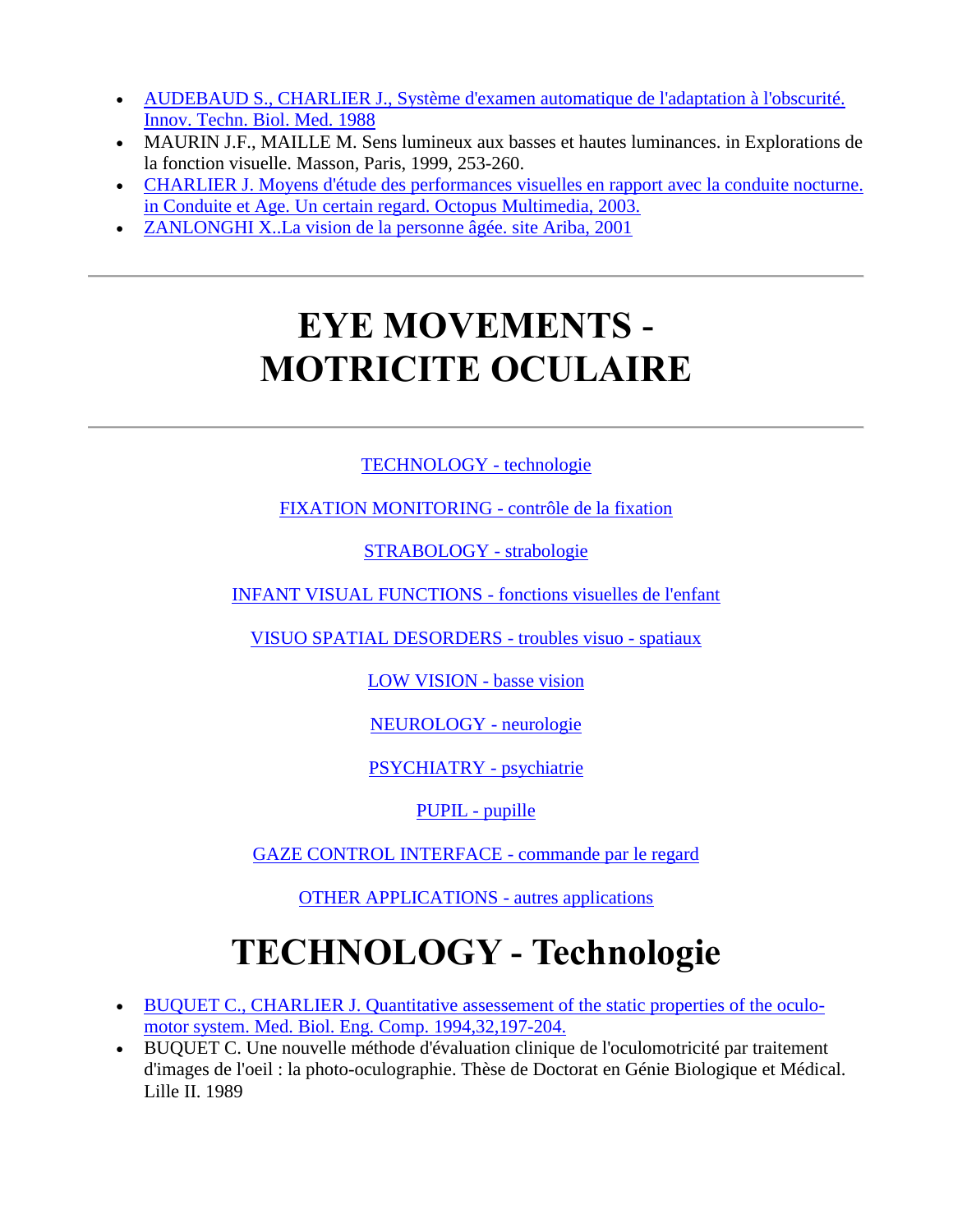- [BUQUET C., CHARLIER J., TOUCAS S., QUERE M. Comparaison des techniques](http://www.metrovision.fr/pdf/1989_buquet.pdf)  [d'électrooculographie et de traitement d'images pour l'enregistrement des mouvements oculaires](http://www.metrovision.fr/pdf/1989_buquet.pdf)  [en clinique ophtalmologique. Innov. Techn. Biol. Med. 1989, 10,5,542-552.](http://www.metrovision.fr/pdf/1989_buquet.pdf)
- [BUQUET C., CHARLIER J., TOUCAS S., QUERE M.A. Une nouvelle technique](http://www.metrovision.fr/pdf/1990_buquet.pdf)  [d'enregistrement des mouvements oculaires : principe et méthode. Bull. Soc. Opht. France,](http://www.metrovision.fr/pdf/1990_buquet.pdf)  [1990, 4, 395-399.](http://www.metrovision.fr/pdf/1990_buquet.pdf)
- [BUQUET C., CHARLIER J., DHELIN G., TOUCAS S., QUERE M., INGSTER-MOATI I.](http://www.metrovision.fr/pdf/1993_buquet.pdf)  [Système de mesure des mouvements oculaires par traitement d'images pour les applications de](http://www.metrovision.fr/pdf/1993_buquet.pdf)  [clinique ophtalmologique et neurologique. Innov. Tech. Biol. Med. 1993,14,3,253-266](http://www.metrovision.fr/pdf/1993_buquet.pdf)
- CHARLIER J., BARISEAU J.L., PARIS V. Dispositif de traitement du signal pour l'analyse d'images de l'oeil.Brevet France et Europe N 85.139.11, 1985
- [CHARLIER J., HACHE J.C. New instrument for monitoring eye fixation and](http://www.metrovision.fr/pdf/1982_charlier.pdf) pupil size during [the visual field examination Med. Biol. Eng. Comp., 1982, 2, 23-28](http://www.metrovision.fr/pdf/1982_charlier.pdf)
- [CHARLIER J., BARISEAU J.L., CHUFFART V., MARSY F., HACHE J.C. Real time pattern](http://www.metrovision.fr/pdf/1985_charlier.pdf)  [recognition and feature analysis from video signals applied to eye movement and pupillary](http://www.metrovision.fr/pdf/1985_charlier.pdf)  [reflex monitoring. Doc. Ophthalmol. Proc. Series, 1985, 42 : 181-189](http://www.metrovision.fr/pdf/1985_charlier.pdf)
- [TOUCAS S., QUERE M.A., BUQUET C., CHARLIER J. . Etude comparative des](http://www.metrovision.fr/pdf/1990_toucas.pdf)  [enregistrements électro-oculographiques et photo-oculographiques. Bull. Soc. Opht. Fr. 1990, 4,](http://www.metrovision.fr/pdf/1990_toucas.pdf)  [401-407](http://www.metrovision.fr/pdf/1990_toucas.pdf)

### **FIXATION MONITORING - Contrôle de la fixation**

- [CHARLIER J., HACHE J.C. New instrument for monitoring eye fixation and pupil size during](http://www.metrovision.fr/pdf/1982_charlier.pdf)  [the visual field examination Med. Biol. Eng. and Comp. 1982, 2, 23-28.](http://www.metrovision.fr/pdf/1982_charlier.pdf)
- [CHARLIER J., BARISEAU J.L., CHUFFART V., MARSY F., HACHE J.C. Real time pattern](http://www.metrovision.fr/pdf/1985_charlier.pdf)  [recognition and feature analysis from video signals applied to eye movement and pupillary](http://www.metrovision.fr/pdf/1985_charlier.pdf)  [reflex monitoring. Doc. Ophthalmol. Proc.](http://www.metrovision.fr/pdf/1985_charlier.pdf) Series. 1985, 42, 181-189
- CHARLIER J., ZANLONGHI X. New electroretinography technique for macular function evaluation using focal stimulation and fixation monitoring. Proceedings IEEE-CMBS 14th Conference on Biomedical Engineering. 1588-1589 1992
- [CHARLIER J., ZANLONGHI X., POUSSE-DECRET C. Nouvelle technique d'examen de](http://www.metrovision.fr/pdf/1990_charlier_C.pdf)  [l'ERG maculaire avec controle photo-oculographique de la fixation. Méthode et résultats](http://www.metrovision.fr/pdf/1990_charlier_C.pdf)  [préliminaires. Ophtalmologie.](http://www.metrovision.fr/pdf/1990_charlier_C.pdf) 1993, 7, 365-367
- SAFRAN A.B., DURET F., BUQUET C., CHARLIER J. Autokinetic illusions and fixation instability during visual field examination. Invest. Ophthalmol. Vis. Sc. 1993, 34, 2755-9

# **STRABOLOGY - strabologie**

 [ARNDT C.F., MARGARON F., BUQUET C., HACHE J.C. La photo-oculographie dans les](http://www.metrovision.fr/pdf/1997_gottlobl.pdf)  [fractures de l'orbite. BSOF, 1996, 5, 96, 387-393](http://www.metrovision.fr/pdf/1997_gottlobl.pdf)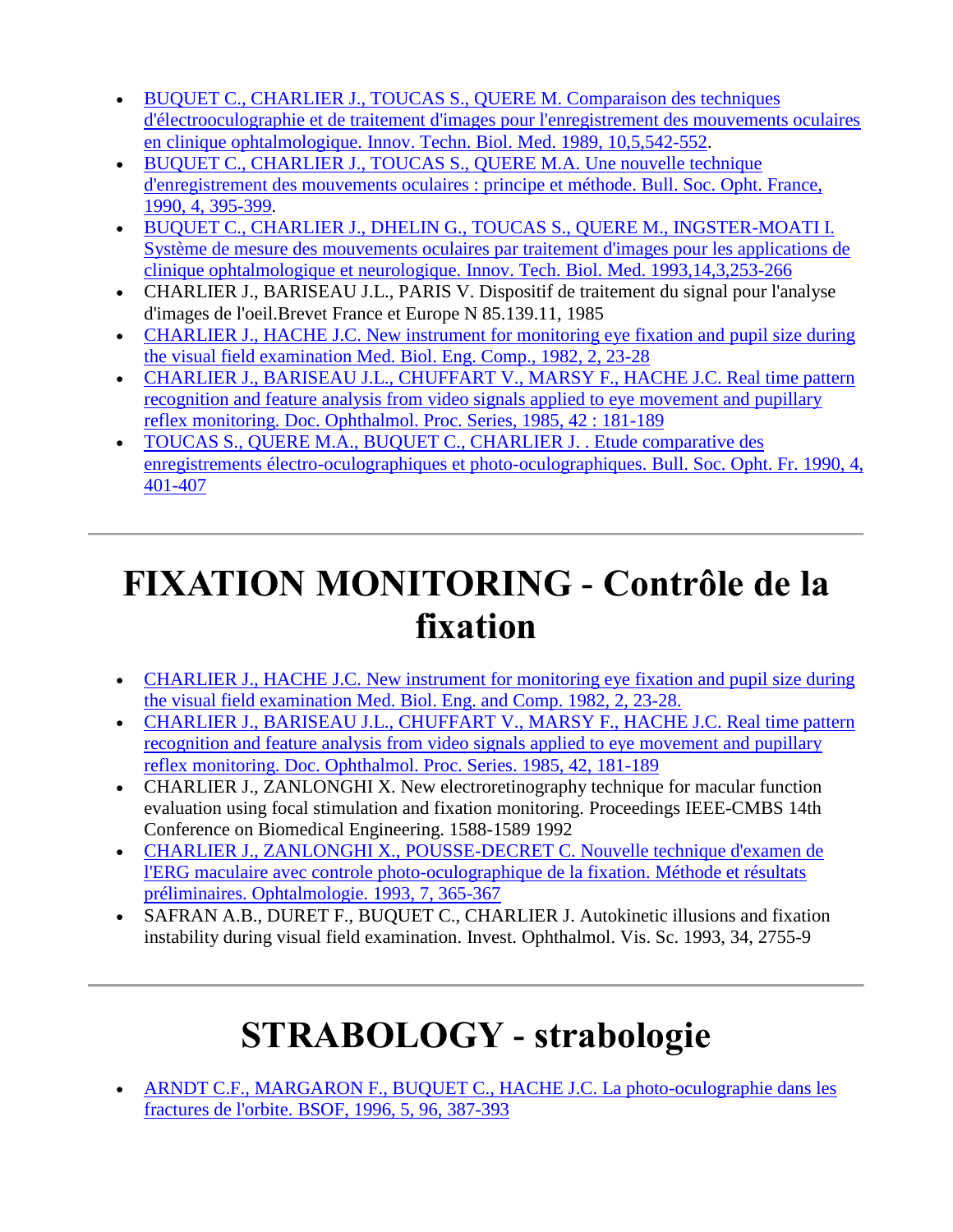- DEGOULET A., La photo-oculographie : nouvel instrument d'évaluation des vergences chez les sujets présentant des troubles asthénopiques, Thèse de Docteur en Médecine Université de Nantes 1992
- [GRAVIER N., RANDRIAMORA T. , ZANLONGHI X. & al Association Déviation Verticale](http://www.metrovision.fr/pdf/2000_gravier.pdf)  [Dissociée et Correspondance Rétinienne Normale, analyse photo-oculographique. Colloque](http://www.metrovision.fr/pdf/2000_gravier.pdf)  [Association Française de Strabologie, Strasbourg, 2000](http://www.metrovision.fr/pdf/2000_gravier.pdf)
- MALAUZAT O. Déviométrie objective à l'aide de la photo-oculographie. DEA Signaux et Images en Biologie et Médecine. Septembre 1991. CHU Nantes
- MALBREL C, BUQUET C, CHARLIER J.. La photo-oculomotricité. Coup d'oeil. 1990,28,55- 56.
- MALBREL C. Perturbations révélées par la photo-oculographie de la motricité de l'oeil sain par l'oeil adelphe devenu non voyant. Bull. Soc. Ophtalmol. Fr , 1995,2,95,125-127
- MARGARON F., HACHE J.C., BUQUET C., GUEPRATTE N., THIRIEZ L. L'oculomotilographie (OMG) et la photooculographie (POG) dans les paralysies oculomotrices. Société Française d'Ophtalmologie. 1995.
- [PIEH C., GOEBEL H.H., ENGLE E.C., GOTTLOB I. Congenital fibrosis syndrome associated](http://www.metrovision.fr/pdf/2003_pieh.pdf)  [with central nervous system abnormalities. Graefe's Archive for Clinical and Experimental](http://www.metrovision.fr/pdf/2003_pieh.pdf)  [Ophthalmology. 2003, 241, 7, 546-553](http://www.metrovision.fr/pdf/2003_pieh.pdf)
- [QUERE M.A., TOUCAS S., BUQUET C., CHARLIER J. Analyse des mouvements de](http://www.metrovision.fr/pdf/1990_quere.pdf)  [vergence par photo-oculographie différentielle. Ophtalmologie. 1990,4,270-274](http://www.metrovision.fr/pdf/1990_quere.pdf)
- [QUERE M.A., TOUCAS S., BUQUET C., CHARLIER J. La cinétique des inbsuffisances de](http://www.metrovision.fr/pdf/1990_quere_B.pdf)  [convergence. Bull. Soc. Ophtalmol. Fr 1990,11,1079-1086](http://www.metrovision.fr/pdf/1990_quere_B.pdf)
- [QUERE M.A., LAVENANT F. Indications de la chirurgie du strabisme paralytique. Coup](http://www.metrovision.fr/pdf/1990_quere_D.pdf)  [d'oeil. 1990,28,28-34](http://www.metrovision.fr/pdf/1990_quere_D.pdf)
- [QUERE M.A., TOUCAS S., BUQUET C., CHARLIER J., LAVENANT F., PECHEREAU .](http://www.metrovision.fr/pdf/1990_quere_C.pdf)  [Photo-oculographie différentielle des mouvements verticaux et obliques. Ophtalmologie.](http://www.metrovision.fr/pdf/1990_quere_C.pdf)  [1990,4,109-115](http://www.metrovision.fr/pdf/1990_quere_C.pdf)
- QUERE M.A., TOUCAS S. Les méthodes d'enregistrement des mouvements oculaires : avantages et limites. Bull Soc Ophtalmol Fr 1993, 11, 93,937-954
- TOUCAS S. Méthodes de traitement d'images de l'oeil. Apports à l'étude des désordres oculomoteurs. DEA Signaux et Images en Biologie et Médecine. Nantes, 1988
- [TOUCAS S., QUERE M.A., PECHEREAU A., BUQUET C. Photo-oculographie différentielle](http://www.metrovision.fr/pdf/1993_toucas.pdf)  [dans les paralysies du grand oblique. Ophtalmologie. 1993,7,345-352](http://www.metrovision.fr/pdf/1993_toucas.pdf)

### **VISUO SPATIAL DISORDERS - troubles visuo - spatiaux**

- [BEIS J.M., ANDRE J.M., FRENAY C., DATIE A.M., VIELH A., PAYSANT J.,](http://www.metrovision.fr/pdf/1995_beis.pdf)  [BRUGEROLLE B. Intérêt de la photo-oculographie dans l'évaluation des troubles visuo](http://www.metrovision.fr/pdf/1995_beis.pdf)[spatiaux en rééducation. J Fr Réadapt Med. 1995,38,4,207-210](http://www.metrovision.fr/pdf/1995_beis.pdf)
- [BEIS J.M., FRENAY C., ANDRE J.M., DATIE A.M., BAUMGARTEN A. Occultation](http://www.metrovision.fr/pdf/1996_beis.pdf)  [oculaire et négligence spatiale unilatérale. Intérêt en rééducation. J Fr Réadapt Med.](http://www.metrovision.fr/pdf/1996_beis.pdf)  [1996,39,527-533](http://www.metrovision.fr/pdf/1996_beis.pdf)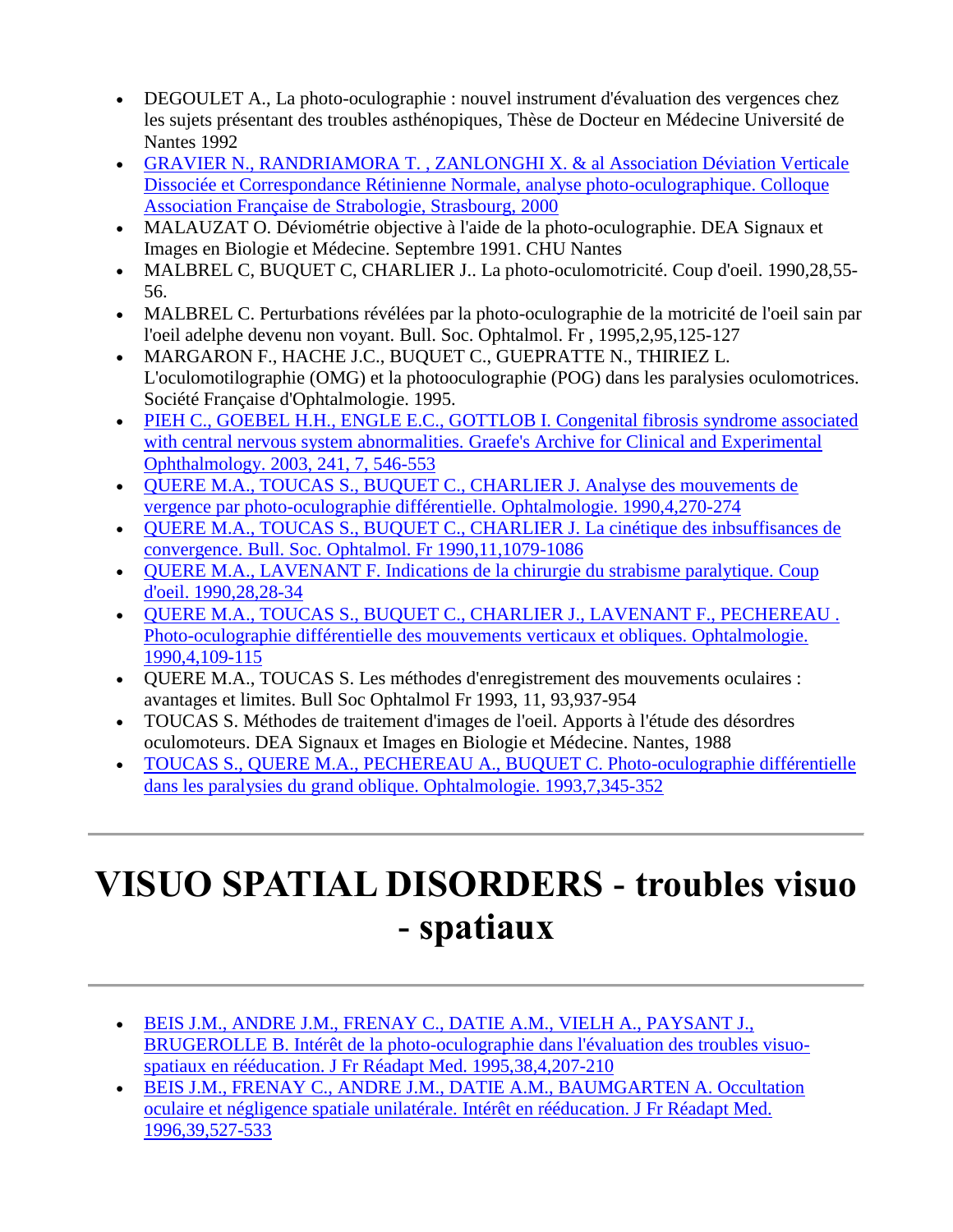- BEIS [J.M., ANDRE J.M., BAUMGARTEN A., CHALLIER B. Eye patching in unilateral](http://www.metrovision.fr/pdf/1999_beis.pdf)  [spatial neglect : efficacy of two methods. Arch Phys Med Rehabil. 1999, 80, 71-76.](http://www.metrovision.fr/pdf/1999_beis.pdf)
- BEIS J.M., ANDRE J.M., DATIE A.M., BRUGEROLLE B. Eye movements and verbal reports [in neglect patients during a letter reading task. NeuroRehabilitation 2002;17\(2\):145-51](http://www.metrovision.fr/pdf/2001_beis.pdf)
- BUQUET C., YVRAUT P., CHARLIER J., DELPLACE P., SANDER M.S. Scanning strategies of amblyopes after occlusion therapy compared to normal subjects. Invest. Ophthalmol. Vis. Sc. 1992,33,4,3226-23
- BUQUET C. DEFOORT-DHELEMMES S. & al. Etude de la stratégie du regard dans l'héminégligence à l'aide de la photo-oculographie. poster. Entretiens 1995 de l'Institut de Garches, Paris, 1995
- DATIE A.M. Capture des informations visuelles et comportement d'héminégligence visuospatiale. DEA Sciences et Techniques appliquées au handicap et à la réadaptation. 1995, Nancy
- [DATIE A.M., PAYSANT J., DESTAINVILLE S., SAGEZA A., BEIS J.M., ANDRE J.M. Eye](http://www.metrovision.fr/pdf/2006_datie.pdf)  [movements and visuoverbal descriptions exhibit heterogeneous and dissociated patterns before](http://www.metrovision.fr/pdf/2006_datie.pdf)  [and after prismatic adaptation in unilateral spatial neglect.](http://www.metrovision.fr/pdf/2006_datie.pdf) European Journal of Neurology. [2006, 13, 7, 772-..](http://www.metrovision.fr/pdf/2006_datie.pdf)
- DEFOORT S., BUQUET C. NZEYIMANA C., CHARLIER J, DHELLEMMES P., HACHE J.C. Visual scanning strategies abnormalities in patients with right cerebral hemisphere lesions. Invest. Ophthalmol. Vis. Sc. 1996, 37, 4961
- [DELPLACE M.P., BUQUET C., MAJZOUB S., BARRIERE S., RODOLAKIS M.,](http://www.metrovision.fr/pdf/1994_delplace.pdf)  [YVRAULT P., BEKHECHI I. Stratégie du regard dans l'amblyopie strabique récupérée. Bull](http://www.metrovision.fr/pdf/1994_delplace.pdf)  [Soc Ophtalmol Fr, 1994,2,44,155-160](http://www.metrovision.fr/pdf/1994_delplace.pdf)
- DUTILLEUL I., Analyse photo-oculographique de la lecture, validation de la méthode, application àla pathologie., Mémoire pour l'obtention du certificat de capacité d'orthophoniste. Faculté de Médecine de Tours, 1994
- [GALLOIS PH., BUQUET C., CHARLIER J., PARIS V., DEREUX J.F., HACHE J.C.](http://www.metrovision.fr/pdf/1989_gallois.pdf)  [Asymétrie dans la stratégie perceptive visuelle des visages et des expressions faciales](http://www.metrovision.fr/pdf/1989_gallois.pdf)  [émotionnelles. Rev. Neurol. 1989, 145, 8-9, 661-664](http://www.metrovision.fr/pdf/1989_gallois.pdf)
- [GODTS D., TASSIGNON M.J. Visual dysfunction in children with reading problems.](http://www.metrovision.fr/pdf/2001_godts.pdf)  [Transactions of 27th meeting of European Strabismological Association. 2001, 51-54](http://www.metrovision.fr/pdf/2001_godts.pdf)
- [JARRY D., RIGOLET M.H., RIVAUD S., BAKCHINE S. Diagnostic électrophysiologique de](http://www.metrovision.fr/pdf/1999_jarry.pdf)  [deux syndrômes psychovisuels : syndrôme de Balint et cécité corticale. A propos d'une](http://www.metrovision.fr/pdf/1999_jarry.pdf)  [observation d'atrophie postérieure progressive de Brenson. J. Fr. Ophtalmol. 1999, 22, 876-880](http://www.metrovision.fr/pdf/1999_jarry.pdf)
- RIGOLET M.H. L'héminégligence visuelle : une réalité ophtalmologique négligée. Réalités Ophtalmologiques. 1999, 65, 35-44.
- THIRIEZ L., BUGHIN M., DETREZ C., TAFFIN L., HACHE J.-C. Une expérience orthoptique dans les problèmes posturaux. J Fr Orthoptique. 1996,28.
- YVRAUT P., La photo-oculographie dans la stratégie du regard de l'amblyopie récupérée et de l'enfant normal. Thèse doctorat médecine Tours, 1991

### **LOW VISION - basse vision**

 [BECQUET F., ZANLONGHI X., AVITAL L., DOUAT C., DUCOURNAU D., CHARLIER J.](http://www.metrovision.fr/pdf/2002_becquet.pdf)  [Intérêt de l'étude des stratégies du regard à la lecture dans le trou maculaire avant et après](http://www.metrovision.fr/pdf/2002_becquet.pdf)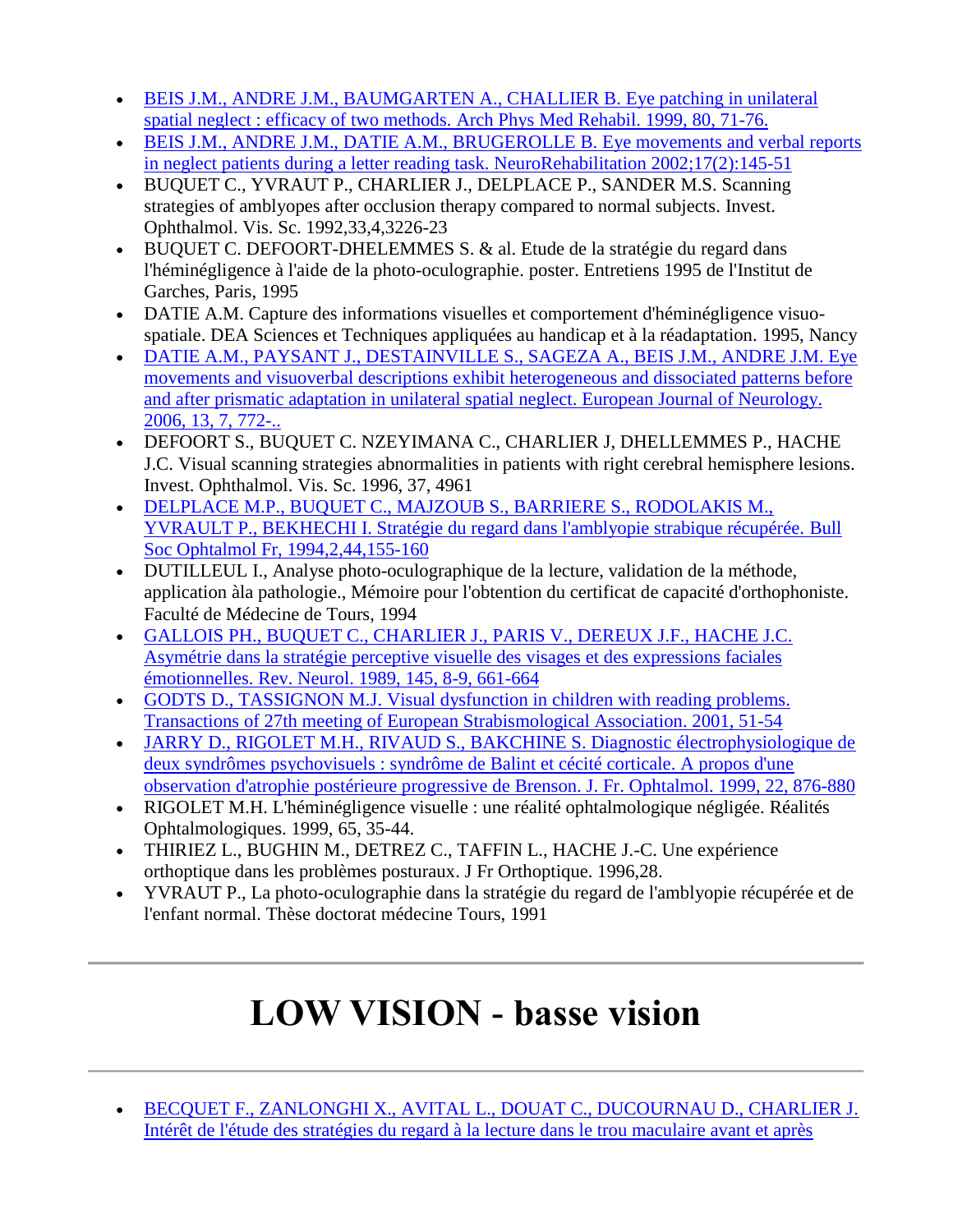traitement chirurgical. Les [séminaires ophtalmologiques d'IPSEN, tome 13. in Rétine, cerveau](http://www.metrovision.fr/pdf/2002_becquet.pdf)  [et vision des couleurs. Christen Y, Doly M., Droy-Lefaix eds, 2002.](http://www.metrovision.fr/pdf/2002_becquet.pdf)

- BLIN H. Mise au point et validation d'une technique d'étude de la direction du regards afin d'étudier les modifications de la fixation chez les sujets atteints de dégénérescence macualire liée à l'âge. DEA de Génie Biologique et Médical, Amiens - Compiègne 1999.
- [DELPLACE M.P., SERRHINI C. Intérêt de la photo-oculographie dans les DMLA. Société](http://www.metrovision.fr/pdf/1999_delplace.pdf)  [Scientifique de correction oculaire. 1999.](http://www.metrovision.fr/pdf/1999_delplace.pdf)
- [DURET F., BUQUET C., CHARLIER J., MERMOUD C., VIVIANI P., SAFRAN A.B.](http://www.metrovision.fr/pdf/1999_duret.pdf)  [Refixation strategies in four patients with macular disorders. Neuro-ophthalmology, 1999, 22,](http://www.metrovision.fr/pdf/1999_duret.pdf)  [4, 209-220.](http://www.metrovision.fr/pdf/1999_duret.pdf)
- GAYRAL B. Etude des stratégies du regard dans les basses visions. Mémoire de DU Paris, 1994.
- SERRHINI-MARY C.P., La photo-oculographie : outil d'analyse chez les personnes atteintes de dégénérescence maculaire liée à l'age (étude de faisabilité). Mémoire pour le diplôme d'université Techniques de compensation du handicap visuel. Université René Descartes, Faculté de médecine Cochin-Port-Royal, Paris, 1999.
- [VALMAGGIA C., CHARLIER J., GOTTLOB I. Optokinetic nystagmus in patients with](http://www.metrovision.fr/pdf/2001_valmaggia.pdf)  [central scotomas in age-related macular degeneration. Br J Ophthalmology 2001,85,169-172](http://www.metrovision.fr/pdf/2001_valmaggia.pdf)
- [VALMAGGIA C., GOTTLOB I. Optokinetic Nystagmus Elicited by Filling-in in Adults with](http://www.metrovision.fr/pdf/2002_valmaggia.pdf)  [Central Scotoma. Invest. Ophthalmol. Vis. Sc. 2002,43,1804-1809.](http://www.metrovision.fr/pdf/2002_valmaggia.pdf)
- [VALMAGGIA C., PROUDLOCK F., GOTTLOB I. Optokinetic Nystagmus in Strabismus: Are](http://www.metrovision.fr/pdf/2002_valmaggia.pdf)  [Asymmetries Related to Binocularity? Invest. Ophthalmol. Vis. Sc. 2003,44,5142-5150.](http://www.metrovision.fr/pdf/2002_valmaggia.pdf)
- [ZANLONGHI X., AVITAL L., PEDELAHORE C., ROBIN C., BATY F. Comment explorer la](http://www.metrovision.fr/pdf/2003_zanlonghi.pdf)  [vision dans un contexte de conduite automobile ?. in Conduite et Age Un certain regard.](http://www.metrovision.fr/pdf/2003_zanlonghi.pdf)  [Octopus Multimedia, 2003. 99-127](http://www.metrovision.fr/pdf/2003_zanlonghi.pdf)

# **NEUROLOGY - neurologie**

- DELPLACE M.P., SEGUIER C., BUQUET C., LARMANDE P. Photo-oculographie et stratégies du regard dans la maladie de Parkinson. Société Internationale de Langue Française d'Exploration de la Vision (SILFEV). Pavie, 1992
- INGSTER-MOATI I., LE COZ P., BUQUET C., Y.GRALL, CHARLIER J., HAGUENAU M. La photo-oculographie : nouvelle méthode d'exploration de l'oculomotricité : intérêt dans la pathologie neurologique extra-pyramidale. Société Française d'Ophtalmologie. Paris, 1991
- SEGUIER C. Analyse de l'oculomotricité et de la stratégie du regard par la méthode photooculographique chez le Parkinsonien, Thèse doctorat médecine Tours, 1992
- VERMERSCH P. Analyse de l'oculomotricité et de la posture chez le Parkinsonien. DEA Sciences de la vie et de la santé. Lille II, 1989

# **PSYCHIATRY - psychiatrie**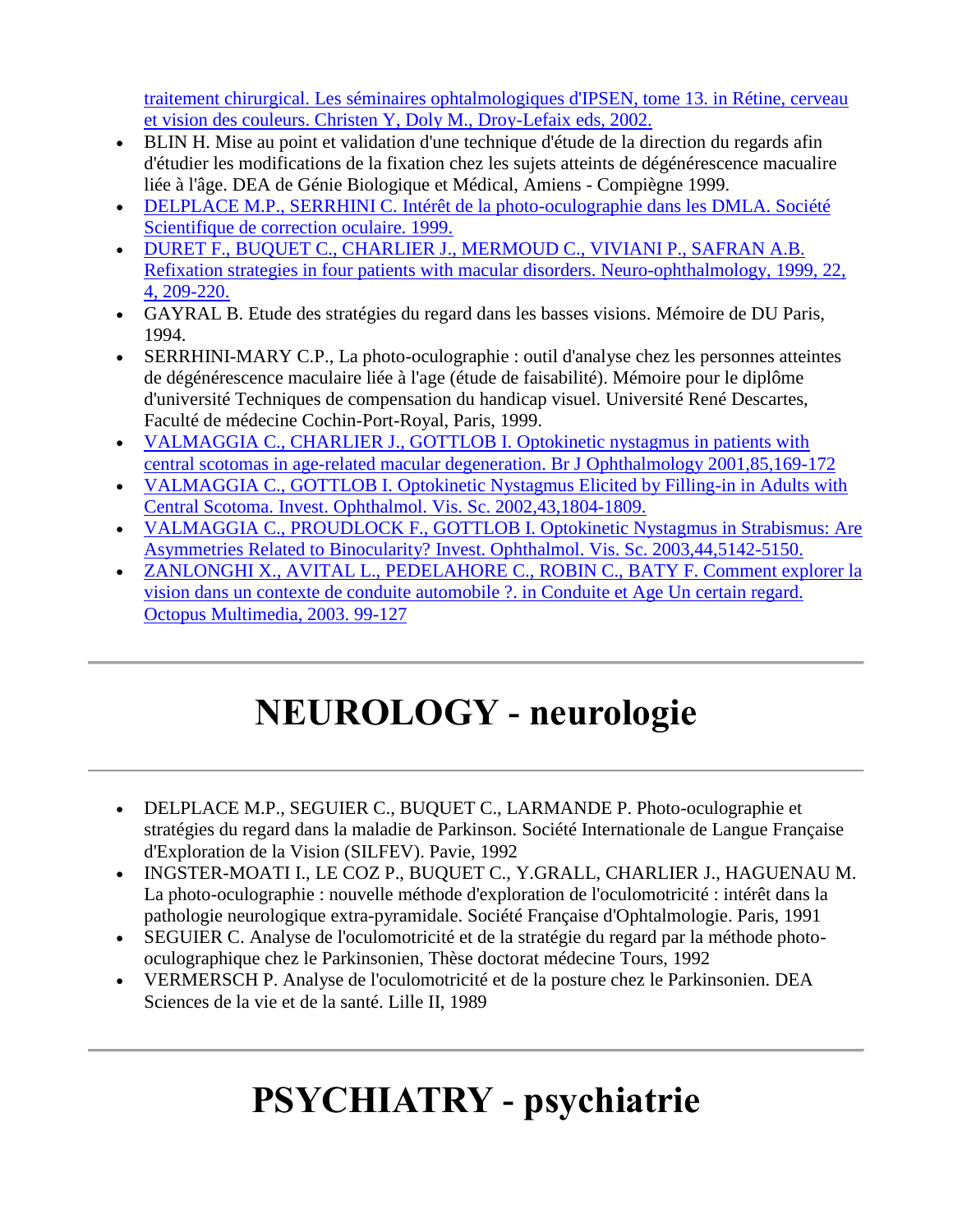- [BEAUNE D., REVEILLERE C., CHARLIER J., THOMAS P., HEDUY F., LESSENNE L.,](http://www.metrovision.fr/pdf/1999_beaune.pdf)  [BUQUET C., GOUDEMAND M. Les mouvements oculaires pendant la passation du test de](http://www.metrovision.fr/pdf/1999_beaune.pdf)  [Rorschach chez des sujets schizophrènes Revue de Neuropsychologie 1999, 9, 2-3, 255-270](http://www.metrovision.fr/pdf/1999_beaune.pdf)
- CHARLIER J., THOMAS P., BEAUNE D., REVEILLERE C., BUQUET C. Visual scanning strategies in schizophrenia. Invest. Ophthalmol. Vis. Sc. 1997,38,4,3051.
- FLEURY E. Dépression et analyse du regard. Thèse pour le Doctorat en Médecine. Lille, 1994.
- GIACOMONI F. Etude de la stratégie du regard chez le schyzophrène par une méthode d'enregistrement du regard. Thèse de Doctorat en Médecine, Université de Nice Sophia-Antipolis. 1993.
- HERNU V., BEAUNE D. L'exploration visuelle au cours du test de Rorschach dans la schizophrénie. DESS de psychologie pathologique clinique. Université de Lille III, 1998.
- LESSENNE L., Les stratégies du regard au cours du test de Rorschach dans la schizophrénie, mémoire de DEA de psychopathologie Lille III 1996.
- [THOMAS P., CHARLIER J, REVEILLERE C., BEAUNE D., LESSENNE L., BUQUET C.](http://www.metrovision.fr/pdf/1998_thomas.pdf)  [GOUDEMAND M. Stratégies du regard dans les différentes formes de schizophrénie.](http://www.metrovision.fr/pdf/1998_thomas.pdf)  [Encéphale, 1998,93-96](http://www.metrovision.fr/pdf/1998_thomas.pdf)

# **PUPIL - pupille**

- ARNOTT G., GUIEU J.D., BLOND. S., CHARLIER J., VANECLOO F.M., LEJEUNE E., CLARISSE J., DELANDSHEER E., LAINE E. Hémisphérectomie droite totale. Etude neurophysiologique après vingt six ans. Rev. Neurol., 1982, 138,4, 305-316
- [BRUANDET C., CHARLIER J., VERMERSCH P., HACHE J.C. Les corrélations](http://www.metrovision.fr/pdf/1998_bruandet.pdf)  [pupillométriques, campimétriques et électrophysiologiques chez les patients atteints de sclérose](http://www.metrovision.fr/pdf/1998_bruandet.pdf)  [en plaque. Ophtalmologie. 1998, 12, 90-94](http://www.metrovision.fr/pdf/1998_bruandet.pdf)
- CHARLIER J., HACHE J.C. V.E.R. and pupillary reflex in visual pathways disturbances. Doc. [Ophthal. Proc. Series, Junk, The Hague, 1981, 27 : 263-268.](http://www.metrovision.fr/pdf/1981_charlier.pdf)
- [CHARLIER J., HACHE J.C. New instrument for monitoring eye fixation and pupil size during](http://www.metrovision.fr/pdf/1982_charlier.pdf)  [the visual field examination Med. Biol. Eng. and Comp., 1982, 2 , 23-28](http://www.metrovision.fr/pdf/1982_charlier.pdf)
- [CHARLIER J., HACHE J.C., HUGEUX J.P. Pupillary light reflex in multiple sclerosis.](http://www.metrovision.fr/Help3/MFPUdoc1.html)  [Abstract : Invest. Ophthalmol. Vis. Sc. 1982, 22, 224](http://www.metrovision.fr/Help3/MFPUdoc1.html)
- CHARLIER J., HUGEUX J.P., BARISEAU J.L., HACHE J.C. Analyse quantitative du réflexe pupillaire en clinique humaine. SILFEV, Bordeaux, 25-26 novembre 1983. Comptes-Rendus Société Internationale de Langue Française d'Electrophysiologie de la Vision, 214-219
- CHARLIER J., BARISEAU J.L., CHUFFART V., MARSY F., HACHE J.C. Real time pattern [recognition and feature analysis from video signals applied to eye movement and pupillary](http://www.metrovision.fr/pdf/1985_charlier.pdf)  [reflex monitoring. Doc. Ophthalmol. Proc.](http://www.metrovision.fr/pdf/1985_charlier.pdf) Series, 1985, 42, 181-189
- [CHARLIER J., HACHE J.C. Pupillary reflex and presbyopia. In Presbyopia, L. Stark and G.](http://www.metrovision.fr/pdf/1987_charlier.pdf)  [Obrecht Editors, Professional Press Books, Fairchild Publications, New-York. 1987, 228-233](http://www.metrovision.fr/pdf/1987_charlier.pdf)
- [CHARLIER J., BEHAGUE M., BUQUET C.. Shift of the pupil center with pupil constriction.](http://www.metrovision.fr/pdf/1994_charlier.pdf)  [Abstract. Invest. Ophthalmol. Vis. Sc. 1994,35,4,118](http://www.metrovision.fr/pdf/1994_charlier.pdf)
- [DESEZE J., ARNDT C., STOJKOVIC T., AYACHI M., GAUVRIT J.Y., BUGHIN M.,](http://www.metrovision.fr/pdf/2001_deseze.pdf)  [SAINT MICHEL T, PRUVO JP, HACHE JC, VERMERSCH P. J Pupillary disturbances in](http://www.metrovision.fr/pdf/2001_deseze.pdf)  [multiple sclerosis: correlation with MRI findings. Neurol Sci. 2001, 188\(1-2\), 37-41](http://www.metrovision.fr/pdf/2001_deseze.pdf)
- DUPONT R.P. Evaluation d'un système de mesure du réflexe pupillaire photomoteur. Etude préliminaire des influences végétatives. Thèse de Doctorat en Médecine, Lille II., 1986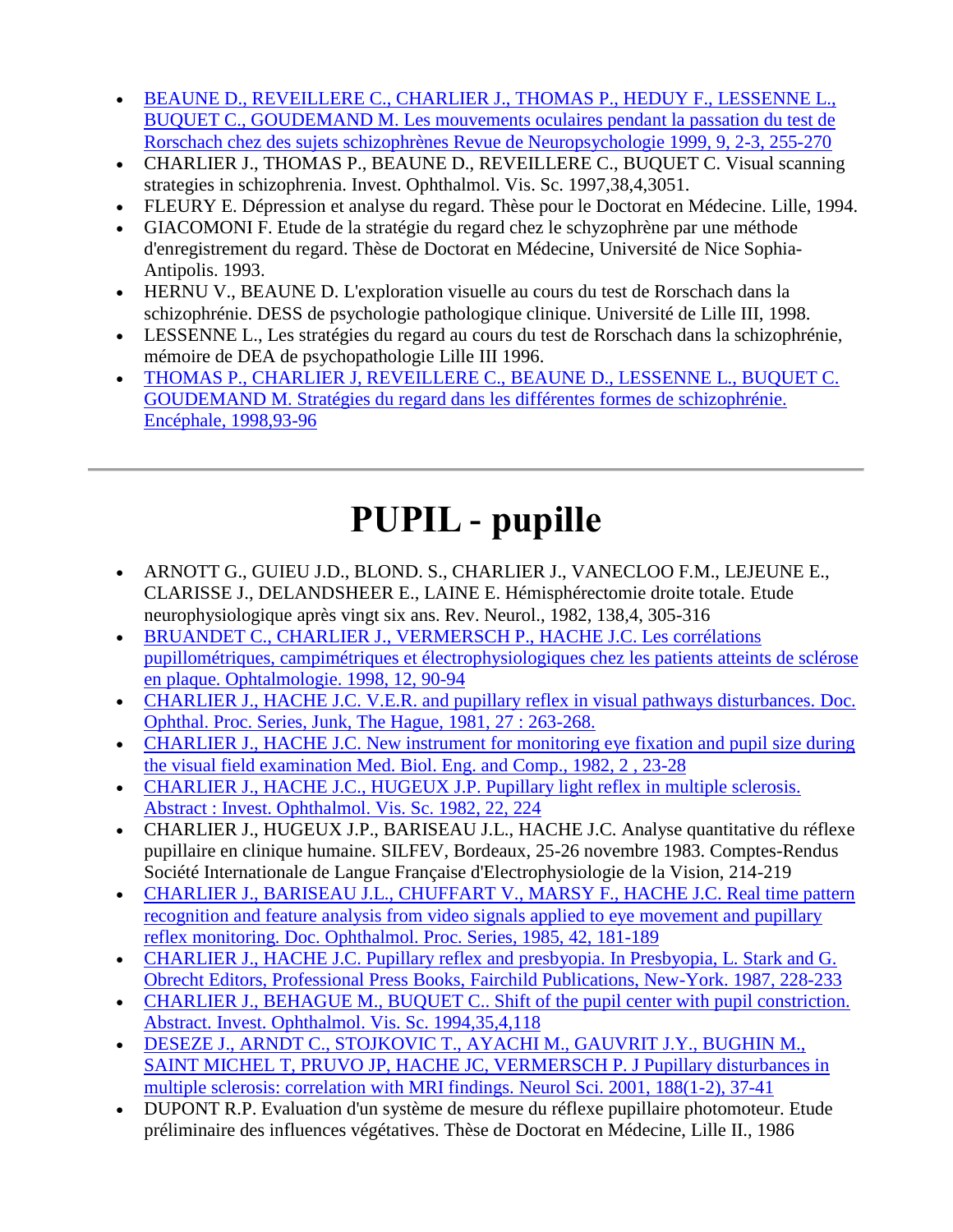- [GUEPRATTE N., ARNDT C., BUQUET C., MARGARON F., HANSSKE A., CHARLIER J.,](http://www.metrovision.fr/pdf/1996_guepratte.pdf)  [HACHE J.C. Pupille grandeur nature. Ophtalmologie, 1996, 10, 457-460](http://www.metrovision.fr/pdf/1996_guepratte.pdf)
- [HUGEUX J.P., BARISEAU J.L., CHARLIER J., HACHE J.C.,](http://www.metrovision.fr/pdf/1983_hugeux.pdf) MOSCHETTO Y. Acquisition, [traitement et analyse d'images de l'oeil pour l'étude du réflexe pupillaire. Innov. Tech. Biol.](http://www.metrovision.fr/pdf/1983_hugeux.pdf)  [Med., 1983, 4/2 : 161-170](http://www.metrovision.fr/pdf/1983_hugeux.pdf)
- [BUQUET C., JACOB B.,CHARLIER J, HACHE J.C., PASQUIER F. PETIT H. Pupil](http://www.metrovision.fr/pdf/1997_buquet.pdf)  [reactivity and Alzheimer's disease. Abstract. Invest. Ophthalmol. Vis. Sc. 1997,37,3,757](http://www.metrovision.fr/pdf/1997_buquet.pdf)
- [JACOB B., CHARLIER J, BUQUET C.,PASQUIER F. , PETIT H., HACHE J.C. Réactivité](http://www.metrovision.fr/pdf/1997_jacob.pdf)  [pupillaire dans la maladie d'Alzheimer. SILFEV, Lille, 1997](http://www.metrovision.fr/pdf/1997_jacob.pdf)
- [ODOM J.V., CHARLIER J., THOMAS P., BUQUET C., GOUDEMAND M. Saccadic](http://www.metrovision.fr/pdf/1997_odom.pdf)  [suppression evaluated with the pupillary light reflexmethods and preliminary results on normals](http://www.metrovision.fr/pdf/1997_odom.pdf)  [and patients. Medical and Biological Engineering and Computing. 1997, 35, 417 supplement.](http://www.metrovision.fr/pdf/1997_odom.pdf)  [D90-OS1.04](http://www.metrovision.fr/pdf/1997_odom.pdf)
- ODOM J.V., CHARLIER J., THOMAS P., BUQUET C., GOUDEMAND M. The pupillary [light reflex and saccadic suppression. A comparison of normals and schizophrenic patients.](http://www.metrovision.fr/pdf/1997_odom_B.pdf)  [Invest. Ophthalmol. Vis. Sc. 1997,38,4,1851](http://www.metrovision.fr/pdf/1997_odom_B.pdf)
- [STOJKOVIC T., DESEZE J., DUBOURG O., ARNE-BES M. C., TARDIEU S., HACHE J. C.,](http://www.metrovision.fr/pdf/2003_stojkovic.pdf)  [VERMERSCH P. Autonomic and respiratory dysfunction in Charcot-Marie-Tooth disease due](http://www.metrovision.fr/pdf/2003_stojkovic.pdf)  [to Thr124Met mutation in the myelin protein zero gene. Clinical neurophysiology. 2003, 114, 9,](http://www.metrovision.fr/pdf/2003_stojkovic.pdf)  [1609-1614](http://www.metrovision.fr/pdf/2003_stojkovic.pdf)

## **GAZE CONTROL INTERFACE - commande par le regard**

- BEHAGUE M. Etude de la commande d'une aide visuelle par le système des vergences. Thèse de Doctorat en Génie Biologique et Médical. Université de Lille 2, 1993
- [BLOIS V. , VERMANDEL S. , CHARLIER J. , LECLERC F. , ALTUZARRA C. , GUERY B.](http://www.metrovision.fr/pdf/1999_blois.pdf)  [, BEAUNE D. , DJEDDI H. , DEFOORT-DHELEMMES S. , GOUDEMAND M. , THOMAS](http://www.metrovision.fr/pdf/1999_blois.pdf)  [P. Trois recherches à propos d'un appareil de commande par le regard comme outil de](http://www.metrovision.fr/pdf/1999_blois.pdf)  [communication en réanimation pédiatrique. Résultats préliminaires. Les Cahiers du REIRPR.](http://www.metrovision.fr/pdf/1999_blois.pdf)  [1999, 11, 32-46](http://www.metrovision.fr/pdf/1999_blois.pdf)
- [CHARLIER J., SOURDILLE P., BEHAGUE M., BUQUET C. Eye controlled microscope for](http://www.metrovision.fr/pdf/1991_charlier_B.pdf)  [surgical applications. Dev. Ophthalmol., Karger 1991, 22, 154-158](http://www.metrovision.fr/pdf/1991_charlier_B.pdf)
- [CHARLIER J., SOURDILLE P., BEHAGUE M., BUQUET C. Commande du microscope par](http://www.metrovision.fr/pdf/1992_charlier.pdf)  [le regard appliqué à la microchirurgie ophtalmologique. J. Fr. Ophtalmol. 1992,15, 4, 299-303](http://www.metrovision.fr/pdf/1992_charlier.pdf)
- [CHARLIER J., SOURDILLE P. Method of automatic control and means for adjusting an](http://www.metrovision.fr/pdf/1990_charlier_C.pdf)  [apparatus for observing a subject;.Brevet USA N 07/734 259./P, 1990](http://www.metrovision.fr/pdf/1990_charlier_C.pdf)
- CHARLIER J., SOURDILLE P., BEHAGUE M., BUQUET C. Commande par le regard d'un système de visualisation 2D : exemple du microscope opératoire. in Interface to real and virtual worlds. Actes du colloque Informatique 92,659-666

# **VISIOBOARD**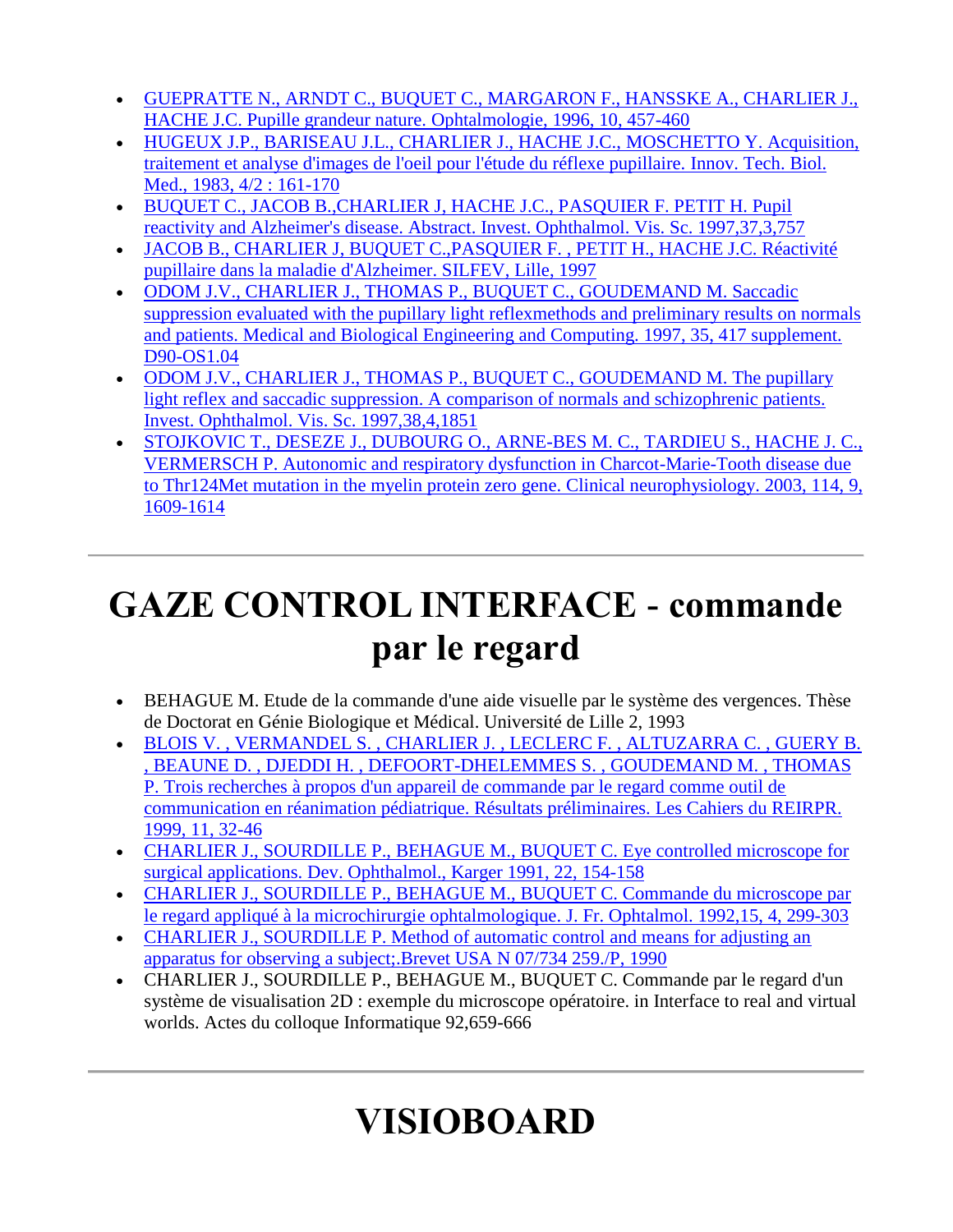- [BURRUS O. Un système de communication par le regard. La revue de l'infirmière, 1994,2,13](http://www.metrovision.fr/pdf/1994_burrus.pdf)
- [CHARLIER J. Commande par le regard et handicap. Principes et performances. XIème congrès](http://www.metrovision.fr/pdf/1996_charlier.pdf)  [national de la SOFMEER \(Société Française de Médecine de Réadaptation\). Limoges, 1996](http://www.metrovision.fr/pdf/1996_charlier.pdf)
- [CHARLIER J., VERMANDEL S., DUBUS F., HUGEUX J.P. Visioboard : a gaze controlled](http://www.metrovision.fr/pdf/1997_charlier.pdf)  [multimedia computer for severely handicapped subjects. Medical and Biological Engineering](http://www.metrovision.fr/pdf/1997_charlier.pdf)  [and Computing. 1997, 35, 416, D90.OS1.03.](http://www.metrovision.fr/pdf/1997_charlier.pdf)
- [CHARLIER J., DEGROC B., GABUS J.C.,SCHMIDT J.P., SDOGATI C., VERMANDEL S.](http://www.metrovision.fr/pdf/2001_charlier.pdf)  [Final review presentation of the Visioboard project, European Commission, Brussel, 2001](http://www.metrovision.fr/pdf/2001_charlier.pdf)
- [THOUMIES P., CHARLIER J.R., ALECKI M., D'ERCEVILLE D., HEURTIN A., MATHE](http://www.metrovision.fr/pdf/1998_thoumies.pdf)  [J.F., NADEAU G., WIART L. Clinical and functional evaluation of a gaze controlled system](http://www.metrovision.fr/pdf/1998_thoumies.pdf)  [for the severely handicapped. Spinal Cord. 1998,36,104-109](http://www.metrovision.fr/pdf/1998_thoumies.pdf)
- VERMANDEL S. Accès aux systèmes d'information pour les handicapés moteurs grâce à la commande par le regard . Thèse de doctorat en Génie Biologique et Médical, Compiègne, 2001

# **OTHER APPLICATIONS - autres applications**

- [BUQUET C., CHARLIER J., PARIS V. Museum application of an eye tracker. Med. Biol. Eng.](http://www.metrovision.fr/pdf/1988_buquet.pdf)  [Computing., 1988, 26 : 277-281](http://www.metrovision.fr/pdf/1988_buquet.pdf)
- [CHARLIER J., BUQUET C. Experience with an eye tracker in visual communication](http://www.metrovision.fr/pdf/1991_charlier.pdf)  [evaluation. in Oculomotor control and cognitive processes. Normal and pathological aspects.](http://www.metrovision.fr/pdf/1991_charlier.pdf)  [Schmidt and Zambarbieri Editors. Elsevier Science Publishers . 1991,457-464](http://www.metrovision.fr/pdf/1991_charlier.pdf)
- DUMAS D. Les discours parallèles. La nuit kurde, Des enfants sensibles : deux textes àregarder et/ou à lire. Mémoire de maîtrise linguistique. Université François Rabelais, Tours, 1989.
- DUPRET J.P. L'apport des aspects non labiaux dans la lecture labiale. Thèse de doctorat d'université, Spécialité phonétique, Faculté des Sciences Humaines de Besançon, Besançon, 1985.
- [HACHE J.C. Screen work and presbyopia. Point de Vue. 2001](http://www.metrovision.fr/pdf/2001_hache_B.pdf)
- [IMBERT C. Un certain regard. Le Photographe. 1989, 1455, 81-83](http://www.metrovision.fr/pdf/1989_imbert.pdf)
- SERRHINI K. Evaluation spatiale de la covisibilité d'un aménagement. Sémiologie graphique expérimentale et modélisation quantitative. Thèse de Doctorat en Aménagement de l'espace et Urbanisme. Université François Rabelais, Tours, 2000

### **INFANT VISUAL ASSESSMENT examens de l'enfant**

 ELECTROPHYSIOLOGY - [techniques électrophysiologiques](http://www.metrovision.fr/MFc25.html#enfant_elec) EYE MOVEMENTS - [comportement oculomoteur](http://www.metrovision.fr/MFc25.html#enfant_mouvement)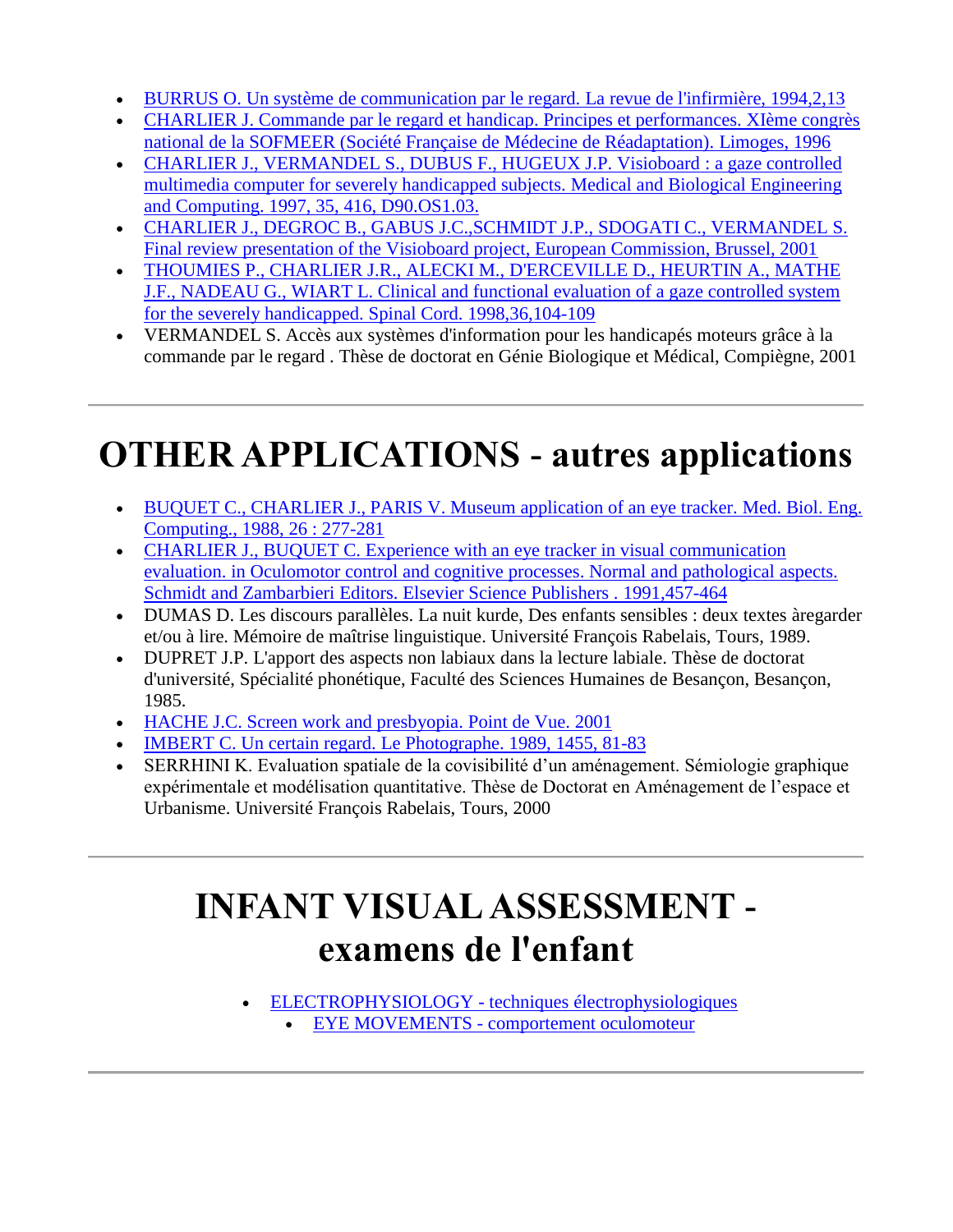#### **4 ELECTROPHYSIOLOGY - techniques électrophysiologiques**

- BOCQUET X. Analyse fréquentielle en électrophysiologie visuelle : potentiel évoqué visuel et électrorétinogramme. Thèse de Doctorat Nouveau Régime en Génie Biologique et Médical. Lille II. 1989
- [BOCQUET X., CHARLIER J.,ZANLONGHI X. Application des potentiels évoqués visuels](http://www.metrovision.fr/pdf/1990_bocquet.pdf)  [stationnaires à l'examen des enfants en bas age. Etude préliminaire. Innov. Technol. Biol. Med.](http://www.metrovision.fr/pdf/1990_bocquet.pdf)  [1990,1,11,30-37](http://www.metrovision.fr/pdf/1990_bocquet.pdf)
- CHARLIER J., NGUYEN D.D., HUGEUX J.P., PARIS V., BOCQUET X., DEFOORT S., HACHE J.C. Computer assisted evaluation of visual functions in non verbal children. Doc. Ophthalmol. Proc. Series, 1986, **45** : 244-251
- [CHARLIER J., BOCQUET X., ZANLONGHI X., DHELLEMES S., HACHE J.C. Analyse en](http://www.metrovision.fr/pdf/1990_charlier_B.pdf)  [temps réel des potentiels évoqués stationnaires. I-](http://www.metrovision.fr/pdf/1990_charlier_B.pdf) Principe et méthode. Revue d'Oto Neuro [Ophtalmologie. 1990, 8, 18-21](http://www.metrovision.fr/pdf/1990_charlier_B.pdf)
- [CHARLIER J. Stereo VEP tests: principle and clinical results. 15th conference of the Chinese](http://www.metrovision.fr/pdf/2004_charlier_E.pdf)  [visual electrophysiology society, ChengDu, China, 2004](http://www.metrovision.fr/pdf/2004_charlier_E.pdf)
- [CROCHET M. Les explorations fonctionnelles chez l'enfant: montre moi ce que tu vois.](http://www.metrovision.fr/pdf/2005_crochet.pdf)  [ARIBA, Bulletin, 15, 2005, 5-8](http://www.metrovision.fr/pdf/2005_crochet.pdf)
- DEFOORT S. Méthodes d'étude clinique de la vision binoculaire chez le jeune enfant. Thèse de Doctorat en Médecine, Lille II, 1984
- [DEFOORT-DHELLEMMES S., HACHE J.C. Les examens électrophysiologiques de la vision](http://www.metrovision.fr/pdf/1990_defoort.pdf)  [chez l'enfant. Acuité 1990,7,13-20](http://www.metrovision.fr/pdf/1990_defoort.pdf)
- [DEFOORT-DHELLEMMES S., HACHE J.C. , LEROY F., DEBRUYNE P. Les potentiels](http://www.metrovision.fr/pdf/1994_defoort.pdf)  [évoqués visuels par flash chez l'enfant d'age préverbal. Ophtalmologie. 1994, 8, 515-520](http://www.metrovision.fr/pdf/1994_defoort.pdf)
- DEFOORT-DHELEMMES S., VINCENT [F., ARNDT C., DRUMARE I.B., HACHE J.C.](http://www.metrovision.fr/pdf/1999_defoort.pdf)  [Simplified electroretinography protocol and diagnosis of retinal dystrophies in children. J. Fr.](http://www.metrovision.fr/pdf/1999_defoort.pdf)  [Ophtalmol.1999, 22, 3, 383-387](http://www.metrovision.fr/pdf/1999_defoort.pdf)
- DEFOORT-DHELEMMES S. Potentiels évoqués visuels de l'enfant. in Explorations de la fonction visuelle. Masson, Paris, 1999, 618-643
- [HACHE J.C., DEFOORT S., CHARLIER J., NGUYEN D.D. Evaluation de la fonction visuelle](http://www.metrovision.fr/pdf/1985_hache.pdf)  [de l'enfant avant 4 ans. Année Thér. Clin. Ophtalmol., 1985, 35,203-210](http://www.metrovision.fr/pdf/1985_hache.pdf)
- HUGEUX J.P. Instrumentation et méthodologie de recueil, de traitement et d'interprétation de signaux physiologiques pour l'exploration des fonctions visuelles chez le jeune enfant. Thèse de Docteur Ingénieur en Génie Biologique et Médical, Lille II. 1984
- [HUGEUX J.P., CHARLIER J., HACHE J.C., MOSCHETTO Y. Validation et traitement](http://www.metrovision.fr/pdf/1985_hugeux.pdf)  [assistés par ordinateur des signaux électrophysiologiques recueillis en clinique ophtalmologique](http://www.metrovision.fr/pdf/1985_hugeux.pdf)  [chez les très jeunes enfants. Innov. Tech. Biol. Med., 1985, 6, 407-419](http://www.metrovision.fr/pdf/1985_hugeux.pdf)
- [MOURIAUX F., Defoort Dhellemmes S; Kochman F; Parquet PJ; HACHE J.C. Eye disorders](http://www.metrovision.fr/MFdoc2.html#ab8)  [in children and adolescents. J. Fr. Ophtalmol. 1997, 20:3, 175-182](http://www.metrovision.fr/MFdoc2.html#ab8)
- PAYEN Ph. Etude des potentiels évoqués visuels par pattern dans l'amblyopie fonctionnelle chez l'enfant. Thèse de Doctorat en Médecine, Lille II, 1983
- PLANTUREUX P. Etude des potentiels évoqués visuels par damiers en méthode multi-stimuli chez les enfants non verbalisés. Thèse de Doctorat en Médecine. TOURS. 1989
- SENSEY-COTTEEL M. Contribution à l'étude de la vision de l'enfant. Thèse de doctorat en Médecine, Lille II, 1981.
- SPEEG-SCHATZ C., DEFOORT-DHELEMMES S., ZANLONGHI X. Acuité visuelle du bébé : techniques et résultats. in Explorations de la fonction visuelle. Masson, Paris, 1999, 581-594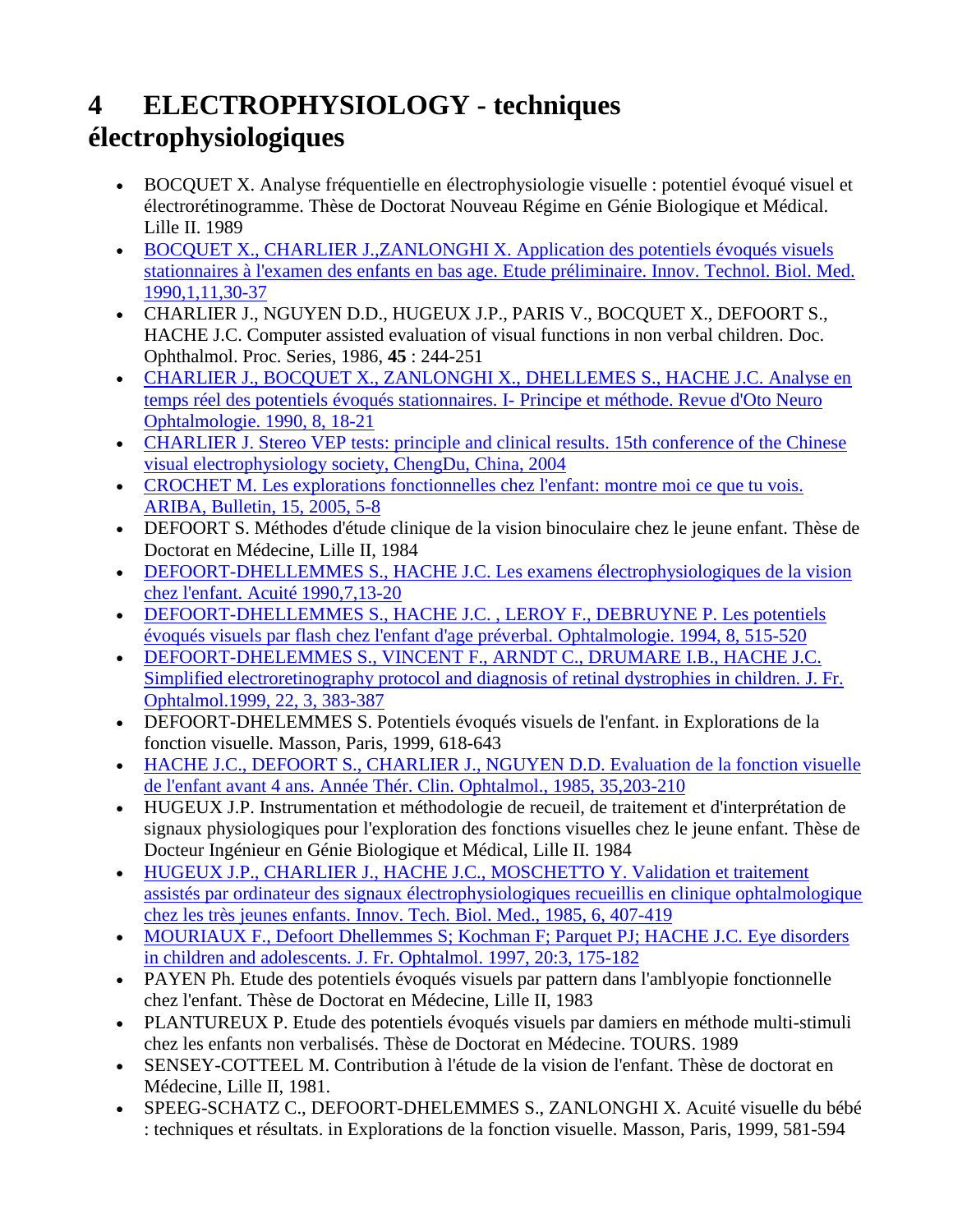- ZANLONGHI X. Contributions à l'étude de la fonction de sensibilité au contraste. Etudes électrophysiologiques, études psychologiques, études cliniques. Thèse de Doctorat en Médecine, Lille II, 1989
- [ZANLONGHI X., DEFOORT-DHELLEMES S., BOCQUET X., HACHE J.C., LEROY F.,](http://www.metrovision.fr/pdf/1990_zanlonghi.pdf)  [CHARLIER J. Exemples d'applications cliniques chez le jeune enfant des potentiels évoqués](http://www.metrovision.fr/pdf/1990_zanlonghi.pdf)  [visuels stationnaires et de la poursuite visuelle de cibles structurées. Coup d'oeil, 1990, 25, 33-](http://www.metrovision.fr/pdf/1990_zanlonghi.pdf) [38](http://www.metrovision.fr/pdf/1990_zanlonghi.pdf)
- [ZANLONGHI X., DEFOORT-DHELLEMES S., HACHE J.C., CHARLIER J., BOCQUET X.](http://www.metrovision.fr/pdf/1990_zanloghi_B.pdf)  [Analyse en temps réel des potentiels évoqués stationnaires. Application à la vision de l'enfant.](http://www.metrovision.fr/pdf/1990_zanloghi_B.pdf)  [Revue d'Oto Neuro Ophtalmologie. 1990, 8, 22-26](http://www.metrovision.fr/pdf/1990_zanloghi_B.pdf)
- [ZANLONGHI X., CHARLIER J., DEFOORT-DHELLEMES S., HACHE J.C.,BOCQUET X.,](http://www.metrovision.fr/pdf/1990_zanlonghi_C.pdf)  [LEROY F. Etude des propriétés temporelles et spatiales du système visuel chez l'enfant par](http://www.metrovision.fr/pdf/1990_zanlonghi_C.pdf)  [potentiels évoqués visuels stationnaires. Ophtalmologie. 1990, 4, 432-440](http://www.metrovision.fr/pdf/1990_zanlonghi_C.pdf)
- ZANLONGHI X., DEFOORT-DHELLEMES S., HACHE J.C., BOCQUET X., CHARLIER J., LEROY F. Nouvelle méthode de mesure objective de l'acuité visuelle chez les enfants par PEV de type stable. J Fr d'orthoptie. 1990,22,207-220.
- ZANLONGHI X.. ERG de l'enfant. in Explorations de la fonction visuelle. Masson, Paris, 1999, 595-616
- [ZANLONGHI X..Vision de l'enfant. site Ariba, 2001](http://www.metrovision.fr/pdf/2001_zanlonghi.pdf)

#### **5 EYE MOVEMENTS - comportement oculomoteur**

- [BREYER A., JIANG X., RUTSCHE A., MOJON D.S. A new objective visual acuity test: an](http://www.metrovision.fr/pdf/2003_breyer.pdf)  [automated preferential looking. Klin Monatsbl Augenheilkd. 2003, 220, 93-95](http://www.metrovision.fr/pdf/2003_breyer.pdf)
- [BREYER A., JIANG X., RUTSCHE A., MOJON D. New 3D Monitor–Based Random-Dot](http://www.metrovision.fr/pdf/2006_breyer.pdf)  [Stereotest for Children. Investigative Ophthalmology and Visual Science. 2006, 47, 11, 4842-](http://www.metrovision.fr/pdf/2006_breyer.pdf) [4846](http://www.metrovision.fr/pdf/2006_breyer.pdf)
- [BUQUET C., DESMIDT C., CHARLIER J., QUERLEU D. Evaluation des capacités de](http://www.metrovision.fr/pdf/1992_buquet.pdf)  [discrimination spatiale des enfants nouveau-nés par la poursuite visuelle de tests structurés.](http://www.metrovision.fr/pdf/1992_buquet.pdf)  [Comptes Rendus de l'Académie des Sciences. Paris,](http://www.metrovision.fr/pdf/1992_buquet.pdf) t.314, Série III, p. 133-140, 1992
- [BUQUET C., CHARLIER J., DESMIDT C., QUERLEU D. Evaluation of spatial](http://www.metrovision.fr/pdf/1993_buquet_B.pdf)  [discrimination performances of human newborns with the visual pursuit of pattern stimuli.](http://www.metrovision.fr/pdf/1993_buquet_B.pdf)  [Invest. Ophthalmol. Vis. Sc. 1993,34,4,3241-39](http://www.metrovision.fr/pdf/1993_buquet_B.pdf)
- [BUQUET C., CHARLIER J, DARCHEVILLE X., VALLENDUC S., ZABE S. Enhancement](http://www.metrovision.fr/pdf/1996_buquet_B.pdf)  [of visual pursuit in newborn babies with music reinforcement. Invest. Ophthalmol. Vis. Sc.](http://www.metrovision.fr/pdf/1996_buquet_B.pdf)  [1996,37,3, 4942](http://www.metrovision.fr/pdf/1996_buquet_B.pdf)
- [BUQUET C., CHARLIER J., Evaluation of sensory visual development based on measures of](http://www.metrovision.fr/pdf/1996_buquet.pdf)  [oculomotor responses. in Infant Vision, edited by VITAL-DURAND, BRADDICK,](http://www.metrovision.fr/pdf/1996_buquet.pdf)  [ATKINSON, Oxford University Press, 1996](http://www.metrovision.fr/pdf/1996_buquet.pdf)
- CHARLIER J., NGUYEN D.D., HUGEUX J.P., QUERLEU D., DEFOORT S. New technique for the clinical evaluation of visual functions in human neonates. Invest. Ophthalmol. Vis. Sc. 1986, 27, 108
- [CHARLIER J., NGUYEN D.D., HUGEUX J.P., QUERLEU D., DEWAVRIN D., HACHE](http://www.metrovision.fr/pdf/1987_charlier_B.pdf)  [J.C., DEFOORT S. A new technique for the clinical evaluation of visual functions in human](http://www.metrovision.fr/pdf/1987_charlier_B.pdf)  [neonates. In Advances in Diagnostic Visual Optics. Florentini, Guyton, Siegel Editors, Springer](http://www.metrovision.fr/pdf/1987_charlier_B.pdf)  [Verlag 1987, 176-180](http://www.metrovision.fr/pdf/1987_charlier_B.pdf)